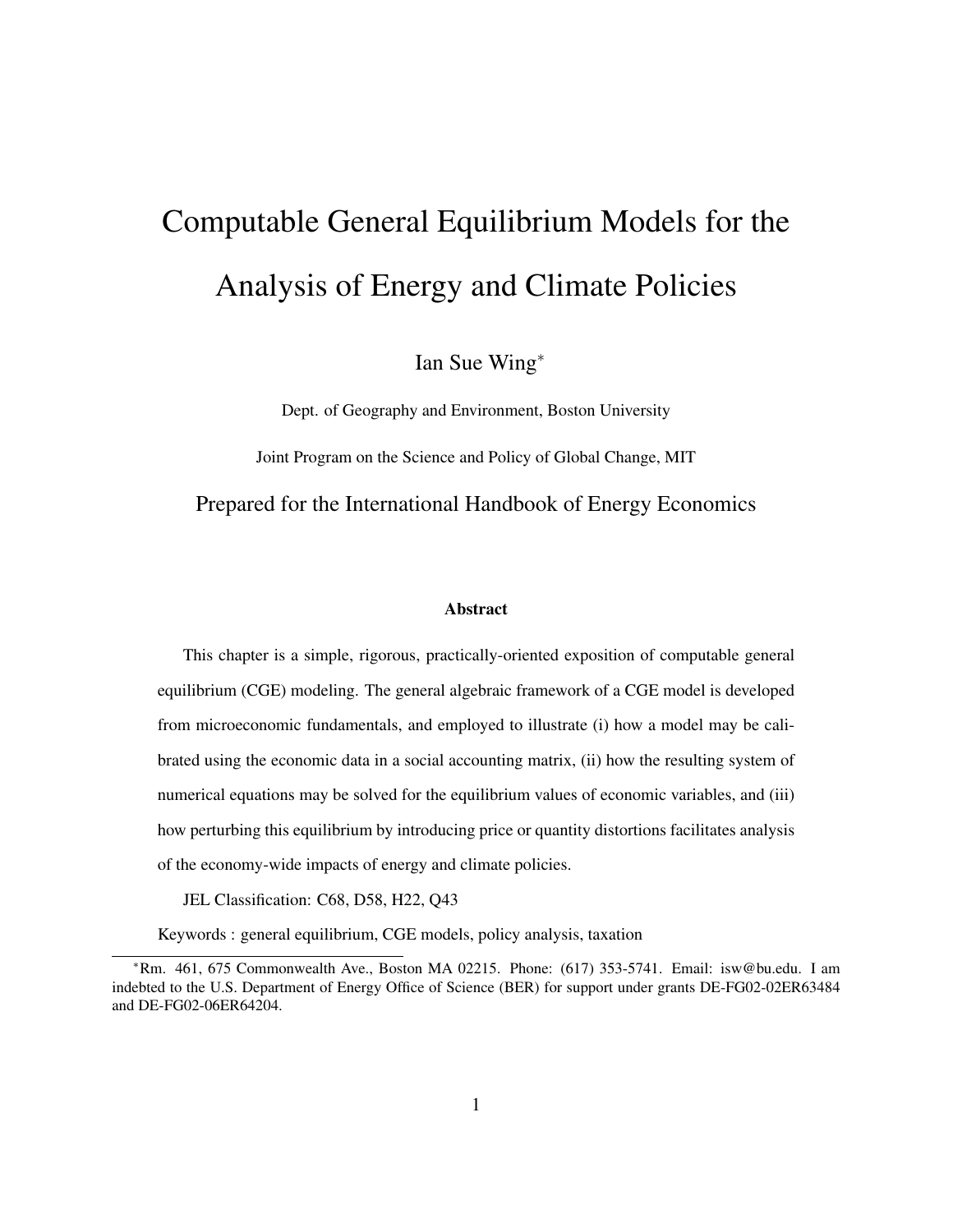## 1 Introduction

Walrasian general equilibrium prevails when supply and demand are equalized across all of the interconnected markets in the economy. Computable general equilibrium (CGE) models are simulations that combine the abstract general equilibrium structure formalized by Arrow and Debreu with realistic economic data to solve numerically for the levels of supply, demand and price that support equilibrium across a specified set of markets.

CGE models have emerged as a standard pseudo-empirical tool for policy evaluation. Their strength lies in their ability to prospectively elucidate the character and magnitude of the economic impacts of energy and environmental policies. Perhaps the most important of these applications is the analysis of measures to reduce greenhouses gas (GHG) emissions—principally carbon dioxide  $(CO<sub>2</sub>)$  from the combustion of fossil fuels. In the decade since the survey by [Bhattacharyya](#page-53-0) [\(1996\)](#page-53-0) there has been an explosion in this literature on this topic, with over 150 articles in peer-reviewed books and journals and an even greater number of working papers and technical reports. GHG mitigation policies can incorporate a range of instruments ranging from taxes and subsidies to income transfer schemes to quotas on the carbon content of energy goods. The fact that energy is an input to virtually every economic activity, coupled with the limited possibilities to substitute other commodities for fossil fuels, imply that these policies' effects will ripple through multiple markets, with far larger consequences than energy's small share of national income might suggest. This phenomenon is the central motivation for the general equilibrium approach.

But, notwithstanding their popularity, CGE models continue to be viewed in some quarters as a "black box", whose complex internal workings obfuscate the linkages between their outputs and features of their input data, algebraic structure, or method of solution, and worse, allow questionable assumptions to be hidden within them that end up driving their results.<sup>1</sup> This chapter addresses this presumption by opening up the black box to scrutiny, elucidating the simple algebraic framework shared by all CGE models (regardless of their size or apparent complexity), the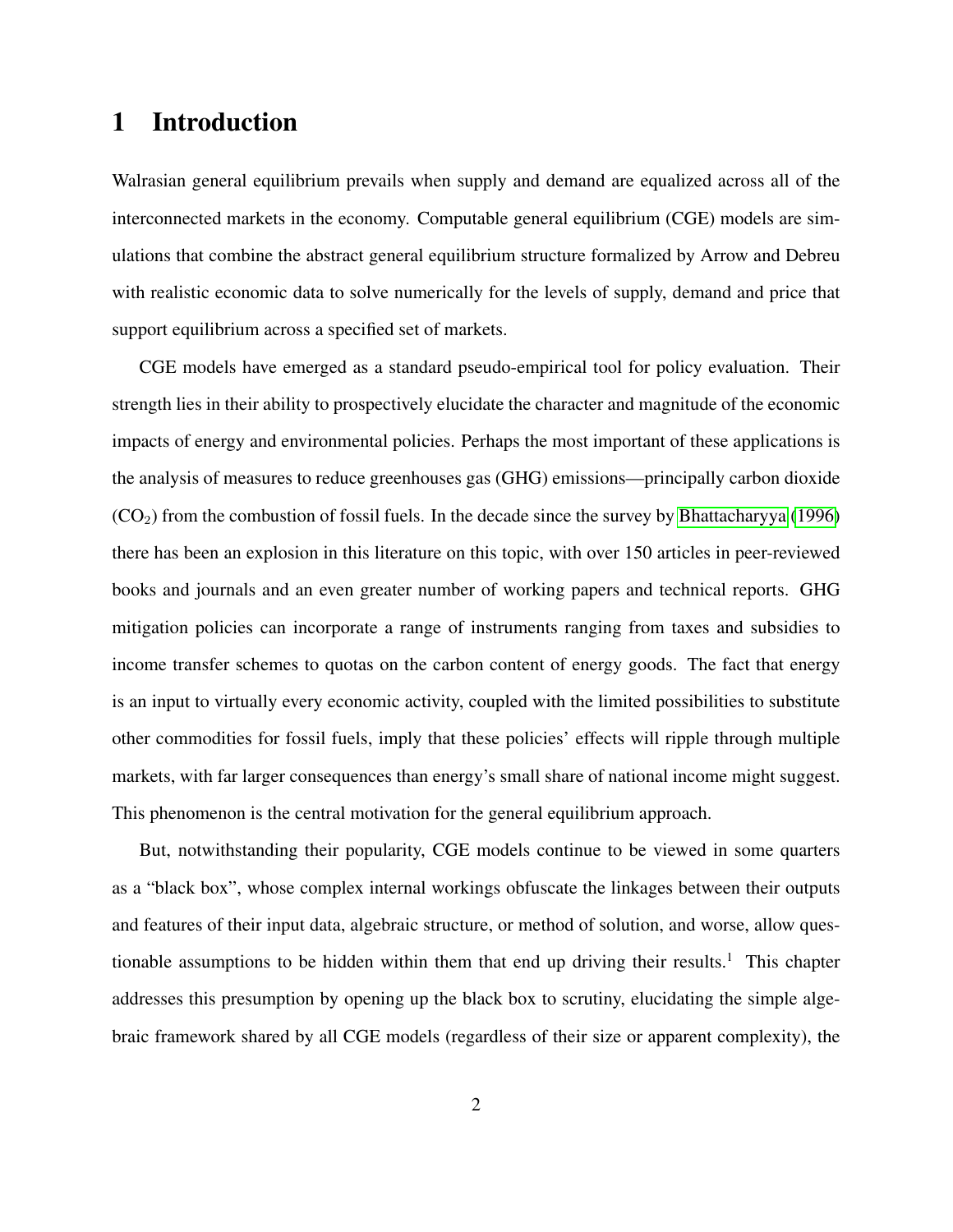key features of their data base and the calibration methods used to incorporate this information into their algebraic framework, and the numerical techniques used to solve the resulting mathematical programming problem.

To accomplish all this in a single article it will be necessary to move beyond a traditional survey of the modeling literature, which is necessarily broad, and of which many examples have recently been published (e.g., [Conrad, 1999,](#page-53-1) [2001;](#page-54-0) [Bergman, 2005\)](#page-53-2). I take the different approach of concisely synthesizing material which is usually spread across a broad cross-section of the energy economics, policy and modeling literatures.<sup>2</sup> Taking a cue from earlier work [\(Shoven and](#page-59-0) [Whalley, 1984;](#page-59-0) [Kehoe and Kehoe, 1995;](#page-56-0) [Kehoe, 1998a\)](#page-57-0) I employ the microeconomic foundations of consumer and producer maximization to develop a framework that both straightforward and sufficiently general to represent a CGE model of arbitrary size and dimension. This framework is then used to demonstrate in a practical fashion how a social accounting matrix may be used to calibrate the coefficients of the model equations, how the resulting system of numerical equations is solved, and how the equilibrium thus solved for may be perturbed and the results used to analyze the economic effects of various types of energy policies. The result is a transparent and systematic, yet also theoretically coherent and reasonably comprehensive, introduction to the subject of CGE modeling.

The plan of the chapter is as follows. Section [2](#page-3-0) introduces the circular flow of the economy, and demonstrates how it serves as the fundamental conceptual starting point for Walrasian equilibrium theory that underlies a CGE model. Section [3](#page-6-0) presents a social accounting matrix and illustrates how the algebra of its accounting rules reflects the conditions of general equilibrium. Section [4](#page-9-0) develops these relationships into a workable CGE model using the device of the constant elasticity of substitution (CES) economy in which households have CES preferences and firms have CES production technology. Section [5](#page-17-0) uses the CES economy to illustrate how models are numerically calibrated, while [6](#page-22-0) discusses issues which arise in solving CGE models. Section [7](#page-26-0) explains how CGE models are used to analyze energy and climate policies. An application is presented in section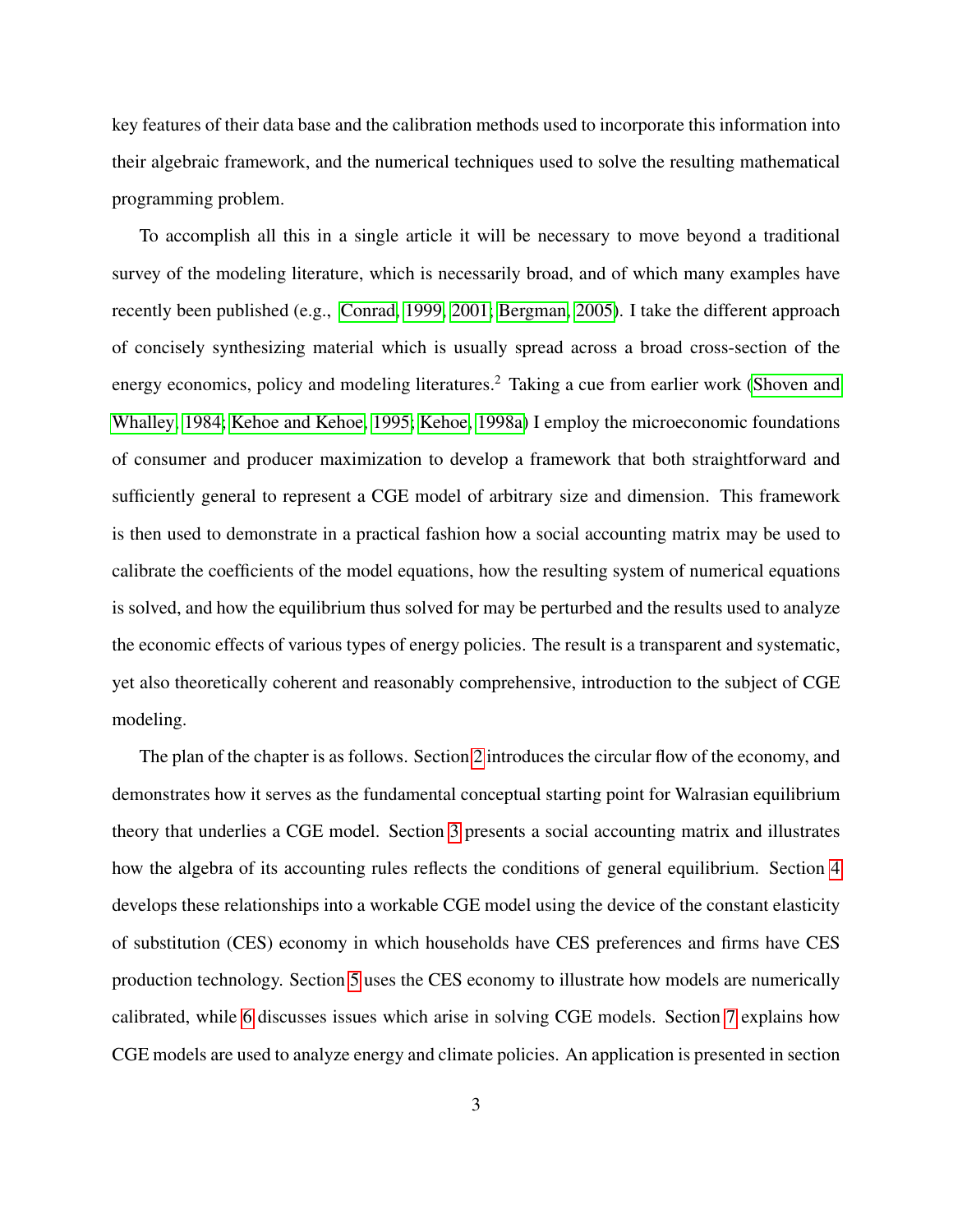[8,](#page-36-0) in which the CES economy is employed to elucidate the impact of limiting  $CO<sub>2</sub>$  emissions in the U.S. Section [9](#page-49-0) offers a brief summary and concluding remarks.



<span id="page-3-1"></span>Figure 1: The Circular Flow

## <span id="page-3-0"></span>2 Foundations: The Circular Flow and Walrasian Equilibrium

The fundamental conceptual starting point for a CGE model is the circular flow of commodities in a closed economy, shown in Figure [1.](#page-3-1) The main actors in the diagram are households, who own the factors of production and are the final consumers of produced commodities, and firms, who rent the factors of production from the households for the purpose of producing goods and services that the households then consume. Many CGE models also explicitly represent the government,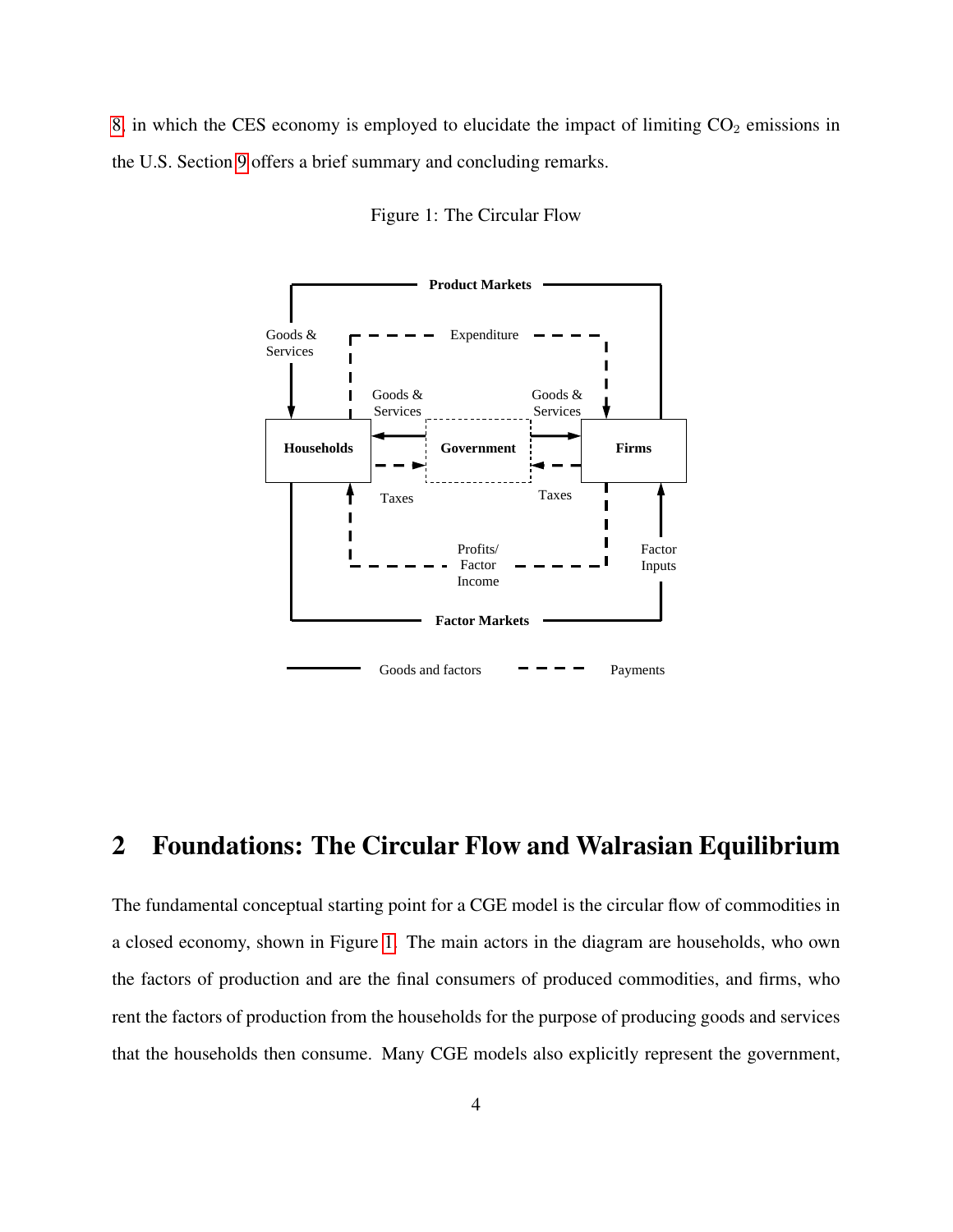but its role in the circular flow is often passive: to collect taxes and disburse these revenues to firms and households as subsidies and lump-sum transfers, subject to rules of budgetary balance that are specified by the analyst. In tracing the circular flow one can start with the supply of factor inputs (e.g. labor and capital services) to the firms and continue to the supply of goods and services from the firms to the households, who in turn control the supply of factor services. One may also begin with payments, which households receive for the services of labor and capital provided to firms by their primary factor endowment, and which are then used as income to pay producing sectors for the goods and services that the households consume.

Equilibrium in the economic flows in Figure [1](#page-3-1) results in the conservation of both product and value. Conservation of product, which holds even when the economy is not in equilibrium, reflects the physical principle of material balance that the quantity of a factor with which households are endowed, or of a commodity that is produced by firms, must be completely absorbed by the firms or households (respectively) in the rest of the economy. Conservation of value reflects the accounting principle of budgetary balance that for each activity in the economy the value of expenditures on inputs (i.e., price  $\times$  quantity) must be balanced by the value of the income that it earns, and that each unit of expenditure has to purchase some amount of some type of commodity. The implication is that neither product nor value can appear out of nowhere: each activity's production or endowment must be matched by others' uses, and each activity's income must be balanced by others' expenditures. Nor can product or value disappear: a transfer of purchasing power can only be effected through an opposing transfer of some positive amount of some produced good or primary factor service, and vice versa.

These accounting rules are the cornerstones of Walrasian general equilibrium. Conservation of product, by ensuring that the flows of goods and factors must be absorbed by the production and consumption activities in the economy, is an expression of the principle of no free disposability. It implies that firms' outputs are fully consumed by households, and that households' endowment of primary factors is in turn fully employed by firms. Thus, for a given commodity the quantity pro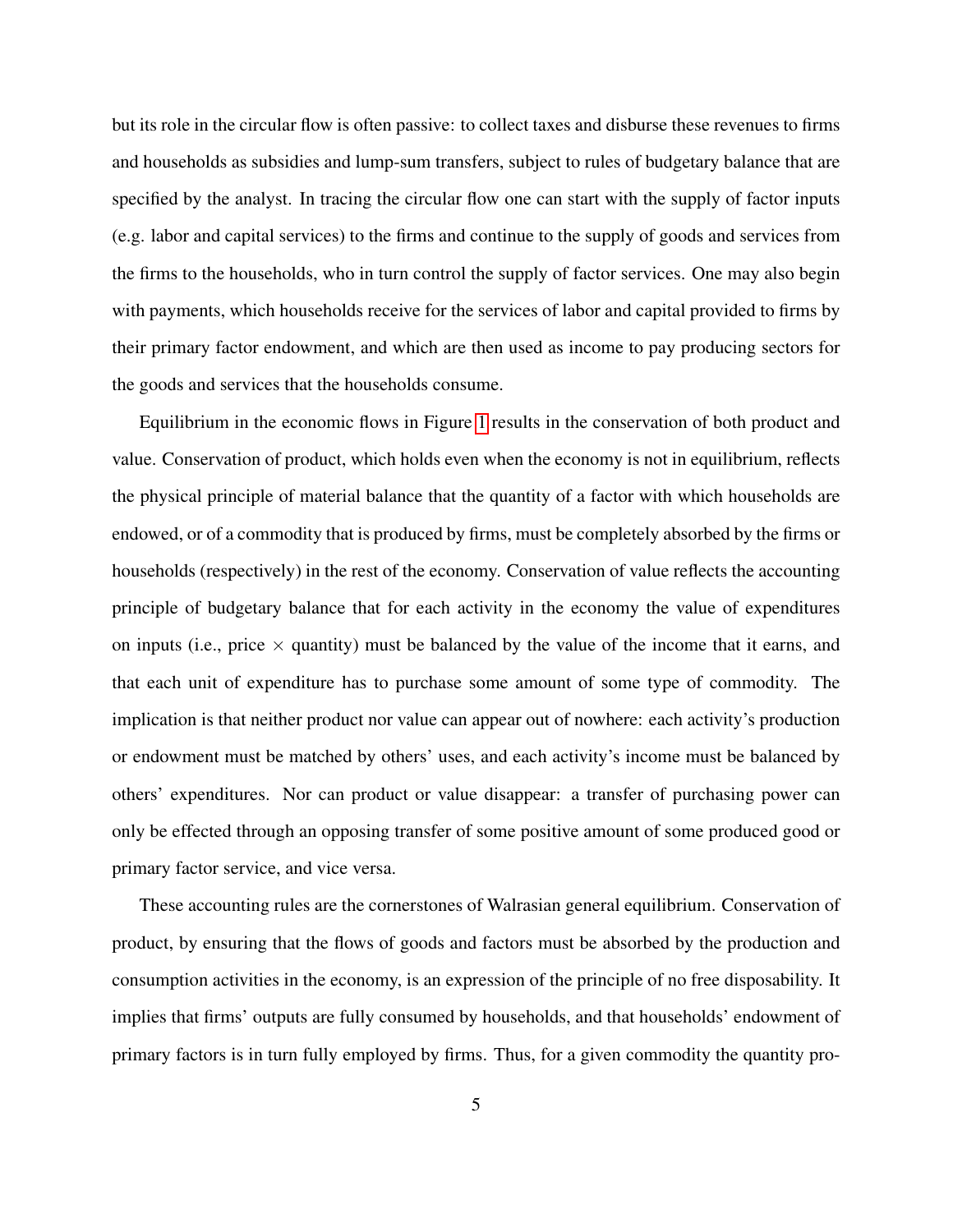duced must equal the sum of the quantities of that are demanded by the other firms and households in the economy. Analogously, for a given factor the quantities demanded by firms must completely exhaust the aggregate supply endowed to the households. This is the familiar condition of *market clearance*.

Conservation of value implies that the sum total of revenue from the production of goods must be allocated either to households as receipts for primary factors rentals, to other industries as payments for intermediate inputs, or to the government as taxes. The value of a unit of each commodity in the economy must then equal the sum of the values of all the inputs used to produce it: the cost of the inputs of intermediate materials as well as the payments to the primary factors employed in its production. The principle of conservation of value thus simultaneously reflects constancy of returns to scale in production and perfectly competitive markets for produced commodities. These conditions imply that in equilibrium producers make *zero profit*. 3

Lastly, the returns to households' endowments of primary factors, which are the value of their factor rentals to producers, constitute income which the households exhaust on goods purchases. The fact that households' factor endowments are fully employed, so that no amount of any factor is left idle, and that households exhaust their income, purchasing some amount of commodities even for the purpose of saving, reflects the principle of balanced-budget accounting known as *income balance*. One can also think of this principle as a zero profit condition on the production of a "utility good", whose quantity is given by the aggregate value of households' expenditures on commodities, and whose price is the marginal utility of aggregate consumption, or the unit expenditure index.

As I go on to demonstrate, CGE models employ the market clearance, zero profit and income balance conditions to solve simultaneously for the set of prices and the allocation of goods and factors that support general equilibrium. Walrasian equilibrium is defined not by the transaction processes through which this allocation comes about, but by the allocation itself, which is made up of the components of the circular flow shown by solid lines in Figure [1.](#page-3-1) General equilibrium is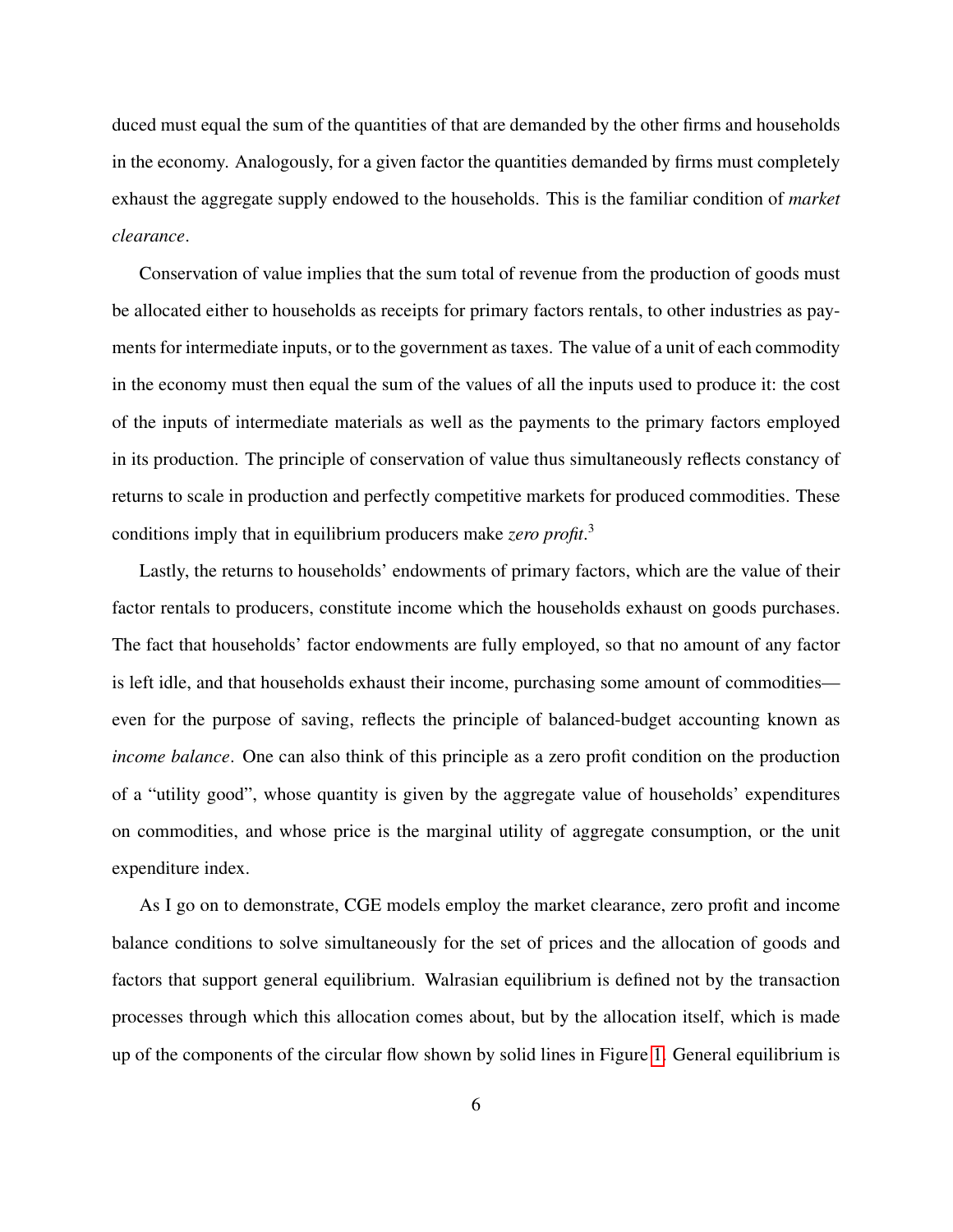therefore customarily modeled in terms of barter trade in commodities and factors, without the need to explicitly keep track of (or even represent) the compensating financial transfers. Consequently, it is rare for CGE models to explicitly include money as a commodity. Nevertheless, the relative values of the different commodities and factors still need to be made denominated using some common unit of account. This is accomplished by expressing the simulated flows in terms of the value of one commodity (the so-called numeraire good) whose price is fixed. For this reason, CGE models only solve for relative prices. I expand on this point in Section 4.

## <span id="page-6-0"></span>3 The Algebra of Equilibrium and the Social Accounting Matrix

We now outline the algebraic expression of the circular flow, and its use in tabulating the economic data on which CGE models are calibrated. Consider a hypothetical closed economy made up of N industries, each of which produces its own type of commodity, and an unspecified number of households that jointly own an endowment of  $\mathcal F$  different types of primary factors. Three key assumptions about this economy simplify the analysis which follows. First, there are no tax or subsidy distortions, or quantitative restrictions on transactions. Second, the households act collectively as a single representative agent who rents out the factors to the industries in exchange for income. Households then spend the latter to purchase the  $N$  commodities for the purpose of satisfying  $D$  types of demands (e.g., demands for goods for the purposes of consumption and investment). Third, each industry behaves as a representative firm that hires inputs of the  $F$  primary factors and uses quantities of the  $N$  commodities as intermediate inputs to produce a quantity  $y$  of its own type of output.

I use the indices  $i = \{1, \ldots, N\}$  to indicate the set of commodities,  $j = \{1, \ldots, N\}$  to indicate the set of industry sectors,  $f = \{1, \ldots, \mathcal{F}\}\$ to indicate the set of primary factors, and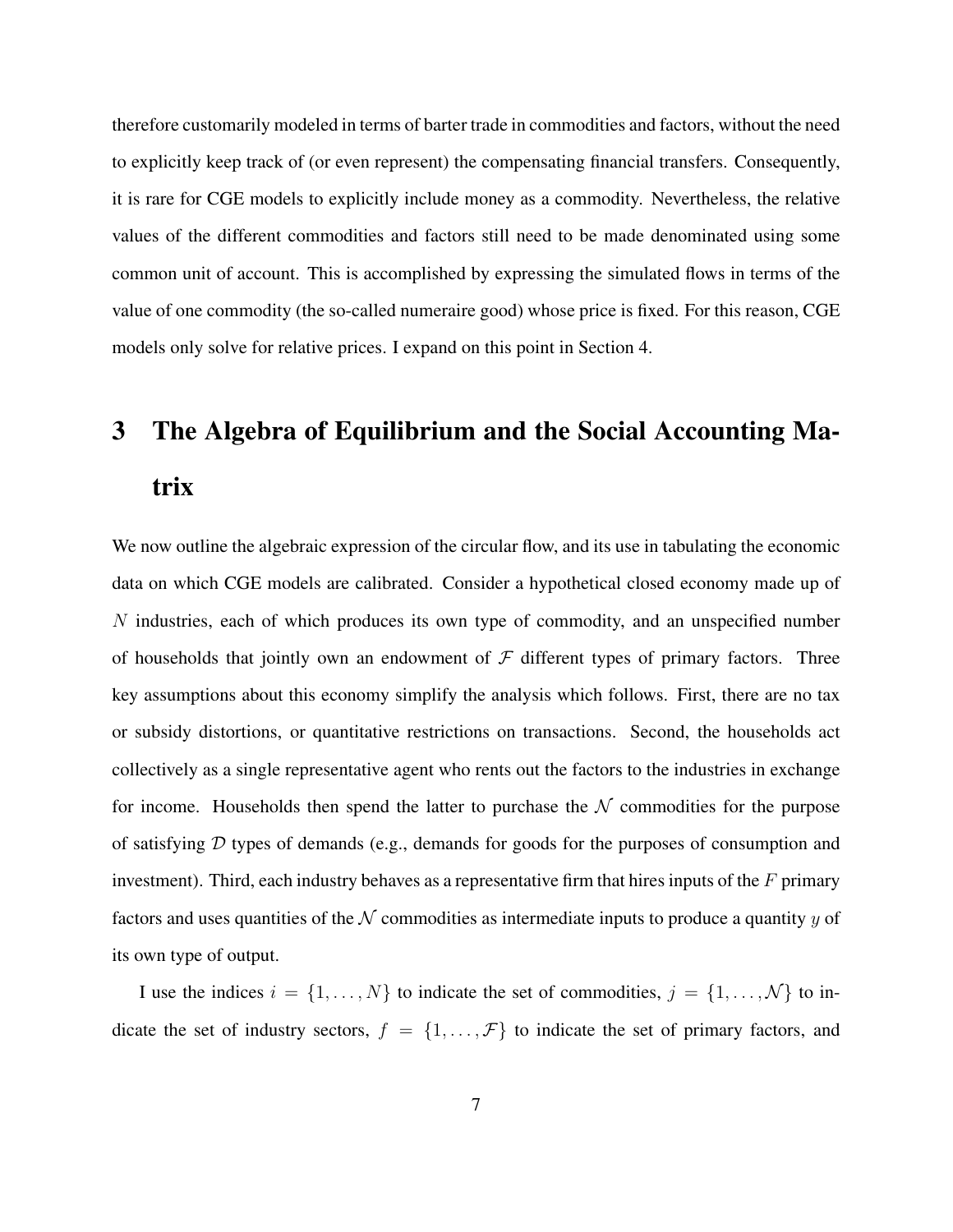$d = \{1, \ldots, D\}$  to indicate the set of final demands. The circular flow of the economy can be completely characterized by three data matrices: an  $N \times N$  input-output matrix of industries' uses of commodities as intermediate inputs,  $\overline{X}$ , an  $\mathcal{F} \times \mathcal{N}$  matrix of primary factor inputs to industries,  $\overline{V}$ , and an  $\mathcal{N} \times \mathcal{D}$  matrix of commodity uses by final demand activities,  $\overline{G}$ .

It is straightforward to establish how the elements of the three matrices may be arranged to reflect the logic of the circular flow. First, commodity market clearance implies that the value of gross output of industry *i*, which is the value of the aggregate supply of the *i*<sup>th</sup> commodity  $(\bar{y}_i)$ must equal the sum of the values of the j intermediate uses  $(\overline{x}_{i,j})$  and the d final demands  $(\overline{g}_{i,d})$ which absorb that commodity:

<span id="page-7-1"></span>
$$
\overline{y}_i = \sum_{j=1}^N \overline{x}_{i,j} + \sum_{d=1}^D \overline{g}_{i,d}
$$
 (1)

Similarly, factor market clearance implies that the sum of firms' individual uses of each primary factor  $(\overline{v}_{f,j})$  fully utilize the representative agent's corresponding endowment  $(\overline{V}_f)$ :

<span id="page-7-0"></span>
$$
\overline{V}_f = \sum_{j=1}^{N} \overline{v}_{f,j} \tag{2}
$$

Second, the fact that industries make zero profit implies that the value of gross output of the  $j<sup>th</sup>$ sector  $(\overline{y}_j)$  must equal the sum of the benchmark values of inputs of the *i* intermediate goods,  $\overline{x}_{i,j}$ , and f primary factors,  $\overline{v}_{f,j}$ , employed by that industry's production process:

<span id="page-7-2"></span>
$$
\overline{y}_j = \sum_{i=1}^N \overline{x}_{i,j} + \sum_{f=1}^{\mathcal{F}} \overline{v}_{fj}
$$
\n(3)

Third, the representative agent's income,  $\overline{\mathcal{I}}$ , is made up of the receipts from the rental of primary factors—all of which are assumed to be fully employed. The resulting income must balance the agent's gross expenditure on satisfaction of commodity demands. Together, these conditions imply that income is equivalent to the sum of the elements of  $\overline{V}$ , which in turn must equal the sum of the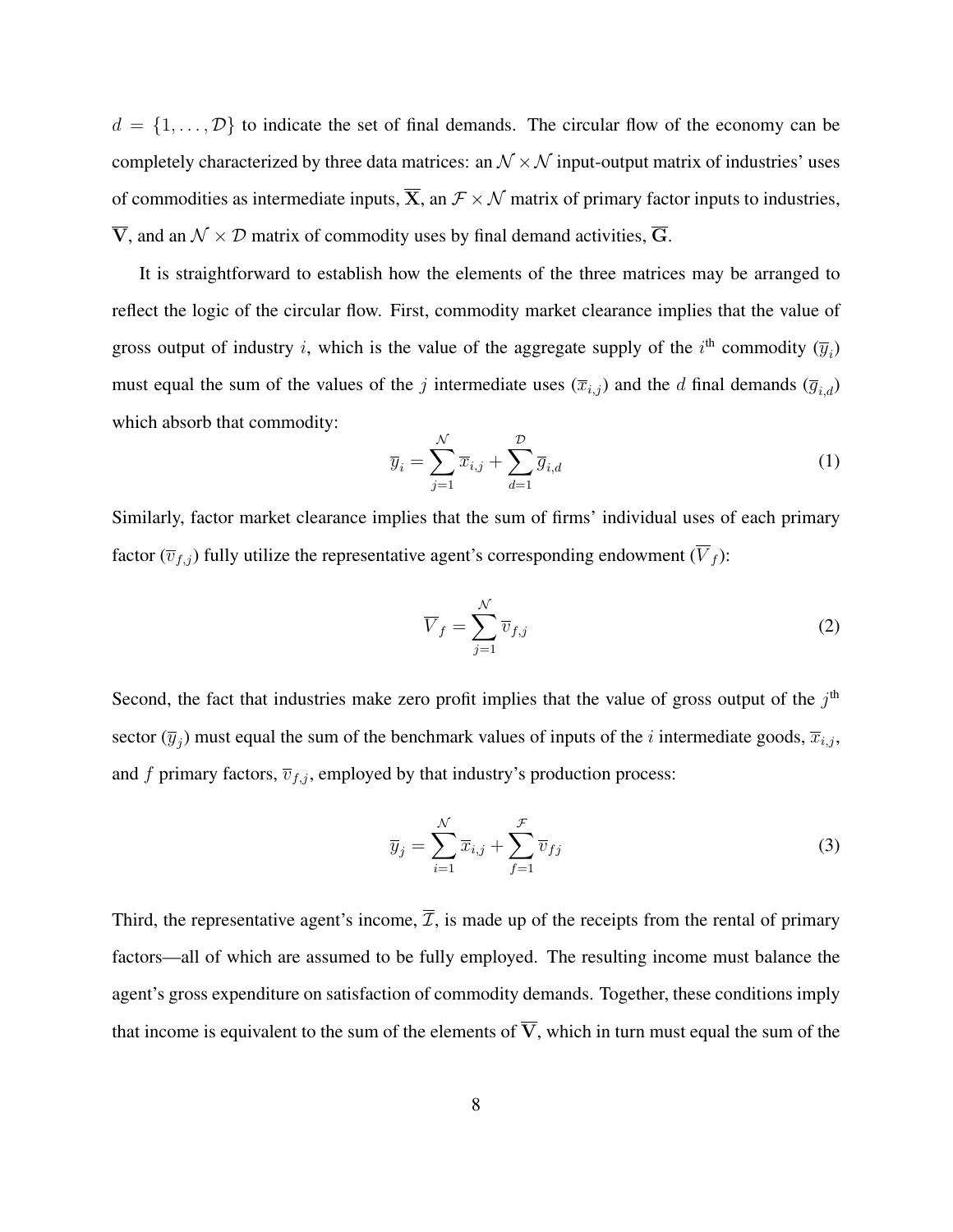

<span id="page-8-1"></span>Figure 2: A Social Accounting Matrix

elements of  $\overline{G}$ . Thus, by eq. [\(2\)](#page-7-0),

<span id="page-8-0"></span>
$$
\overline{\mathcal{I}} = \sum_{f=1}^{\mathcal{F}} \overline{V}_f = \sum_{i=1}^{\mathcal{N}} \sum_{d=1}^{\mathcal{D}} \overline{g}_{id} \tag{4}
$$

The accounting relationships in eqs. [\(1\)](#page-7-1)-[\(4\)](#page-8-0) jointly imply that, in order to reflect the logic of the circular flow, the matrices  $\overline{X}$ ,  $\overline{V}$  and  $\overline{G}$  should be arranged according to Figure [2\(](#page-8-1)a). This diagram is an accounting tableau known as a social accounting matrix (SAM), which is a snapshot of the inter-industry and inter-activity flows of value within an economy at equilibrium in a particular benchmark period. The SAM is an array of input-output accounts that are denominated in the units of value of the period for which the flows in the economy are recorded, typically the currency of the benchmark year. Each account is represented by a row and a column, and the cell elements record the payment from the account of a column to the account of a row. Thus, an account's components of income of (i.e., the value of receipts from the sale of a commodity) appear along its row, and the components of its expenditure (i.e., the values of the inputs to a demand activity or the production of a good) appear along its column (King 1985).

The structure the SAM reflects the principle of double-entry book-keeping, which requires that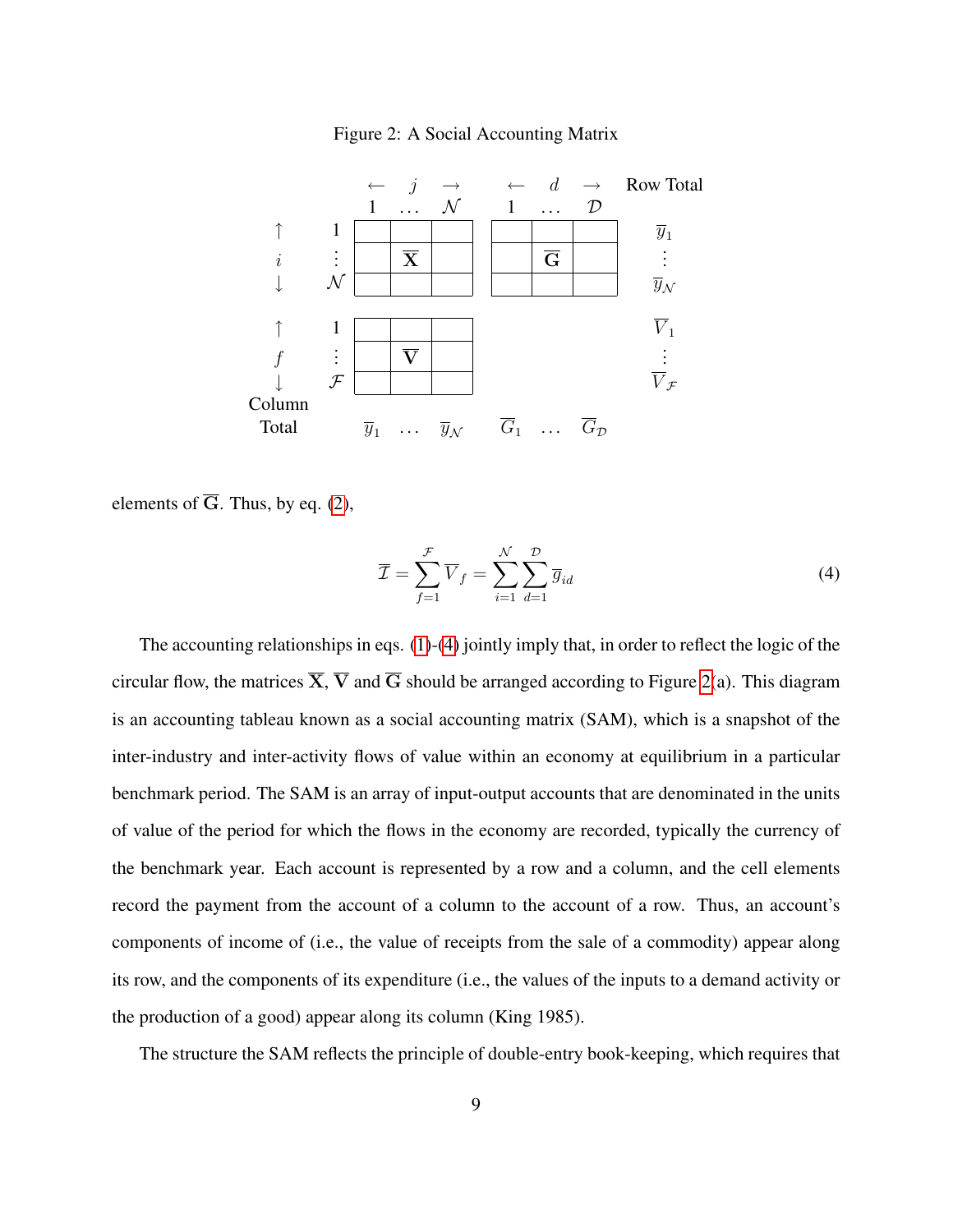for each account, total revenue-the row total-must equal total expenditure-the column total. This is apparent from Figure fig:sam(a), where the sum across any row in the upper quadrants  $\overline{X}$  and  $\overline{G}$  is equivalent to the expression for goods market clearance from eq. [\(1\)](#page-7-1), and the sum across any row in the south-west quadrant  $\overline{V}$  is equivalent to the expressions for factor market clearance from eq. [\(2\)](#page-7-0). Likewise, the sum down any column of the left-hand quadrants  $\overline{X}$  and  $\overline{V}$  is equivalent to the expression for zero-profit in industries from eq. [\(3\)](#page-7-2). Furthermore, once these conditions hold, the sums of the elements of the northeast and southwest quadrants ( $\overline{G}$  and  $\overline{V}$ , respectively) should equal one another, which is equivalent to the income balance relationship from eq. [\(4\)](#page-8-0). The latter simply reflects the intuition that in a closed economy GDP (the aggregate of the components of expenditure) is equal to value added (the aggregate of the components of income). These properties make the SAM an ideal data base from which to construct a CGE model.

## <span id="page-9-0"></span>4 From a SAM to a CGE Model: The CES Economy

CGE models' algebraic framework results from the imposition of the axioms of producer and consumer maximization on the accounting framework of the SAM. To illustrate this point I use the pedagogic device of a constant elasticity of substitution (CES) economy in which households are treated as a representative agent with CES preferences and industry sectors are modeled as representative producers with CES production technologies. While the algebra thus far has all been developed in terms of flows of value, in the subsequent analysis it will be necessary to distinguish between the prices and quantities of goods and factors. I therefore use  $p_i$  and  $w_f$  to denote the prices of commodities and factors, respectively, and use  $x_{i,j}$ ,  $v_{f,j}$  and  $g_{i,d}$  (i.e., without bars) to indicate the quantity components of the previously-defined value variables.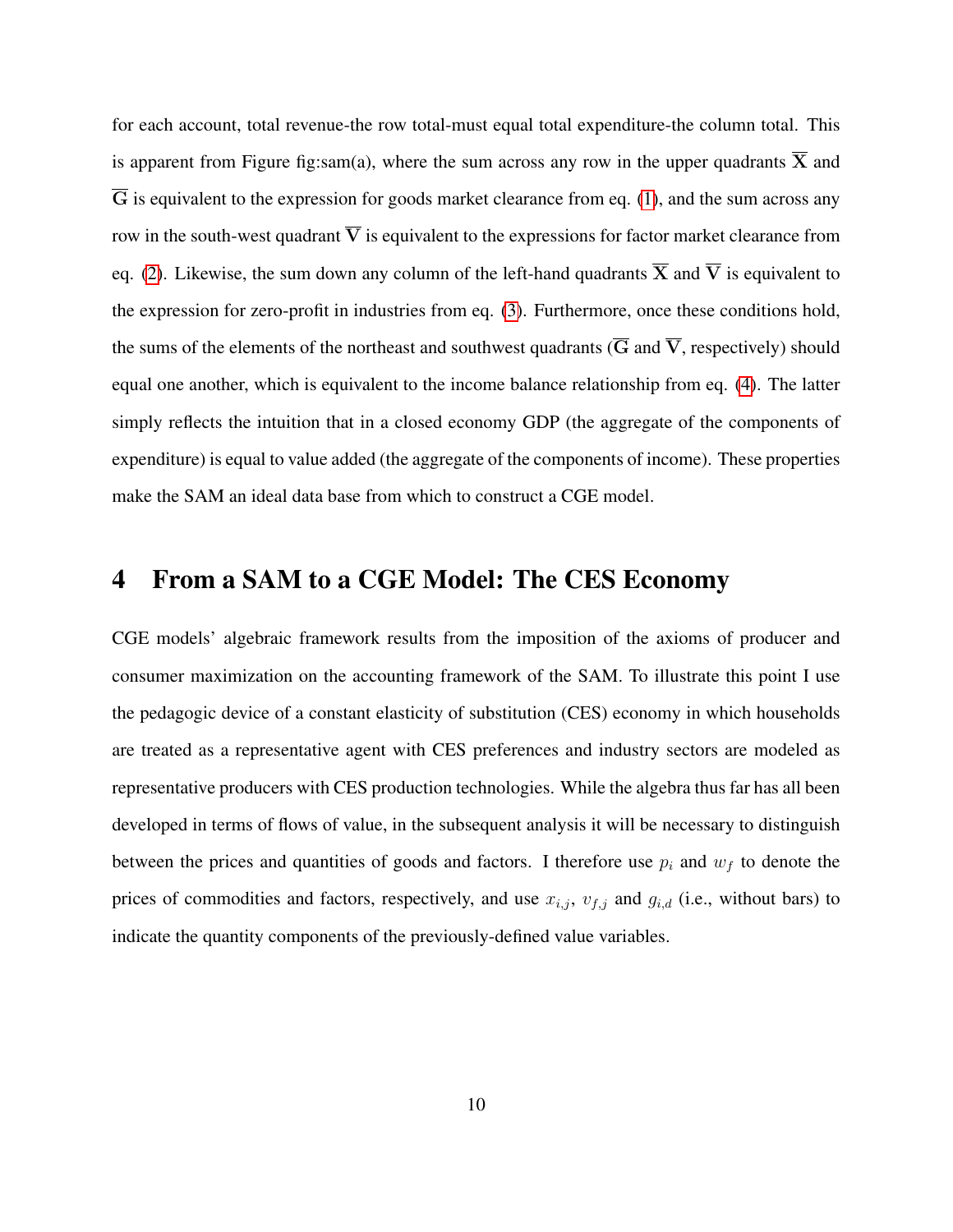#### 4.1 Households

The objective of the representative agent is to maximize utility  $(u)$  by choosing levels of goods consumption  $(g_{i,C})$ , subject to ruling commodity prices  $(p_i)$  and the agent's budget constraint. The agent may also demand goods and services for purposes other than consumption  $(C)$ . In the present example, I assume that  $d = \{C, O\}$ , where O indicates other final demands (e.g., saving/investment) which are given by the exogenous vector  $g_{i,O}$ . Using eq. [\(4\)](#page-8-0), the agent's disposable income is then:

$$
\mu = \sum_{f=1}^{\mathcal{F}} w_f V_f - \sum_{i=1}^{N} p_i g_{i,O},
$$
\n(5)

which allows us to specify the agent's problem as:

<span id="page-10-0"></span>
$$
\max_{g_{i,C}} u[g_{1,C}, \dots, g_{N,C}] \text{ s.t. } \mu = \sum_{i=1}^{N} p_i g_{i,C}. \tag{6}
$$

We assume that the representative agent has CES preferences, so that her utility function is

$$
u = \left(\sum_{i=1}^N \alpha_i g_{i,C}^{(\omega-1)/\omega}\right)^{\omega/(\omega-1)},
$$

where the  $\alpha_i$ s are the technical coefficients of the utility function, and  $\omega$  is the elasticity of substitution.

Rather than solve [\(6\)](#page-10-0) directly, it is advantageous to solve the dual expenditure minimization problem. The agent therefore seeks to minimize her expenditure to gain a unit of utility  $(\theta)$ , subject to the constraint of her utility function by choosing the levels of unit commodity demands,  $(\hat{g}_{i,C})$ :

<span id="page-10-1"></span>
$$
\min_{\hat{g}_{i,C}} \theta = \sum_{i=1}^{\mathcal{N}} p_i \hat{g}_{i,C} \quad \text{s.t.} \quad 1 = \left( \sum_{i=1}^{\mathcal{N}} \alpha_i \hat{g}_{i,C}^{(\omega-1)/\omega} \right)^{\omega/(\omega-1)}.
$$

The variable  $\theta$  is known as the unit expenditure index, and can be interpreted as the marginal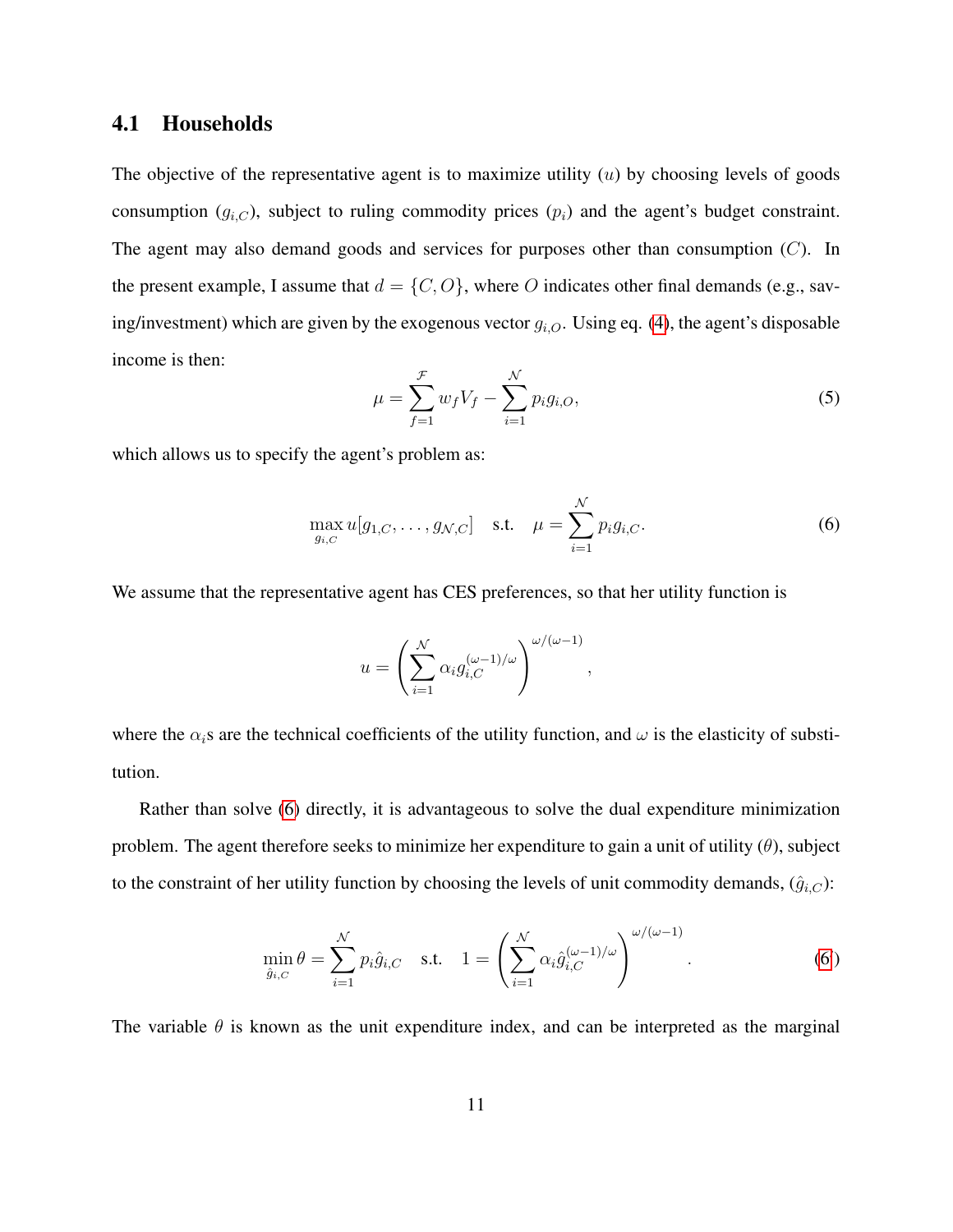utility of aggregate consumption. The solution to this problem is the vector of unit demands for the consumption of commodities  $(\hat{g}_{i,C} = \alpha_i^{\omega} \theta^{\omega} p_i^{-\omega})$  $i^{\omega}$ ), which implies the conditional final demands:

$$
g_{i,C} = \hat{g}_{i,C} u = \alpha_i^{\omega} \theta^{\omega} p_i^{-\omega} u,\tag{7}
$$

,

where *u* indicates the representative agent's level of activity.

#### 4.2 Producers

Each producer maximizes profit  $(\pi_j)$  by choosing levels of intermediate inputs  $(x_{i,j})$  and primary factors  $(v_{f,j})$  to produce output  $(y_j)$ , subject to the ruling prices of output  $(p_j)$  intermediate inputs  $(p_i)$ , factors  $(w_f)$  and the constraint of its production technology  $(\vartheta_j)$ . The j<sup>th</sup> producer's problem is thus:

<span id="page-11-0"></span>
$$
\max_{x_{i,j}, v_{f,j}} \pi_j = p_j y_j - \sum_{i=1}^N p_i x_{i,j} + \sum_{f=1}^{\mathcal{F}} w_f v_{f,j} \quad \text{s.t.} \quad y_j = \vartheta_j [x_{1,j}, \dots, x_{N,j}; v_{1,j}, \dots, v_{\mathcal{F},j}] \tag{8}
$$

Producers have CES technology, so that the production function  $\vartheta_j$  takes the form

$$
y_j = \left(\sum_{i=1}^{N} \beta_{i,j} x_{i,j}^{(\sigma_j - 1)/\sigma_j} + \sum_{f=1}^{F} \gamma_{f,j} v_{f,j}^{(\sigma_j - 1)/\sigma_j}\right)^{\sigma_j/(\sigma_j - 1)}
$$

where,  $\beta_{i,j}$  and  $\gamma_{i,j}$  are the technical coefficients on intermediate commodities and primary factors respectively, while  $\sigma_j$  denotes each industry's elasticity of substitution.

Instead of solving [\(8\)](#page-11-0) directly, it will prove useful to solve the dual cost minimization problem. Firm  $j$  seeks to minimize its unit cost subject to the constraint of its production technology by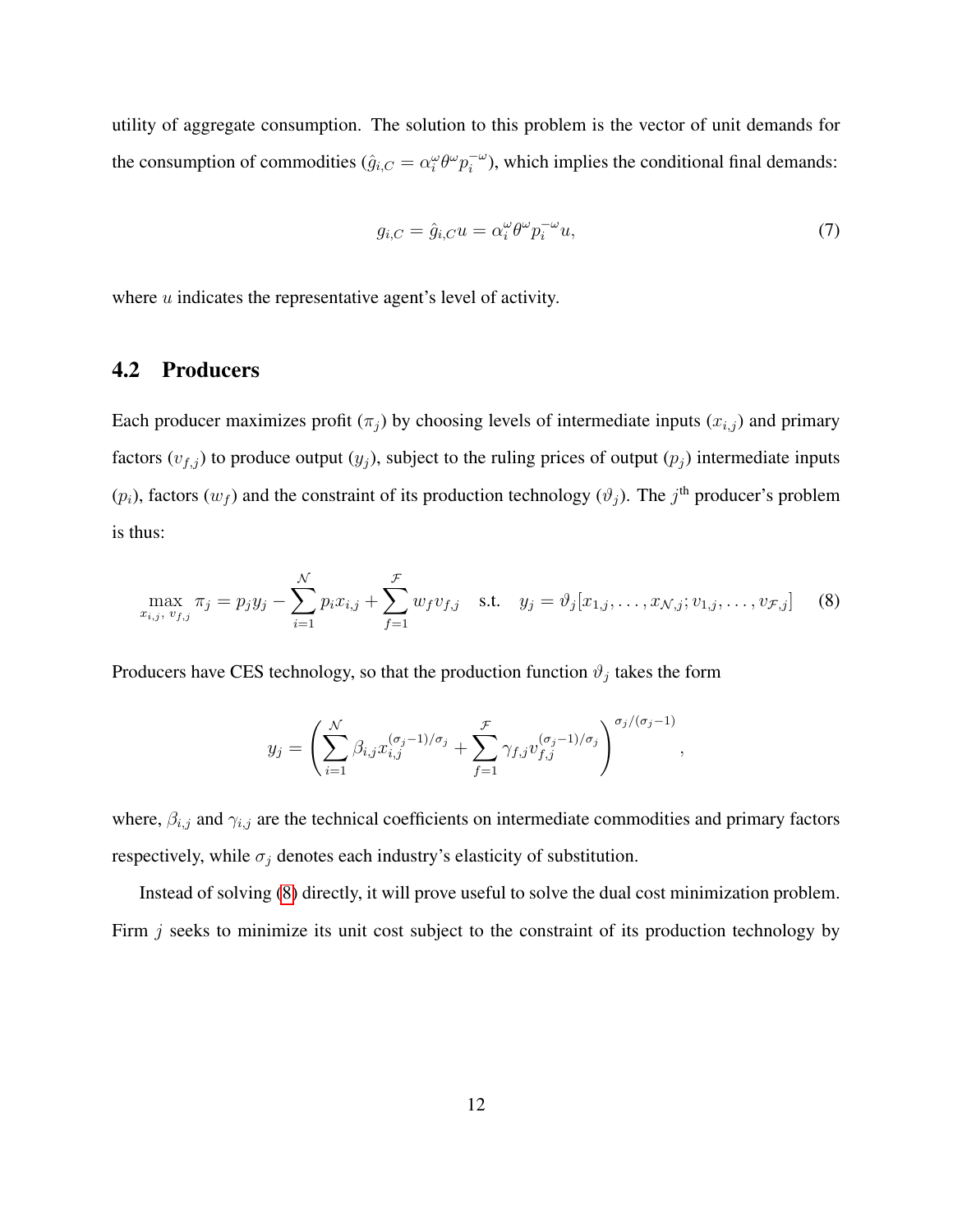choosing the levels of the unit input demands for commodities  $(\hat{x}_{i,j})$  and the primary factor  $(\hat{v}_{f,j})$ :

<span id="page-12-0"></span>
$$
\min_{\hat{x}_{i,j}, \hat{v}_{f,j}} p_j = \sum_{i=1}^{N} p_i \hat{x}_{i,j} + \sum_{f=1}^{\mathcal{F}} w_f \hat{v}_{f,j} \quad \text{s.t.} \quad 1 = \left( \sum_{i=1}^{N} \beta_{i,j} \hat{x}_{i,j}^{(\sigma_j - 1)/\sigma_j} + \sum_{f=1}^{\mathcal{F}} \gamma_{f,j} \hat{v}_{f,j}^{(\sigma_j - 1)/\sigma_j} \right)^{\sigma_j/(\sigma_j - 1)} \tag{8'}
$$

The solution to this problem yields the unit demands for inputs of intermediate commodities and primary factors  $(\hat{x}_{i,j} = \beta_{i,j}^{\sigma_j} p_j^{\sigma_j})$  $\int_j^{\sigma_j} p_i^{-\sigma_j}$  $i^{-\sigma_j}$  and  $\hat{v}_{h,j} = \gamma^{\sigma_j}_{f,j} p_j^{\sigma_j} w_f^{-\sigma_j}$  $f_f^{-\sigma_j}$ ), which imply the conditional input demands:

<span id="page-12-1"></span>
$$
x_{i,j} = \hat{x}_{i,j} y_j = \beta_{i,j}^{\sigma_j} p_j^{\sigma_j} p_i^{-\sigma_j} y_j, \qquad (9)
$$

$$
v_{f,j} = \hat{v}_{f,j} y_j = \gamma_{f,j}^{\sigma_j} p_j^{\sigma_j} w_f^{-\sigma_j} y_j,
$$
\n(10)

where  $y_j$  indicates producers' activity levels.

#### 4.3 General Equilibrium

To formulate the algebraic structure of a CGE model it is neceesary to develop analogues of the three general equilibrium conditions developed in section [3,](#page-6-0) into which the demands derived above may be incorporated. To begin, note that for [\(7\)](#page-10-1), [\(9\)](#page-12-0) and [\(10\)](#page-12-1) to be consistent with the flows in the SAM, it must be the case that  $\overline{x}_{i,j} = p_i x_{i,j}, \overline{v}_{f,j} = w_f v_{f,j}, \overline{g}_{i,d} = p_i g_{i,d}, \overline{y}_i = p_i y_i$  and  $\overline{V}_f = w_f V_f$ . Using this result, eqs. [\(1\)](#page-7-1)-[\(4\)](#page-8-0) may be expanded to resolve prices and quantities, yielding the conditions of market clearance for goods and factors, zero profit for industries, and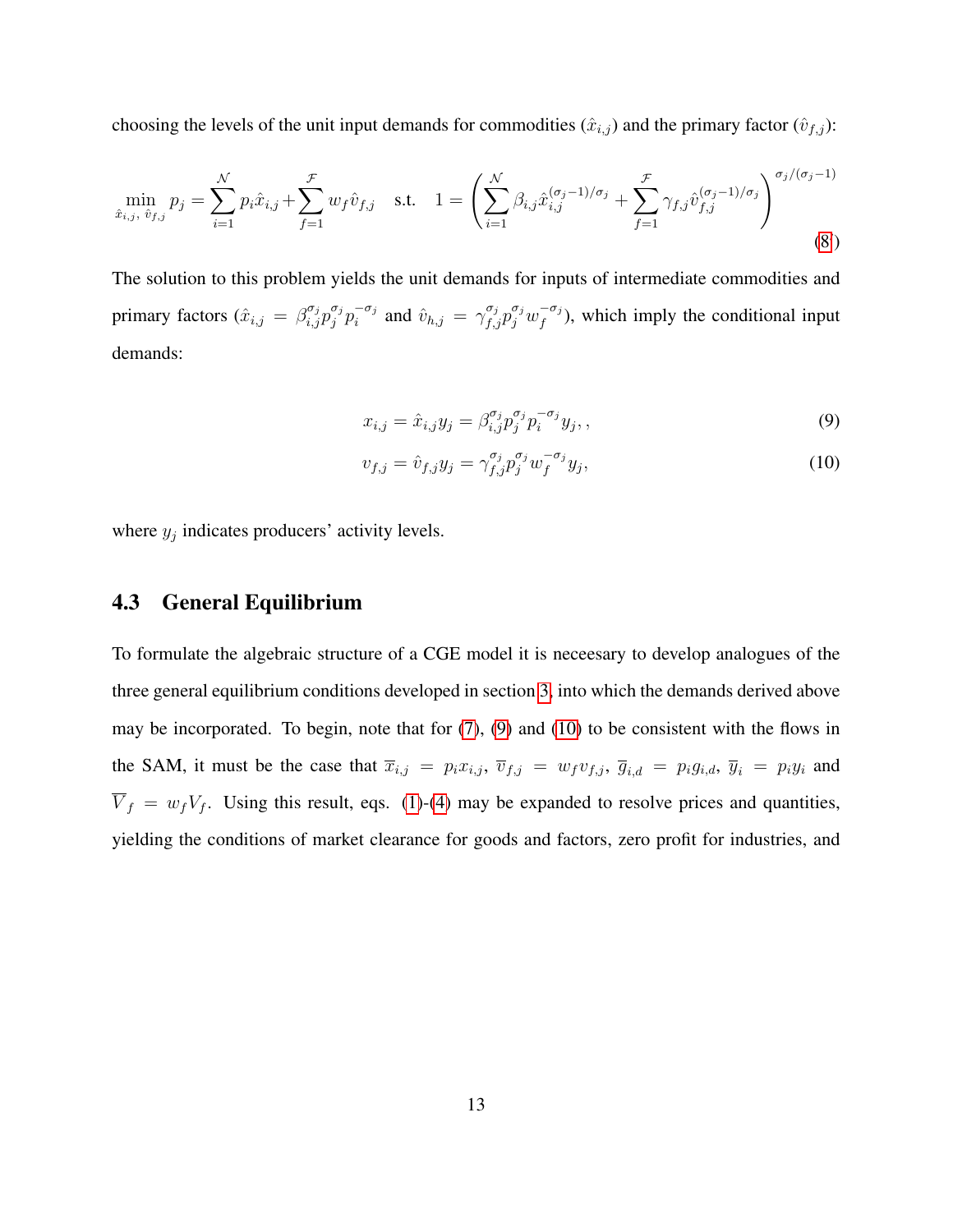income balance for the representative agent:

<span id="page-13-0"></span>
$$
p_i y_i = p_i \left( \sum_{j=1}^{N} x_{i,j} + g_{i,C} + g_{i,O} \right), \tag{1'}
$$

<span id="page-13-3"></span>
$$
wV_f = w \sum_{j=1}^{N} v_{f,j},\tag{2'}
$$

$$
p_j y_j = \sum_{i=1}^{N} p_i \hat{x}_{i,j} y_j + \sum_{f=1}^{F} w_f \hat{v}_{f,j} y_j,
$$
\n(3')

<span id="page-13-2"></span><span id="page-13-1"></span>
$$
\mu = \sum_{f=1}^{\mathcal{F}} w_f V_f - \sum_{i=1}^{N} p_i g_{i,O} = \sum_{i=1}^{N} p_i \hat{g}_{i,C} u = \theta u.
$$
 (4')

A crucial insight, due to [Mathiesen](#page-58-0) [\(1985a,](#page-58-0)[b\)](#page-58-1), is that eqs.  $(1')-(4')$  $(1')-(4')$  $(1')-(4')$  $(1')-(4')$  are analogous to the Karush-Kuhn-Tucker conditions for the optimal allocation of commodities and factors and the distribution of activities in the economy.<sup>4</sup> In particular, the variable which is the common factor in each of the foregoing equations exhibits complementary slackness with respect to the corresponding residual primal or dual constraint. Far from being a mere technical detail, this characteristic is what has revolutionized the formulation and solution of CGE models.

The economic intuition behind complementary slackness is straightforward. In  $(3')$  $(3')$ , any producer earning negative profit will shut down with an output of zero; accordingly, the expression for unit profit is complementary to the relevant producer's level of activity  $(y_i)$ . The constraint qualification may therefore be written:

<span id="page-13-4"></span>
$$
p_j < \sum_{i=1}^N p_i \hat{x}_{i,j} + \sum_{f=1}^T w_f \hat{v}_{f,j}, \ y_j = 0 \quad \text{or} \quad p_j = \sum_{i=1}^N p_i \hat{x}_{i,j} + \sum_{f=1}^T w_f \hat{v}_{f,j}, \ y_j > 0 \tag{11}
$$

An additional insight is that similar logic applies to the representative agent, whose optimal consumption decision can be thought of as zero profit in the "production" of utility: if the cost of the goods necessary to generate a unit of final consumption exceeds the latter's marginal utility, then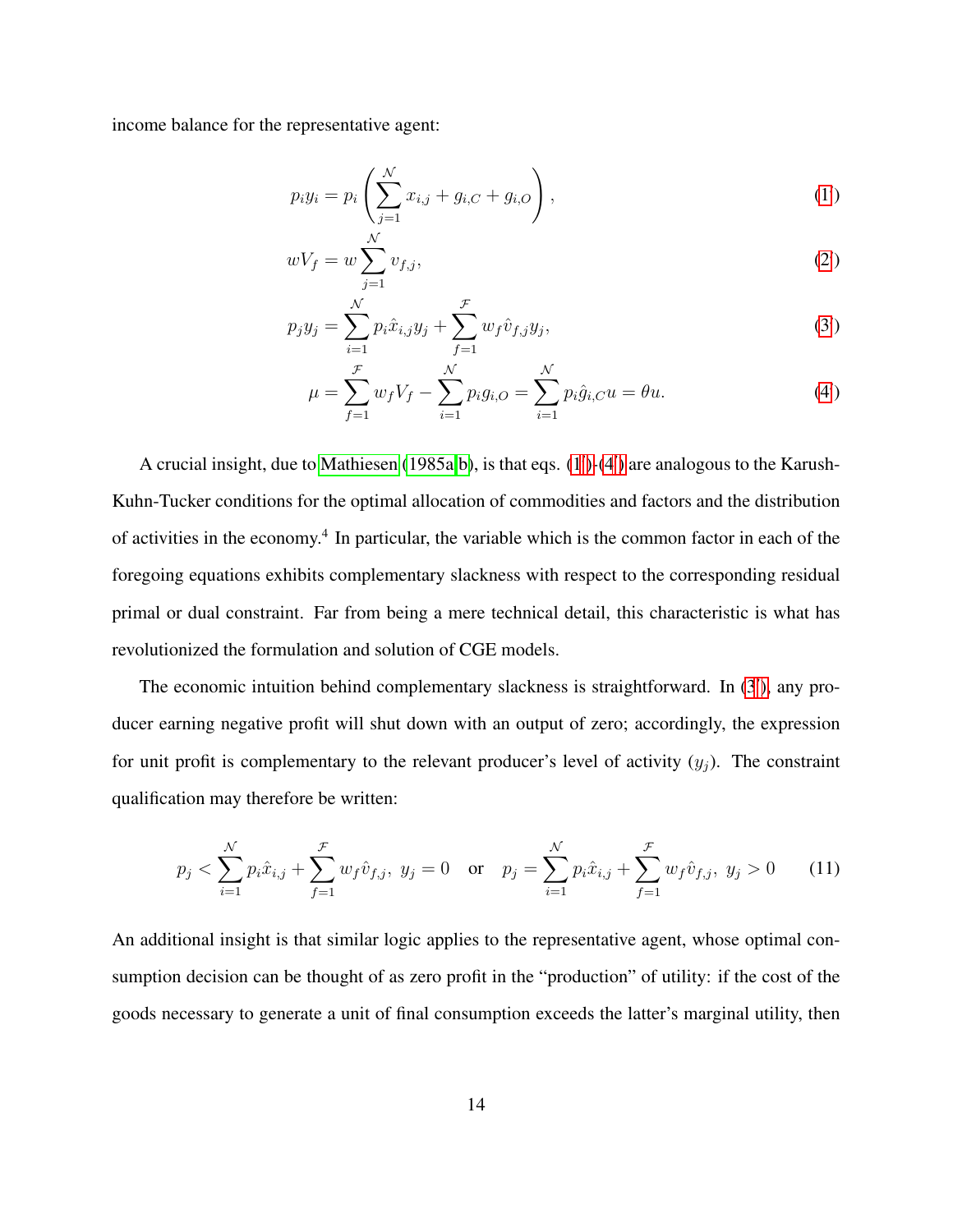there will be no consumption activity. The extreme right-hand equality in [\(4](#page-13-1)') therefore implies:

$$
\theta < \sum_{i=1}^{N} p_i g_{i,C}, \ u = 0 \quad \text{or} \quad \theta = \sum_{i=1}^{N} p_i g_{i,C}, \ u > 0
$$
\n(12)

In [\(1](#page-13-0)') and [\(2](#page-13-3)'), any commodity or factor which is in excess supply will have a price of zero; therefore the balance between supply and demand for each of these inputs is complementary to the corresponding price level  $(p_j \text{ and } w_f, \text{ respectively}).$ 

$$
y_i > \sum_{j=1}^{N} x_{i,j} + g_{i,C} + g_{i,O}, \ p_i = 0 \quad \text{or} \quad y_i = \sum_{j=1}^{N} x_{i,j} + g_{i,C} + g_{i,O}, \ p_i > 0 \tag{13}
$$

$$
V_f > \sum_{j=1}^{N} v_{f,j}, \ w_f = 0 \quad \text{or} \quad V_f = \sum_{j=1}^{N} v_{f,j}, \ w_f > 0 \tag{14}
$$

The incorporation of utility as a good within the equilibrium framework permits the specification of a market clearance condition for  $u$ , which states that a supply of utility in excess of that provided by consumption results in zero unit expenditure:

<span id="page-14-0"></span>
$$
u > \mu/\theta, \ \theta = 0, \quad \text{or} \quad u = \mu/\theta, \ \theta \ge 0 \tag{15}
$$

Finally, it is worth noting that the definition of disposable income, which is restated as the extreme left-hand equality in [\(4](#page-13-1)'), does not exhibit complementary slackness with respect to any of its constituent variables, and moreover is made redundant by [\(15\)](#page-14-0). In the specification of general equilibrium it plays the simple role of an accounting identity. One way to make this role explicit is to designate the unit expenditure index as the numeraire price by fixing  $\theta = 1$ . This automatically drops eq. [\(15\)](#page-14-0) by fixing  $\mu = u$ .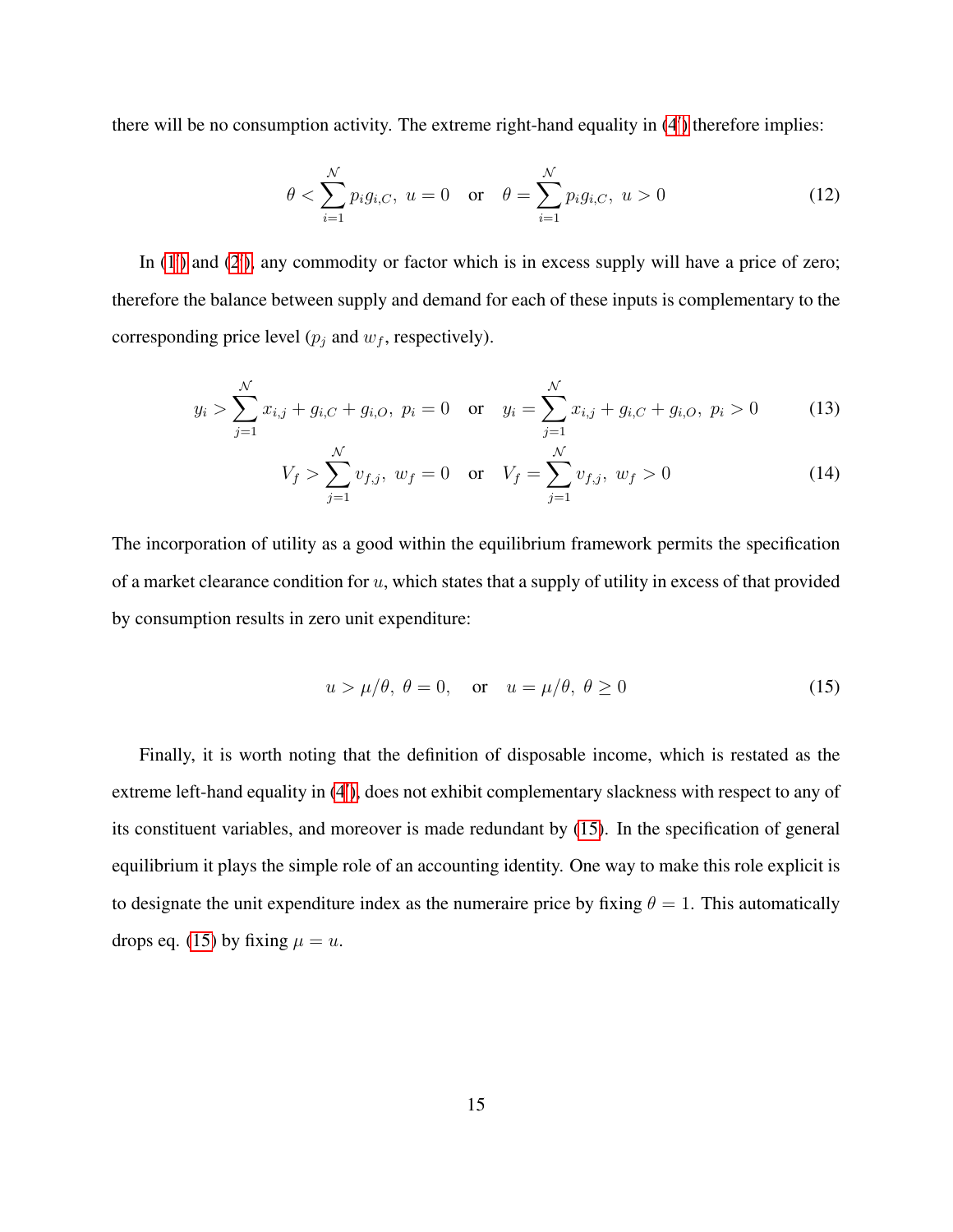#### 4.4 The CGE model in a Complementarity Format

The specification of a CGE model in a complementarity format involves pairing each of the expressions [\(11\)](#page-13-4)-[\(15\)](#page-14-0) with the associated complementary variable so as to make complementarity explicit [\(Rutherford, 1995\)](#page-59-1). Using [\(7\)](#page-10-1), [\(9\)](#page-12-0) and [\(10\)](#page-12-1) to make the appropriate substitutions yields the algebraic system [\(16a\)-](#page-16-0)[\(16f\)](#page-16-1) shown in Table [1.](#page-16-2) These equations are what is referred to as "a CGE model".

This system defines the pseudo-excess demand correspondence of the economy:

<span id="page-15-0"></span>
$$
\Xi(z) \ge 0, \quad z \ge 0, \quad z' \Xi(z) = 0,
$$
\n(16)

where  $\Xi = \{p, \theta, y, V, u, m\}'$  is the stacked vector of  $2\mathcal{N} + \mathcal{F} + 3$  equations and  $z = \{y, u, p, w, \theta, m\}$ is the  $2\mathcal{N} + \mathcal{F} + 3$ -vector of unknowns:<sup>5</sup>

- 1.  $\mathcal{N} + 1$  zero profit inequalities  $\{p, \theta\}$  in as many unknowns  $\{y, u\}$ ,
- 2.  $\mathcal{N} + \mathcal{F} + 1$  market clearance inequalities  $\{y, V, u\}$  as many unknowns  $\{p, w, \theta\}$ , and
- 3. A single income definition equation ( $\mu$ ) in a single unknown ( $\mu$ ).

Henceforth I use the shorthand notation "⊥" to denote the complementary slackness relationship exhibited by the model's equations and its associated variables, writing [\(16\)](#page-15-0) compactly as:

$$
\Xi(z) \geq 0, \quad \bot \quad z.
$$

Note that in equilibrium the equations in the rightmost column of Table [1](#page-16-2) will all be satisfied with equality, while the variables in the middle column will all be positive.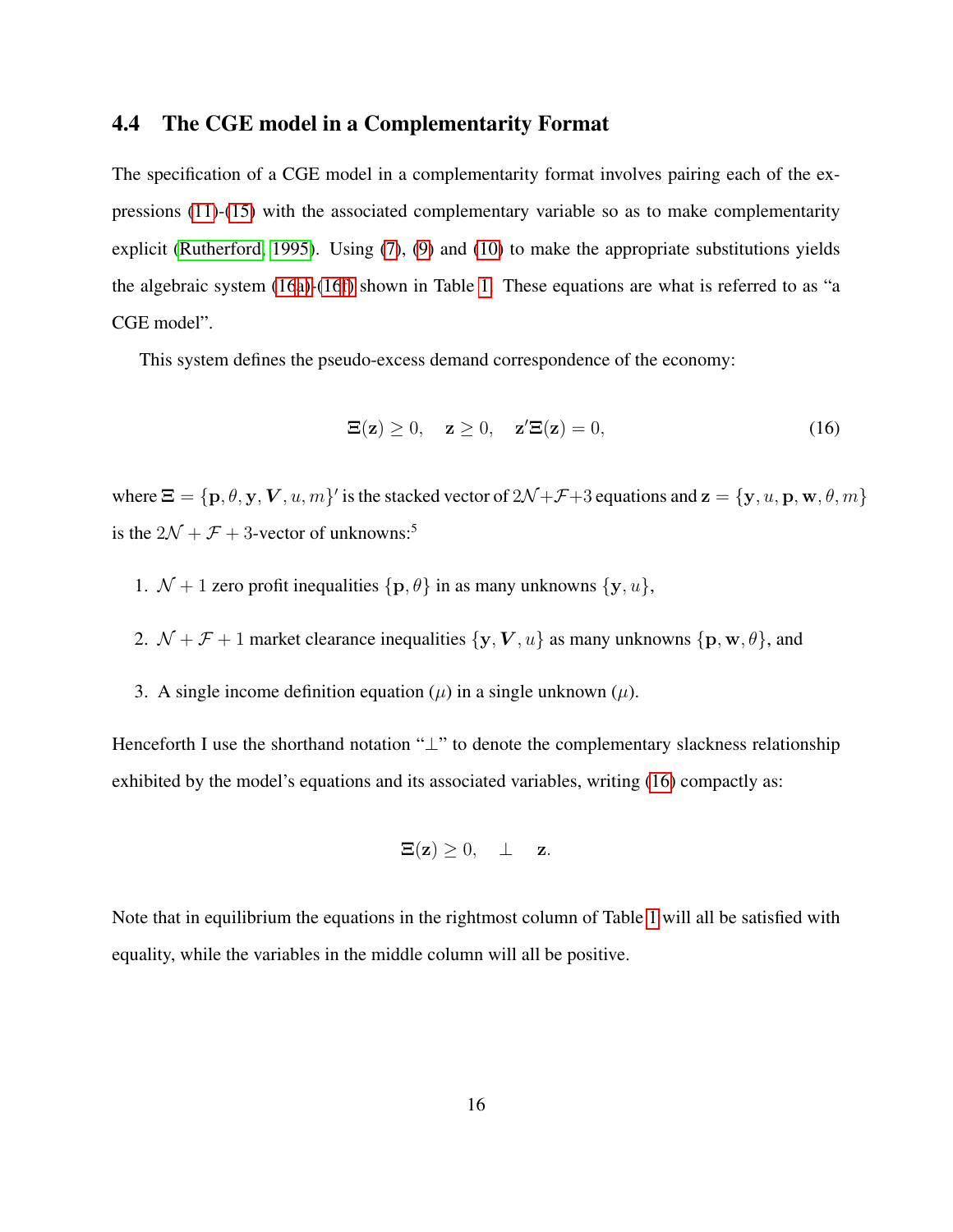(16a)<br> $u\left(\theta - \left(\sum_{i=1}^{N} \alpha_i^{\omega} p_i^{1-\omega}\right)^{1/(1-\omega)}\right) = 0$  (16b) (16d) (16c)  $u\left(\mu - \left(\sum_{f=1}^{F} w_f V_f - \sum_{i=1}^{N} p_i g_{i,O}\right)\right) = 0$  (16f)  $\theta \leq \left(\sum_{i=1}^N \alpha_i^{\omega} p_i^{1-\omega}\right)^{1/(1-\omega)}, \qquad u \geq 0, \qquad u \geq 0,$   $u \geq 0,$   $u \geq 0$  $u \ge \mu/\theta$ ,  $\theta > \mu/\theta$ ,  $\theta \ge 0$ ,  $\theta \ge 0$ ,  $p_i g_{i,O}, \mu \ge 0, \mu \left( \mu - \left( \sum_{f=1}^{\mathcal{F}} w_f V_f - \sum_{i=1}^{\mathcal{N}} p_i g_{i,O} \right) \right) = 0$  (16f)  $\forall f$  $\forall j$  $p_i\left(y_i-\sum_{j=1}^{\mathcal{N}}\beta_{i,j}^{\sigma_j}p_j^{\sigma_j}p_i^{-\sigma_j}y_j+\alpha_i^\omega\theta^\omega p_i^{-\omega}u\right)=0\quad \forall i$  $p_j \leq \left( \sum_{i=1}^{\mathcal{N}} \beta_{i,j}^{\sigma_j} p_i^{1-\sigma_j} + \sum_{f=1}^{\mathcal{F}} \gamma_{f,j}^{\sigma_j} w_f^{1-\sigma_j} \right)^{1/(1-\sigma_j)} \ , \quad y_j \geq 0, \quad y_j \left( p_j - \left( \sum_{i=1}^{\mathcal{N}} \beta_{i,j}^{\sigma_j} p_i^{1-\sigma_j} + \sum_{f=1}^{\mathcal{F}} \gamma_{f,j}^{\sigma_j} w_f^{1-\sigma_j} \right)^{1/(1-\sigma_j)} \right) = 0 \quad \forall j$  $\beta_{i,j}^{\sigma_j}p_j^{\sigma_j}p_i^{-\sigma_j}y_j + \alpha_i^\omega\theta^\omega p_i^{-\omega}u + g_{i,O}, \hspace{0.7cm} p_i \geq 0, \hspace{0.7cm} p_i \left( y_i - \sum_{j=1}^{\mathcal{N}} \beta_{i,j}^{\sigma_j}p_j^{\sigma_j}p_i^{-\sigma_j}y_j + \alpha_i^\omega\theta^\omega p_i^{-\omega}u \right) = 0 \hspace{0.3cm} \forall i$  $\left( \begin{array}{cc} v_j w_f^{-\sigma_j} y_j, & w_f \ge 0, & w_f w_f \end{array} \right) = 0 \quad \forall f \left( V_f - \sum_{j=1}^{\mathcal{N}} \gamma_{f,j}^{\sigma_j} p_j^{\sigma_j} w_f^{-\sigma_j} y_j \right) = 0 \quad \forall f \in \mathcal{F}$  $y_j \geq 0, \ \ y_j\left(p_j - \left(\sum_{i=1}^{\mathcal{N}} \beta_{i,j}^{\sigma_j} p_i^{1-\sigma_j} + \sum_{f=1}^{\mathcal{F}} \gamma_{f,j}^{\sigma_j} w_f^{1-\sigma_j}\right)^{1/(1-\sigma_j)}\right) = 0$  $\theta(u-\mu/\theta)=0$  $w_f\left(V_f-\sum_{j=1}^{\mathcal{N}}\gamma_{f,j}^{\sigma_j}p_j^{\sigma_j}w_f^{-\sigma_j}y_j\right)=0$  $u\geq 0,$  $p_i \geq 0,$  $w_f \geq 0,$  $\theta \geq 0,$  $\mu \geq 0,$  $p_j \leq \left(\sum_{i=1}^{\mathcal{N}} \beta_{i,j}^{\sigma_j} p_i^{1-\sigma_j} + \sum_{f=1}^{\mathcal{F}} \gamma_{f,j}^{\sigma_j} w_f^{1-\sigma_j}\right)^{1/(1-\sigma_j)},$  $\theta \leq \left( \sum_{i=1}^N \alpha_i^\omega p_i^{1-\omega} \right)^{1/(1-\omega)},$  $w_f V_f - \sum_{i=1}^{\mathcal{N}}$ Market clearance  $\sigma_j \sigma_j$ Income balance  $u \geq \mu/\theta$ , *Income balance* γ

Table 1: The Equations of the CGE Model Table 1: The Equations of the CGE Model

*Zero profit*

*Market clearance*

17

 $y_i \geq$ 

 $\frac{\lambda}{\sum}$ 

<span id="page-16-4"></span><span id="page-16-3"></span><span id="page-16-1"></span><span id="page-16-0"></span>µ =

<span id="page-16-2"></span> $\mu \left[ \bigwedge_{i=1}^n \mathbb{I}_i \right]$ 

 $\leq \bigwedge_{i=1}^n$ 

 $\sum_{i=1}^{n}$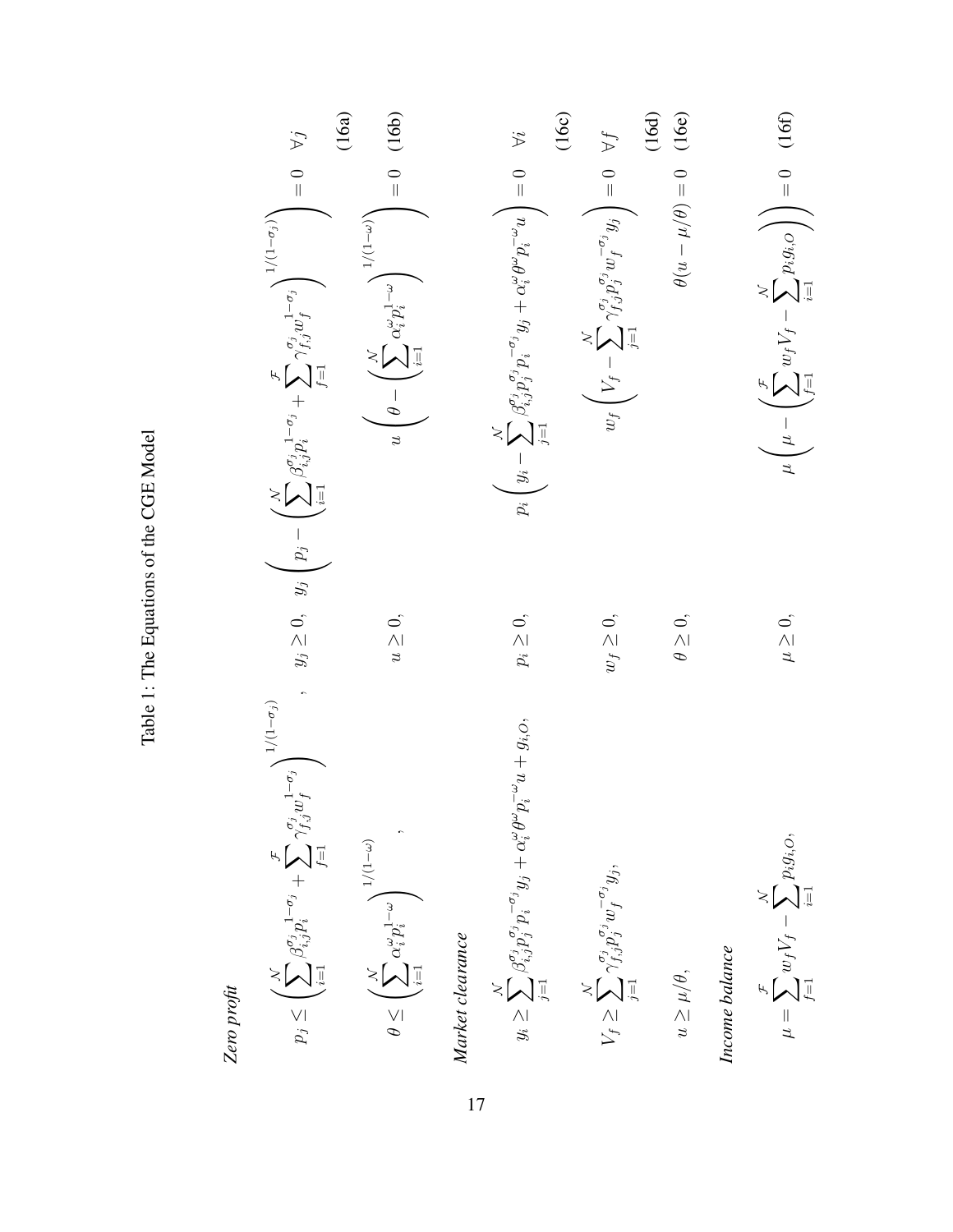## <span id="page-17-0"></span>5 Numerical Calibration

The problem in eq. [\(16\)](#page-15-0) is highly non-linear, with the result that a closed-form solution for z does not exist. This is the reason for the "C" in CGE models: to find the general equilibrium of an economy with realistic utility and production functions, the corresponding system of equations must be calibrated on a SAM introduced in section [3](#page-6-0) to generate a numerical problem that can be solved using optimization techniques.

To numerically calibrate our example CES economy, we need to establish equivalence between eqs. [\(1\)](#page-7-1)-[\(4\)](#page-8-0) and [\(1](#page-13-0)')-[\(4](#page-13-1)'[\)](#page-13-1). There are different ways of doing this, depending on what kind of information is available in addition to the SAM. Most frequently however, data on benchmark prices are lacking.<sup>6</sup> In this situation the simplest method to "fit" eq. [\(16\)](#page-15-0) to the benchmark equilibrium in the SAM is to treat the price variables as indices with benchmark values of unity:  $p_i = w_f = \theta = 1$ , and treat the activity and income variables as real values which are set equal to the row and column totals in the SAM:  $x_{i,j} = \overline{x}_{i,j}$ ,  $v_{f,j} = \overline{v}_{f,j}$ ,  $g_{i,d} = \overline{g}_{i,d}$ ,  $y_i = \overline{y}_i$ ,  $V_f = V_f$ ,  $u = \mu = G_C$ . Then, the technical coefficients of the cost and expenditure equations may be computed by substituting these conditions into the demand functions [\(7\)](#page-10-1), [\(9\)](#page-12-0) and [\(10\)](#page-12-1):

<span id="page-17-1"></span>
$$
\alpha_{i,C} = \left(\overline{g}_{i,C}/\overline{G}_C\right)^{1/\omega}, \quad \beta_{i,j} = \left(\overline{x}_{i,j}/\overline{y}_j\right)^{1/\sigma_j} \quad \text{and} \quad \gamma_{f,j} = \left(\overline{v}_{f,j}/\overline{y}_j\right)^{1/\sigma_j}.
$$
 (17)

This result is essentially the same as the "calibrated share form" of of CES function (see, e.g., [Böhringer et al., 2003\)](#page-53-3).

Inserting the foregoing calibrated parameters into the expressions in Table [1,](#page-16-2) along with values for the elasticities of substitution  $\sigma$  and  $\omega$  specified by the analyst, generates a system of numerical inequalities in which constitutes the actual CGE model. It is particularly important to realize that to satisfy the resulting expressions with equality, one simply has to set the price variables equal to unity and the quantity variables equal to the corresponding values in the SAM. This procedure,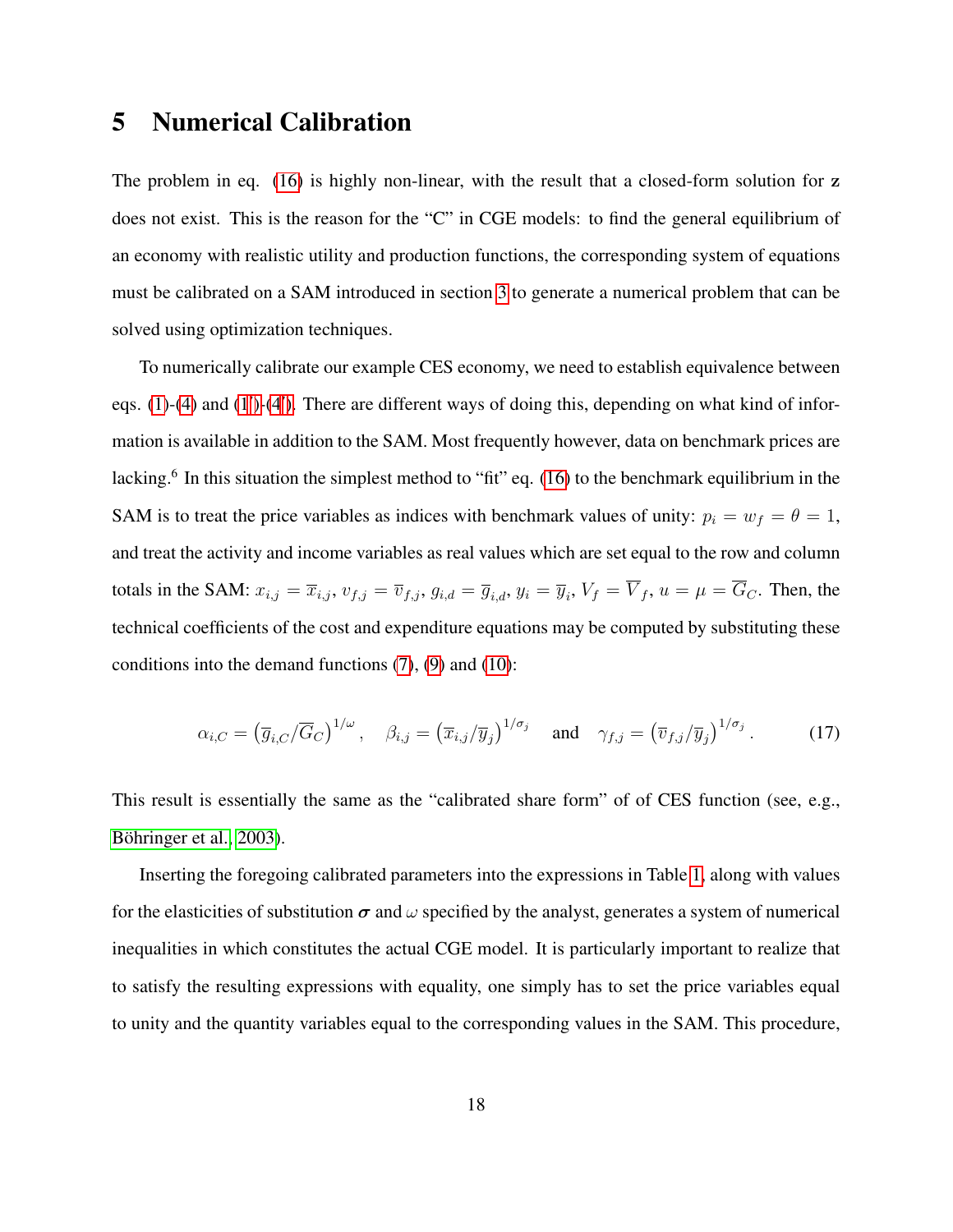known as *benchmark replication*, permits the analyst to verify that the calibration is correct. The intuition is that since a balanced SAM represents the initial equilibrium of the model, plugging the values in the SAM back into the calibrated numerical pseudo-excess demand correspondence should yield an equilibrium.

Note that [\(17\)](#page-17-1) allows us to replace the terms  $\alpha_{i,C}^{\omega}$ ,  $\beta_{i,j}^{\sigma_j}$  and  $\gamma_{f,j}^{\sigma_j}$  in eq. [\(16\)](#page-15-0) with coefficients given by the ratio of the relevant cells of the SAM and the corresponding column totals. The key implication is that the values of the substitution elasticities have no practical impact on the benchmark equilibrium, which makes intuitive sense because the model's initial equilibrium is determined by SAM, and is therefore consistent with an infinite number of potential values for  $\sigma$  and  $\omega$ . The corollary is that the substitution possibilities in the economy—i.e., the degree of adjustment of economic quantities in response to changes in prices, both within and between sectors—are fundamentally determined by the SAM.



<span id="page-18-0"></span>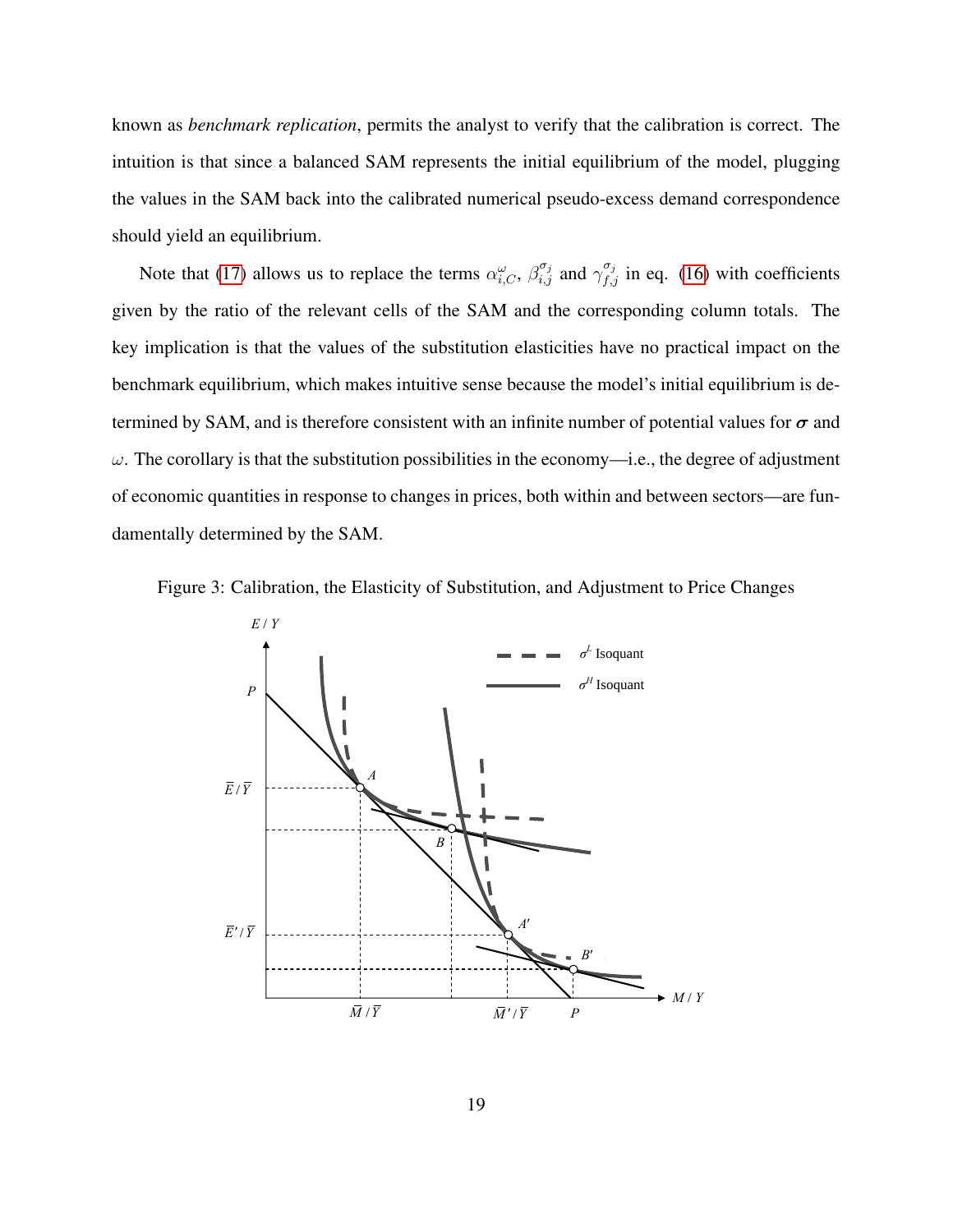A simple example clarifies this point. Figure [3](#page-18-0) illustrates the intra-industry margin of substitution for a hypothetical industry that produces output,  $Y$ , from inputs of energy,  $E$  and materials, M. Benchmark data on the values of the inputs  $(\overline{E}$  and  $\overline{M})$  and output  $(\overline{Y} = \overline{E} + \overline{M})$ , together with the assumption of unitary prices (given by the  $-45°$  line  $PP$ ), define a unique calibration point: A. An infinite number of potential isoquants pass through this point, so to pin down the industry's specific technology it is necessary to make an assumption about the elasticity of substitution  $(\sigma)$ . A low or a high value for this parameter ( $\sigma^L$  or  $\sigma^H$ ) makes the isoquant more or less highly curved, thus admitting a smaller or larger adjustment in input intensities in response to a given rotation of the relative price line,  $A \rightarrow B$ . The locus of the calibration point is equally important for this process: starting from another benchmark input distribution, A' (where  $\overline{Y} = \overline{E}' + \overline{M}'$ ), the difference between the new pattern of adjustment  $(A' \rightarrow B')$  and the original is easily as large as the shift induced by a change in  $\sigma$ .

This discussion raises the question of how precisely to determine the elasticity of substitution, which turns out to be a thorny issue. In our simple CES economy there are more free parameters than there are model equations or observations of benchmark data, which makes [\(17\)](#page-17-1) an underdetermined mathematical problem. This difficulty is magnified in real-world CGE models, in which it has become popular to specify industries' cost and consumers' expenditure functions using hierarchical CES functions, each of which has multiple elasticities of substitution.

The nested production and cost functions in the [Goulder](#page-55-0) [\(1995\)](#page-55-0) model are shown in Figure [4,](#page-20-0) in which each node of the tree denotes the output of a CES function and the branches denote the relevant inputs. In each industry, the substitution possibilities among capital  $(K)$ , labor  $(L)$ , energy  $(E)$  and materials  $(M)$  are controlled by five elasticity parameters: substitution between primary factors (KL) and intermediate goods (EM) by  $\sigma^O$ , capital-labor substitution by  $\sigma^{KL}$ , energymaterial substitution by  $\sigma^{EM}$ , inter-fuel substitution by  $\sigma^{E}$ , and substitution among non-energy intermediate inputs by  $\sigma^M$ .

It is not possible to either estimate or compute the values of these elasticities without a host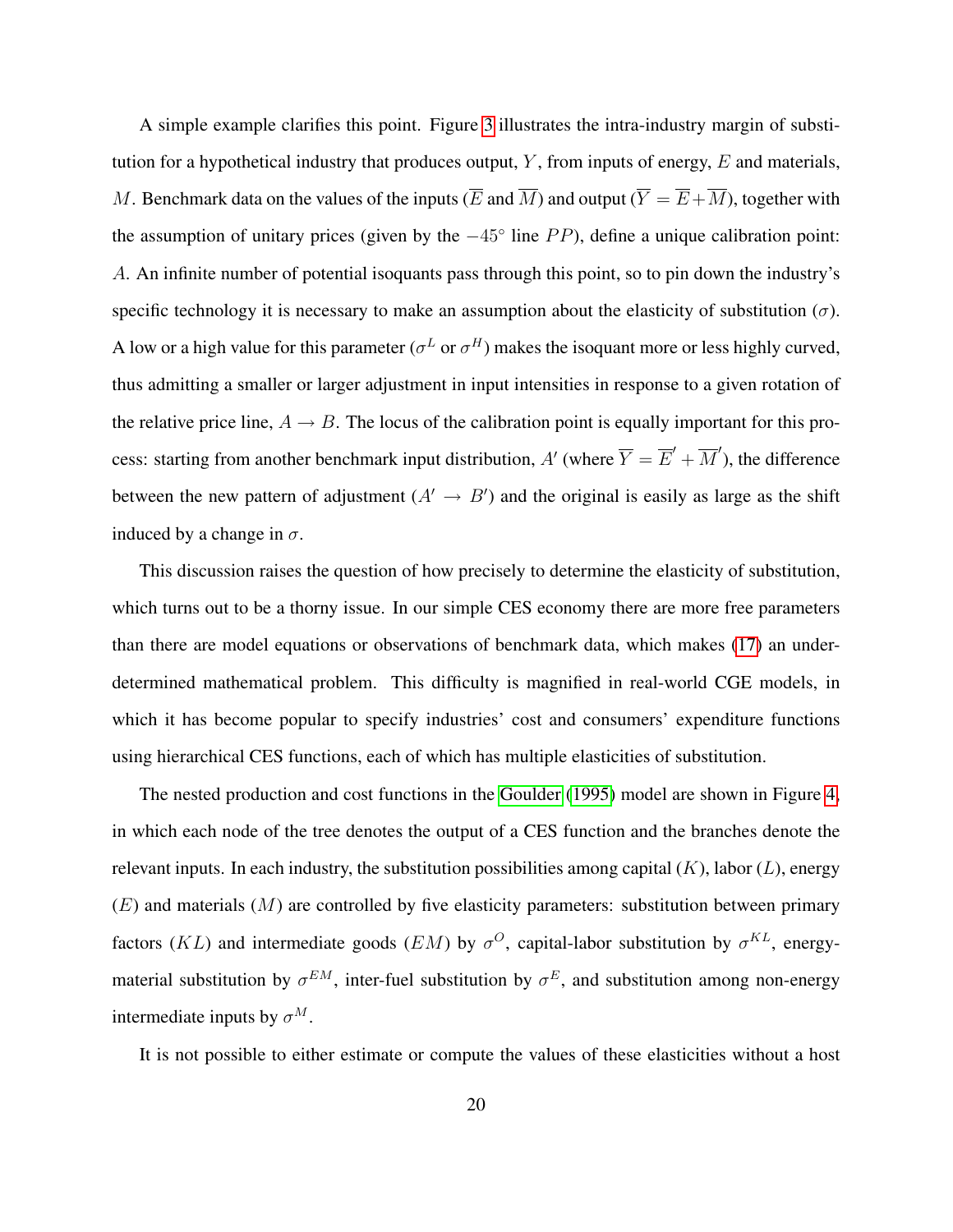#### <span id="page-20-0"></span>Figure 4: [Goulder](#page-55-0) [\(1995\)](#page-55-0) KLEM Production Structure



#### A. Production B. Cost

 $\frac{1}{2}$ ermed  $p^{EM}$ ,  $p^{EM}$  = price and quantity of energy-materials composite. Notes:  $p^O$ ,  $q^O$  = price and quantity of output;  $\mathbf{P} = \{p^K, p^L, p^E, p^M\}$ ,  $\mathbf{Q} = \{q^K, q^L, q^E, q^M\}$  = price and quantity of capital, labor, energy and materials;  $p_e^X$ ,  $q_e^X$  = price and quantity of intermediate energy commodities;  $p_m^X$ ,  $q_m^X$  = price and quantity of intermediate material commodities;  $p^{KL}$ ,  $q^{KL}$  = price and quantity of value-added composite;

The ad-hoc nature of this process has been criticized by mainstream empirical economists (e.g., values for these parameters from the empirical literature based on judgment and assumptions. of auxiliary information.<sup>7</sup> Faced with this data constraint, modelers frequently resort to selecting [Jorgenson, 1984;](#page-56-1) [McKitrick, 1998\)](#page-58-2), who advocate an econometric approach to CGE modeling in which the pseudo-excess demand correspondence is built up from statistically estimated cost and expenditure functions.

The econometric approach remedies the problematic inconsistency between the nested CES functional forms employed in models and the flexible power series approximations of arbitrary cost or expenditure functions employed by empirical studies, which estimate the pairwise Allen-Uzawa elasticities of substitution (AUES) among the various inputs to production and consumption. For example, the Translog form of the cost function in Figure [4](#page-20-0) might specify the logarithm of the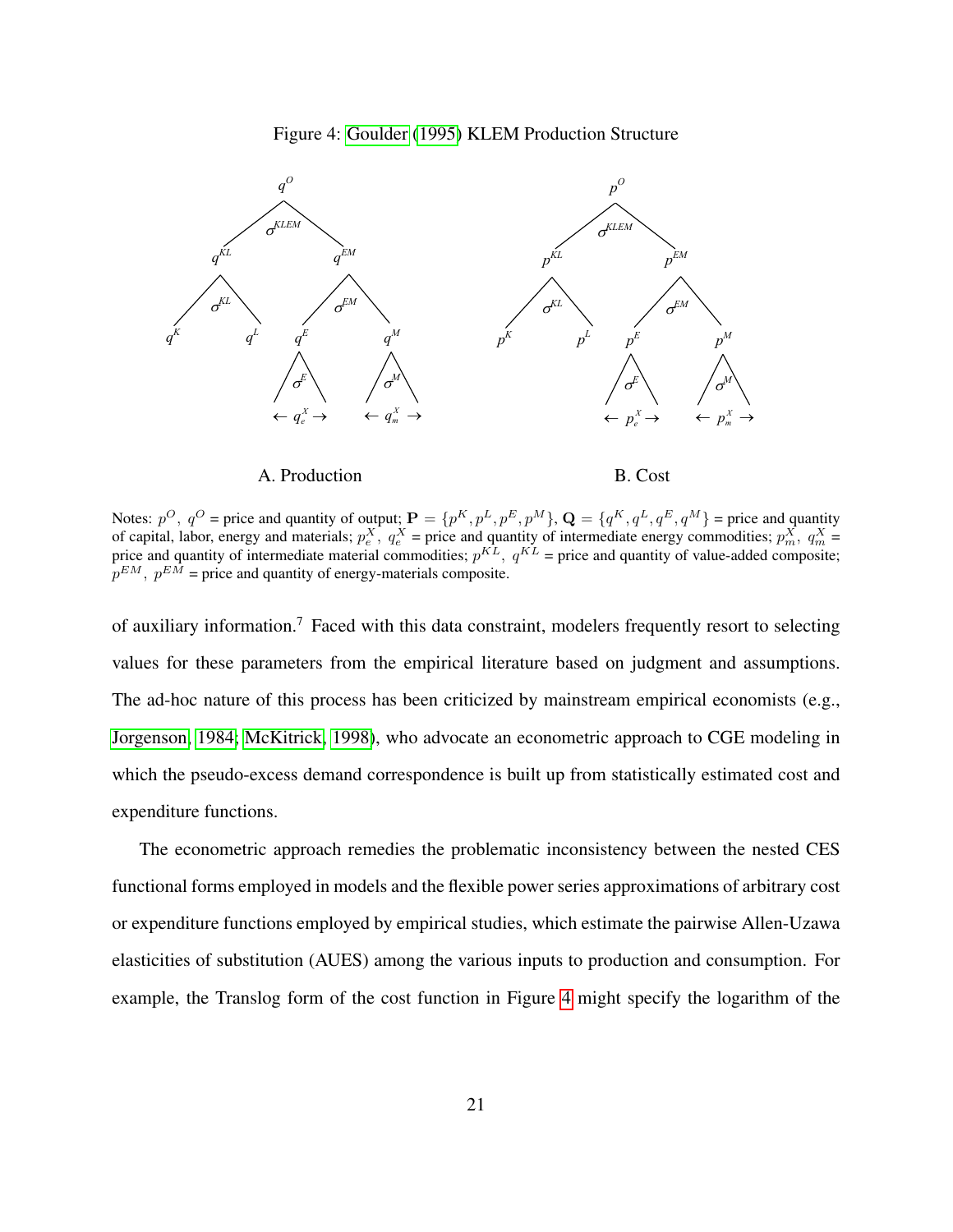output price as a quadratic function of the logarithms of the input prices  $(P)$  and time  $(t)$ :

<span id="page-21-0"></span>
$$
\log p^O = \delta_0 + \delta_P \log \mathbf{P}' + \delta_T t + \frac{1}{2} \log \mathbf{P} \delta'_{PP} \log \mathbf{P} + \delta_{PT} \log \mathbf{P}' t + \frac{1}{2} \delta_{TT} t^2, \tag{18}
$$

where  $\delta_0$ ,  $\delta_T$ ,  $\delta_{TT}$ ,  $\delta_P$ ,  $\delta_{PP}$ , and  $\delta_{PT}$  are vectors of parameters to be estimated. By Shepard's Lemma, the derivative of this expression with respect to the logarithms of the input prices yields a vector of input cost shares,  $\mathbf{s} = \{s^K, s^L, s^E, s^M\}$ :

<span id="page-21-1"></span>
$$
\frac{\partial \log p^O}{\partial \log \mathbf{P}'} = \frac{\text{diag}(\mathbf{P}\mathbf{Q}')}{p^O q^O} = \mathbf{s}' = \boldsymbol{\delta}'_P + \log \mathbf{P} \boldsymbol{\delta}_{PP} + \boldsymbol{\delta}'_{PT} t,\tag{19}
$$

where Q is the vector of input quantities.

Estimating [\(18\)](#page-21-0) and [\(19\)](#page-21-1) as a system yields a vector of numerically calibrated linear equations which may be used in our example model as an alternative to eq. [\(17\)](#page-17-1). We would need to substitute [\(18\)](#page-21-0) in place of the CES cost function [\(16a\),](#page-16-0) and substitute commodity and factor demands derived from [\(19\)](#page-21-1) into the market clearance conditions [\(16c\)](#page-16-3) and [\(16d\).](#page-16-4) Substitution possibilities would then be determined by the AUES between each pair of inputs k and l:  $\zeta_{kl} = 1 + \delta_{kl}/(\underline{s}^k \underline{s}^l)$ , where  $s$  indicates the mean value of each input's share of total cost in the data sample. Note that our original assumption of CES technology implies that  $\zeta_{KL,j} = \zeta_{KE,j} = \zeta_{KM,j} = \zeta_{LK,j} = \zeta_{LM,j}$  $\zeta_{EM,j} = \sigma_j$ , which is a stringent restriction on the estimated parameters. [Dawkins et al.](#page-54-1) [\(2001\)](#page-54-1) provide an excellent survey of these issues.

Despite its rigor, this approach is not without drawbacks. First and foremost, it is data intensive, requiring time series observations of prices and quantities of the inputs and outputs for every industry represented in the CGE model. Oftentimes such data are simply not available, which has sharply limited its appeal.<sup>8</sup> A second, more subtle shortcoming involves flexible functional forms themselves. For the general equilibrium condition of no free disposability to be satisfied, the simulated cost shares must be strictly positive at all prices. But it has long been known (e.g.,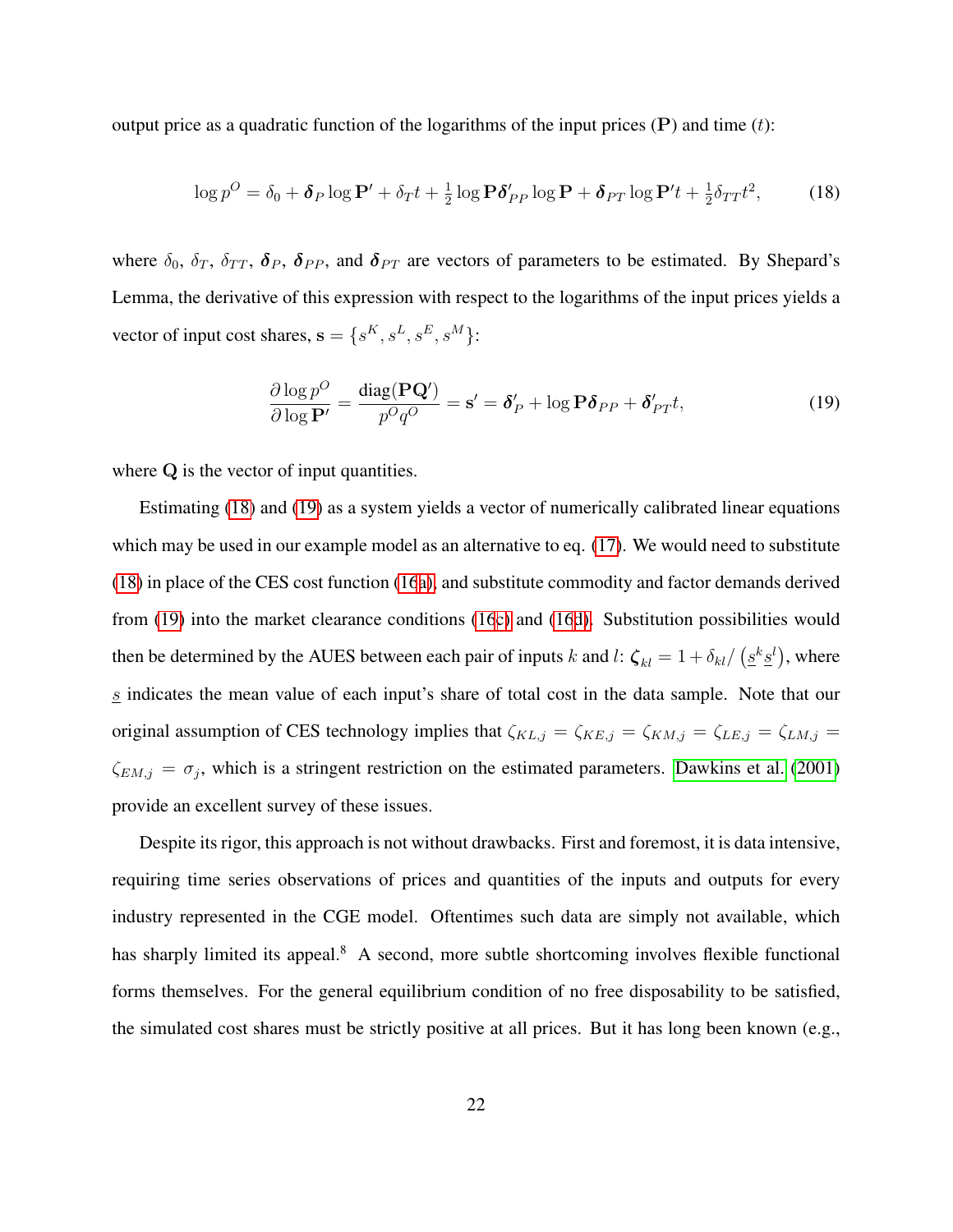[Lutton and LeBlanc](#page-57-1) [\(1984\)](#page-57-1)) that large and negative estimated values of  $\delta_{PP}$  can give rise to cost shares which are negative! For this reason, [Perroni and Rutherford](#page-59-2) [\(1998\)](#page-59-2) argue that flexible functional forms lack *global regularity*, in the sense that [\(18\)](#page-21-0) or [\(19\)](#page-21-1) are not guaranteed to map an arbitrary vector of positive prices into  $\mathfrak{R}^+$ . In practice, it is not possible to predict a priori when such problems will arise, and in any case, modelers have come up with ad-hoc countermeasures.<sup>9</sup> Nevertheless, this remains remains an important issue for energy and climate policy simulations, as the imposition of a sufficiently high tax on energy (say) may cause  $p<sup>E</sup>$  to increase outside of the historical range of values, with the result that  $s^E < 0$  if the own- or cross-price energy elasticities are sufficiently large.

## <span id="page-22-0"></span>6 Computation of Equilibrium

#### 6.1 Solution Algorithms: A Sketch

The calibration procedure transforms [\(16\)](#page-15-0) into a square system of numerical inequalities known as a mixed complementarity problem or MCP [\(Ferris and Pang, 1997\)](#page-55-1), which may be solved using algorithms that are now routinely embodied in modern, commercially-available software systems for optimization. [Mathiesen](#page-58-0) [\(1985a,](#page-58-0)[b\)](#page-58-1) and [Rutherford](#page-59-3) [\(1987\)](#page-59-3) describe the basic approach, which is essentially a Newton-type algorithm. The algorithm iteratively solves a sequence of linear complementarity problems or LCPs [\(Cottle et al., 1992\)](#page-54-2), each of which is a first-order Taylor series expansion of the non-linear function Ξ. The LCP solved at each iteration is thus one of finding

<span id="page-22-1"></span>
$$
\mathbf{z} \ge 0 \quad \text{s.t.} \quad \boldsymbol{\xi}_1 + \boldsymbol{\xi}_2 \mathbf{z} \ge 0, \quad \mathbf{z}^T(\boldsymbol{\xi}_1 + \boldsymbol{\xi}_2 \mathbf{z}) = 0 \tag{20}
$$

where, linearizing  $\Xi$  around  $z_{\{i\}}$ , the state vector of prices, activity levels and income at iteration  $\mathcal{L}, \xi_1[\mathbf{z}_{\{\iota\}}] = \nabla \Xi[\mathbf{z}_{\{\iota\}}] \mathbf{z}_{\{\iota\}} - \Xi[\mathbf{z}_{\{\iota\}}]$  and  $\xi_2[\mathbf{z}_{\{\iota\}}] = \nabla \Xi[\mathbf{z}_{\{\iota\}}]$ . The value of z that solves the sub-problem [\(20\)](#page-22-1) at the  $\iota^{\text{th}}$  iteration is  $z_{\{\iota\}}^*$ . Then, starting from an initial point,  $z_{\{0\}}$ , the algorithm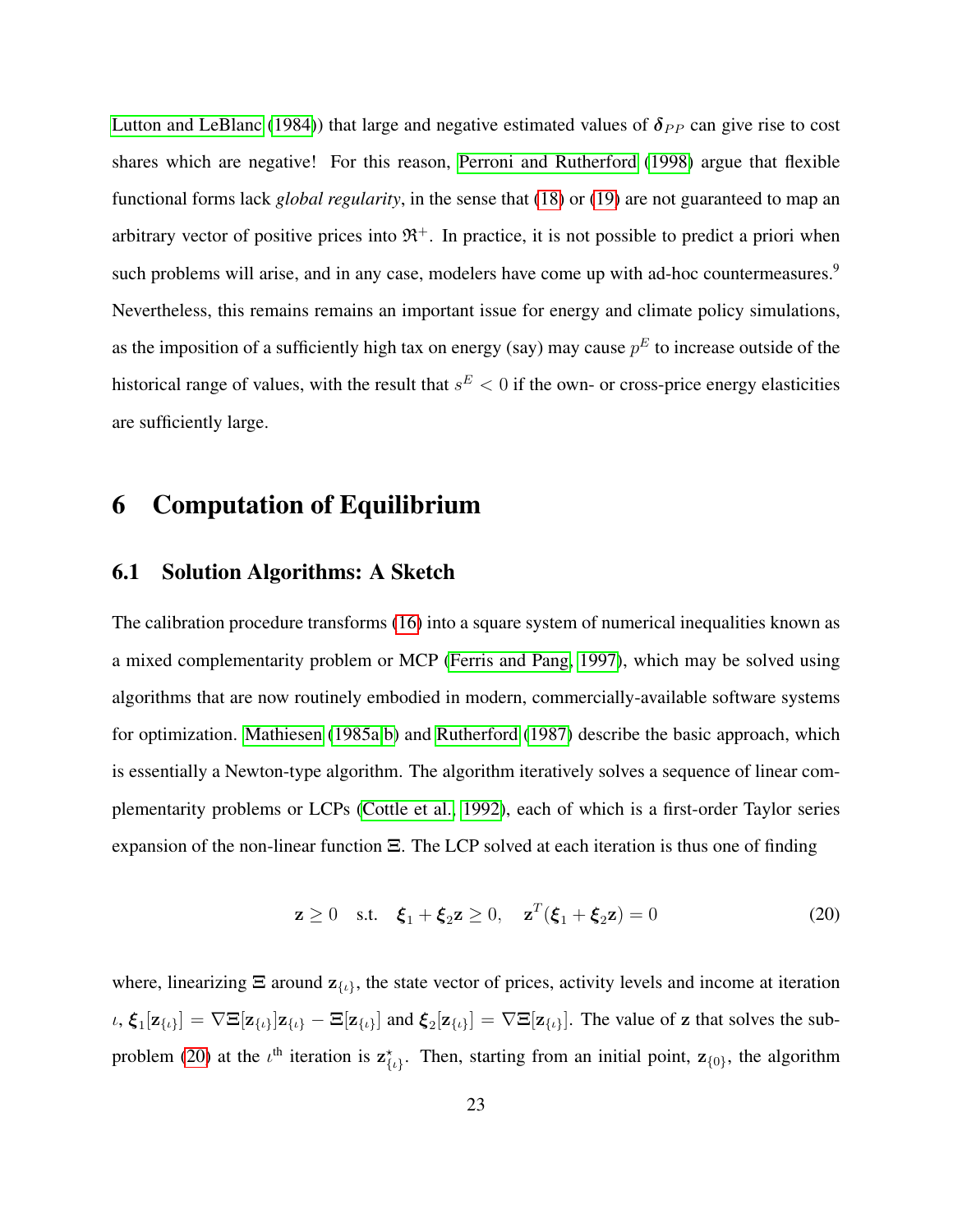generates a sequence of vectors z which is propagated according to the linesearch:

<span id="page-23-0"></span>
$$
\mathbf{z}_{\{\iota+1\}} = \lambda_{\{\iota\}} \mathbf{z}_{\{\iota\}}^{\star} + (1 - \lambda_{\{\iota\}}) \mathbf{z}_{\{\iota-1\}} \tag{21}
$$

where the parameter  $\lambda_{\{\iota\}}$  controls the length of the forward step at each iteration. The conver-gence criterion for the algorithm made up of eqs. [\(20\)](#page-22-1) and [\(21\)](#page-23-0) is  $\|\Xi(z^*)\| < \varphi$ , the maximum level of excess demand, profit or income at which the economy is deemed by the analyst to have attained equilibrium. The operations research literature now contains numerous refinements to this approach, based on path-following homotopy methods described in [Kehoe](#page-56-2) [\(1991,](#page-56-2) pp. 2061- 2065) and [Eaves and Schmedders](#page-54-3) [\(1999\)](#page-54-3).<sup>10</sup> In modern software implementations,  $\varphi$  is routinely six orders of magnitude smaller than the value of aggregate income.

#### <span id="page-23-1"></span>6.2 A Digression on the Existence and Uniqueness of Equilibrium

The foregoing exposition raises the question of how good are CGE models at finding an equilibrium. Experience with the routine use of CGE models calibrated on real-world economic data to solve for equilibria with a variety of price and quantity distortions would seem to indicate that the procedures outlined above are robust. However, an answer to this question is both involved and elusive, as it hinges on three important underlying issues which span the theoretical and empirical literatures on general equilibrium: the existence, uniqueness, and stability of equilibrium. Clearly, these are desirable attributes of a CGE model, as they imply that its solutions are both deterministic and robust to perturbations along the path to equilibrium (i.e., as  $\lambda_{\{\iota\}}$  changes).

Textbook treatments of the theory of general equilibrium emphasize two properties that Ξ should satisfy. The first is the weak axiom of revealed preference (WARP), whereby an economy with multiple households exhibits a stable preference ordering over consumption bundles in the space of all possible prices and income levels, ruling out the potential for non-homothetic shifts in households' consumption vectors due to changes in the distribution of income with prices held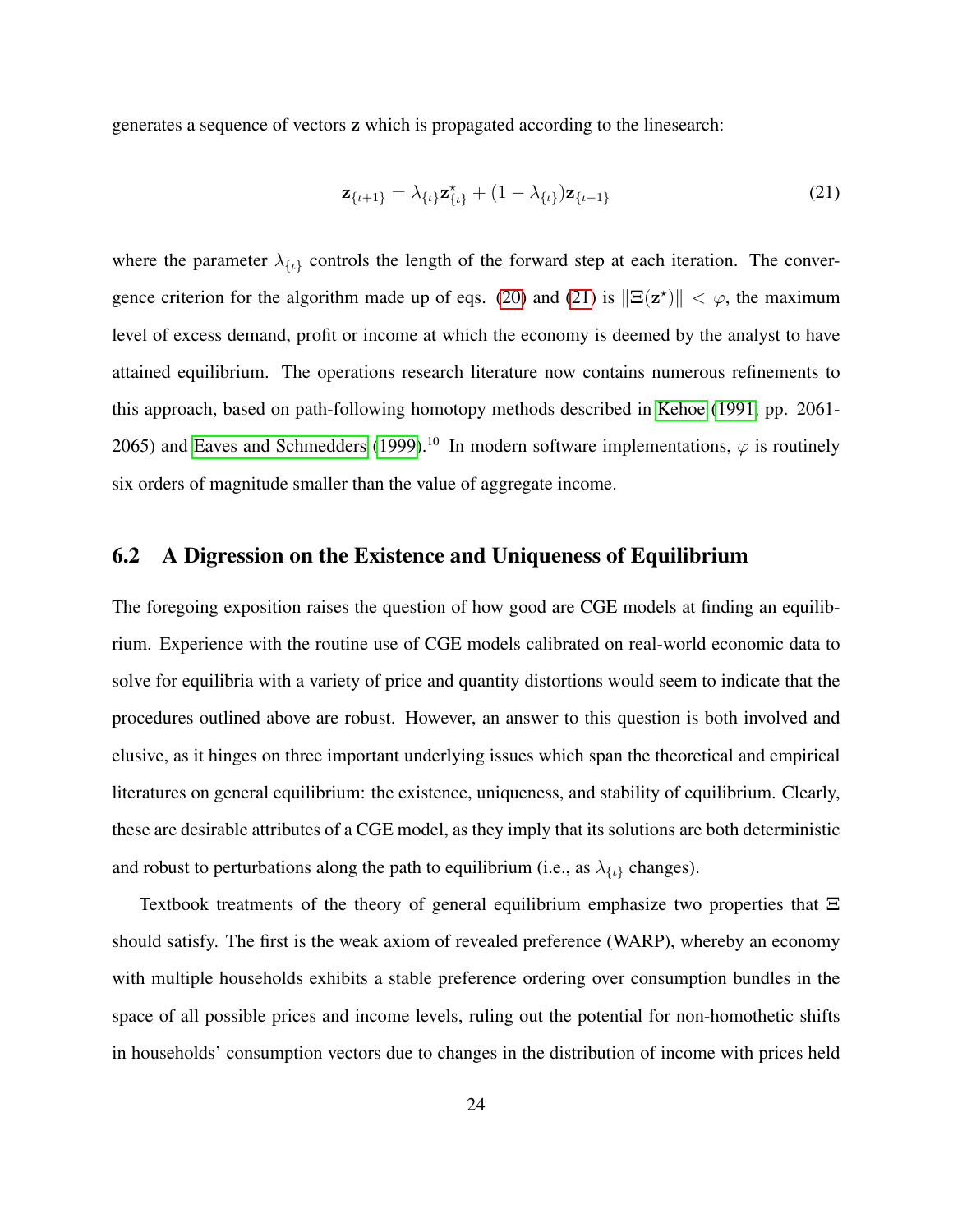constant. A sufficient condition for this property to hold is that households' preferences admit aggregation up to well-behaved community utility function, which is the representative agent assumption. The second property is gross substitutability (GS), where the aggregate demand for any commodity or factor is non-decreasing in the prices of all other goods and factors. Where this condition holds, a vector of equilibrium prices exists and is unique up to scalar multiple [\(Varian,](#page-60-0) [1992\)](#page-60-0).

One can think of these properties as economic interpretations of the sufficient conditions for a unique solution to [\(16\)](#page-15-0). From a mathematical standpoint, a (locally) unique solution for z can be recovered from the inverse of the pseudo-excess demand correspondence. The inverse function theorem implies that a sufficient condition for the existence of  $\Xi^{-1}$  is that the jacobian of the pseudo-excess demand correspondence is non-singular, which requires  $-\nabla \Xi$  to be positive semidefinite. Loosely speaking, GS and WARP both imply that  $\det(-\nabla \Xi)$  is non-negative; generally that it is positive [\(Kehoe, 1985\)](#page-56-3). But in real-world CGE models with many sectors and agents, each specified using highly non-linear nested utility and production functions, closed-form analytical proofs of this condition impossible. For this reason, an emerging area of computational economic research is the development of algorithms to test the positive determinant property at each iteration step of the numerical sub-problem.

Theoretical studies of general equilibrium have focused on finding the least restrictive conditions on Ξ that enable WARP and/or GS to ensure uniqueness, and have largely circumvented the details of algebraic functional forms employed in applied models. The signal exception is [Mas-](#page-57-2)[Colell'](#page-57-2)s [\(1991\)](#page-57-2) proof that so-called "super Cobb-Douglas economies"—i.e., those with CES utility and production functions and greater-than-unitary substitution elasticities—are guaranteed to have a unique equilibrium in the absence of taxes and other distortions. Although this result is both directly relevant and encouraging, it is tempered by concern that the introduction of tax distortions can induce multiple equilibria, even in models with a representative consumer and convex production technologies.<sup>11</sup> The potential for distortions to introduce instability is worrying because,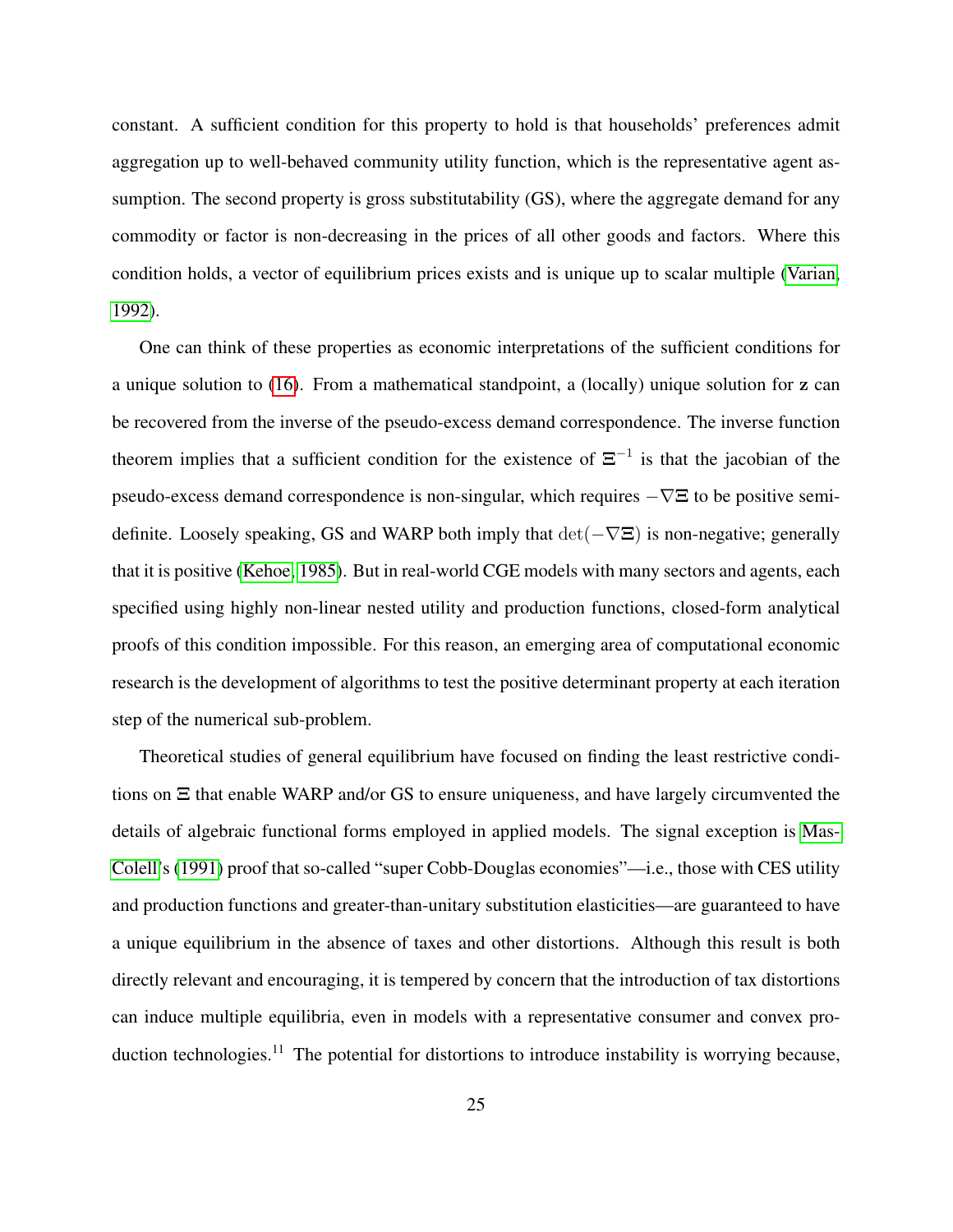as the next section will elaborate, CGE models are the workhorse of the empirical analysis of the incidence of price and quantity policies' distortionary effects.

Empirical tests of these problem have focused on the construction, diagnosis and analysis of multiple equilibria in simple, highly stylized CGE models. [Kehoe](#page-57-3) [\(1998b\)](#page-57-3) analyzes a model that has two consumers, each with Cobb-Douglas preferences, and four commodities produced with an activity analysis technology. The model's pseudo-excess demand correspondence satisfies the GS property, yet it exhibits three equilibria, indicating the minor role played by the GS condition in determining the equilibrium of economies with production. However, changing the model's production functions to Cobb-Douglas technologies collapses the number of equilibria to one, corroborating [Mas-Colell'](#page-57-2)s result. [Kehoe](#page-57-3) [\(1998b\)](#page-57-3) concludes that the only guarantees of uniqueness are the very restrictive conditions of a representative consumer and complete reversibility of production. The latter condition implies that the supply side of the economy is an input-output system where there is no joint production and consumers possess no initial holdings of produced goods, but do hold initial endowments of at least one non-reproducible commodity or factor.

Whether these conditions ensure uniqueness in the presence of energy policy distortions remains a question. The point of contention is the complex feedback effects on commodity demands and producers' activity levels of the rents generated by these policies, which redound to the representative agent. [Whalley and Zhang](#page-60-1) [\(2002\)](#page-60-1) illustrate pure exchange economies that have either a unique equilibrium without taxes and multiple equilibria with taxes, or multiple equilibria without taxes and a unique equilibrium with the introduction of a small tax. [Kehoe](#page-57-3) [\(1998b\)](#page-57-3) shows that sufficient condition for uniqueness in the presence of a tax distortion is that the weighted sum of the income effects, in which the weights are given by the "efficiency" or net-of-tax prices, must be positive. In the presence of pre-existing distortions in the benchmark SAM, the fact that calibration of the model will set all prices to unity makes this condition easy to verify. However, if taxes are specified as algebraic functions of variables within the model, this condition may be difficult to check prior to actually running the model and inspecting the equilibrium to which it converges.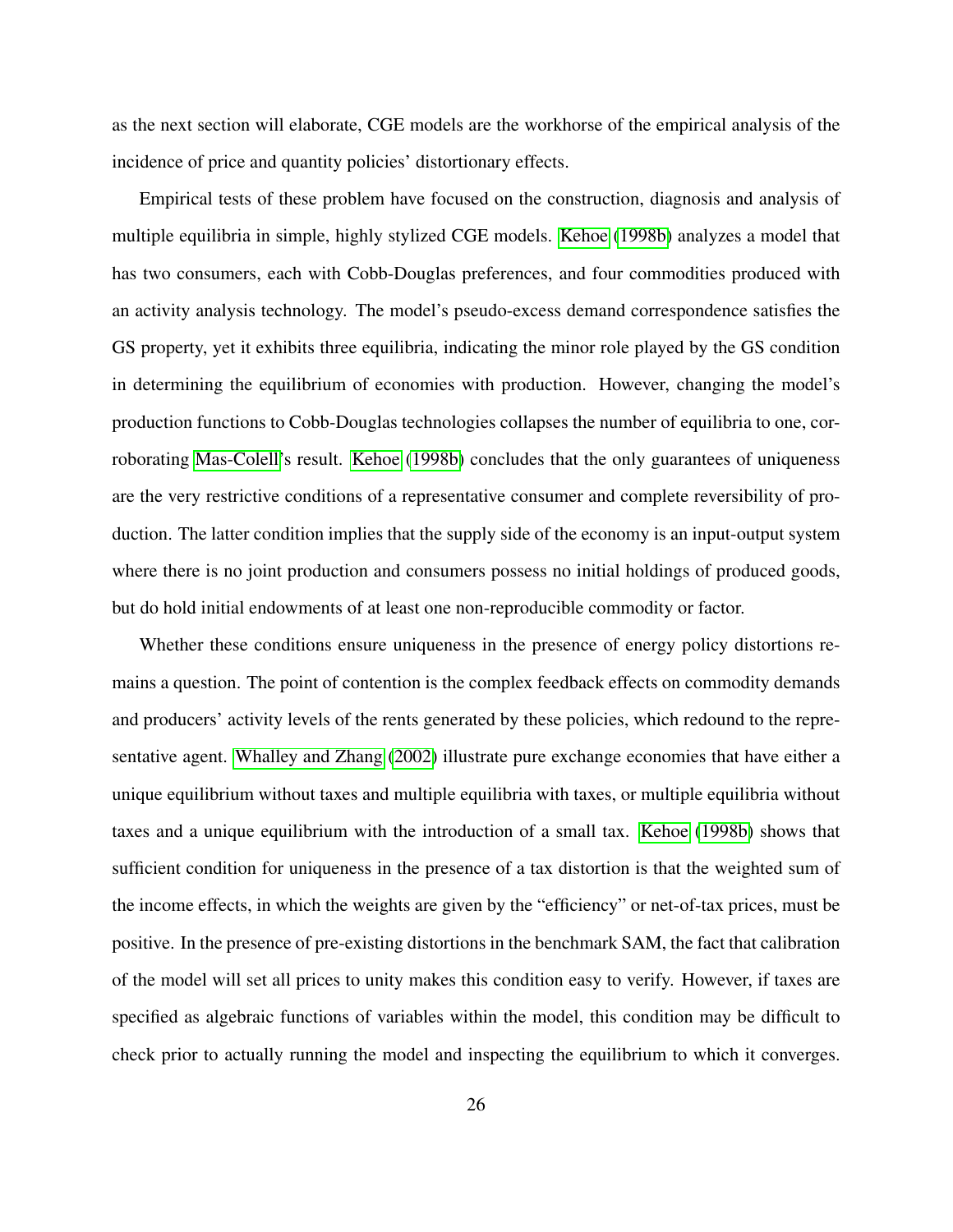The intuition is that, with a specified revenue requirement and endogenous taxes, even models that satisfy all of the other prerequisites for uniqueness will have a Laffer curve that yields two equilibria, one in which the tax rate is high and the other in which it is low.<sup>12</sup> All this suggests the lurking possibility that multiplicity may be induced by changes in tax parameters, and may be difficult to predict ex ante, or detect.

It is therefore unsurprising that tests of multiplicity of equilibria in real-world CGE models are few and far between.<sup>13</sup> Research in this area is ongoing, focusing on translating theoretical results into numerical diagnostic tools (e.g., [Dakhlia, 1999\)](#page-54-4). But without the ability to test for—or remedy—the problem of multiple equilibria, most applied work proceeds on the assumption that the solutions generated by their simulations are unique and stable. As [Dakhlia](#page-54-4) [\(1999\)](#page-54-4) points out, whether this is in fact the case, or whether multiplicity usually just goes undetected, is still an open question. The remainder of the chapter deals with the effects of exogenous distortions in more detail.

## <span id="page-26-0"></span>7 Modeling Energy and Climate Policies

Policy variables in CGE models most often take the form of parameters that are exogenously specified by the analyst, and are either price-based—i.e., taxes and subsidies, or quantity-based i.e., constraints on demand and/or supply. Beginning with the initial equilibrium represented in the SAM, a change one or more of these parameters perturbs the vector of prices and activity levels, causing the economy to converge to a new equilibrium. To evaluate the effect of the policy represented by this change, the analyst compares the pre- and post-change equilibrium vectors of prices, activity levels, and income levels, subject to the caveats of the accuracy and realism of the model's assumptions.

This approach has the advantage of measuring policies' ultimate impact on consumers' aggregate well-being in a theoretically consistent way, by quantifying the change in the income and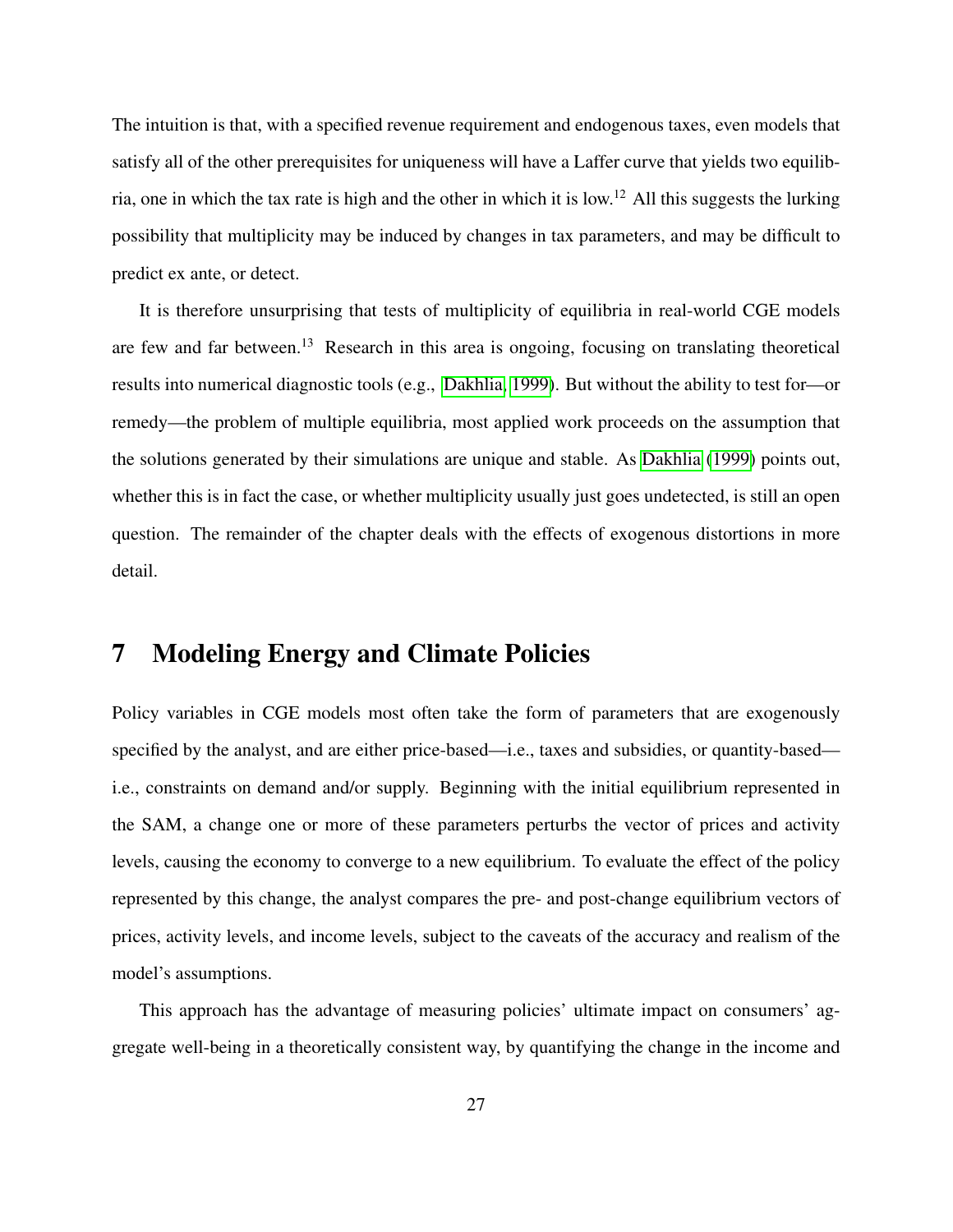consumption of the representative agent that result from the myriad supply-demand interactions among the markets in the economy. Ironically, this functionality is at the root of the "black box" criticism articulated in the introduction, as policymakers may be tempted to treat CGE models as a sort of economic crystal ball. By contrast, CGE models' usefulness as tool for policy analysis owes less to their predictive accuracy, and more to their ability to shed light on the mechanisms responsible for the transmission of price and quantity adjustments among markets. Therefore, CGE models should properly be regarded as computational laboratories within which to analyze the dynamics of the economic interactions from which policies derive their impacts.

The remainder of the chapter focuses its attention on production in the energy sectors and the uses of energy commodities in the economy. It bears emphasizing that energy commodities are reproducible, created by combining inputs of natural resources (i.e., primary energy reserves) with labor, capital and intermediate goods. Accordingly, I assume that the vectors of commodities and industries are partitioned into subsets of  $\mathcal E$  energy goods/sectors, indexed by e, and M non-energy material goods/sectors, indexed by m.

#### 7.1 Price Instruments

It is easiest to illustrate the impact on equilibrium of price instruments such as taxes and subsidies. Within CGE models, taxes are typically specified in an ad-valorem fashion, whereby a tax at a given rate determines the fractional increase in the price level of the taxed commodity. For example, an ad-valorem tax at rate  $\tau$  on the output of industry e drives a wedge between the producer price of output,  $p_e$ , and the consumer price,  $(1+\tau)p_e$ , in the process generating revenue from the  $y_e$ units of output in the amount of  $\tau p_e y_e$ . A subsidy which lowers the price may be also incorporated in this way, by specifying  $\tau < 0$ .

Conceptually, there are three types of markets in the economy in which basic energy taxes or subsidies can be levied: the markets for the output of energy sectors (indicated by the superscript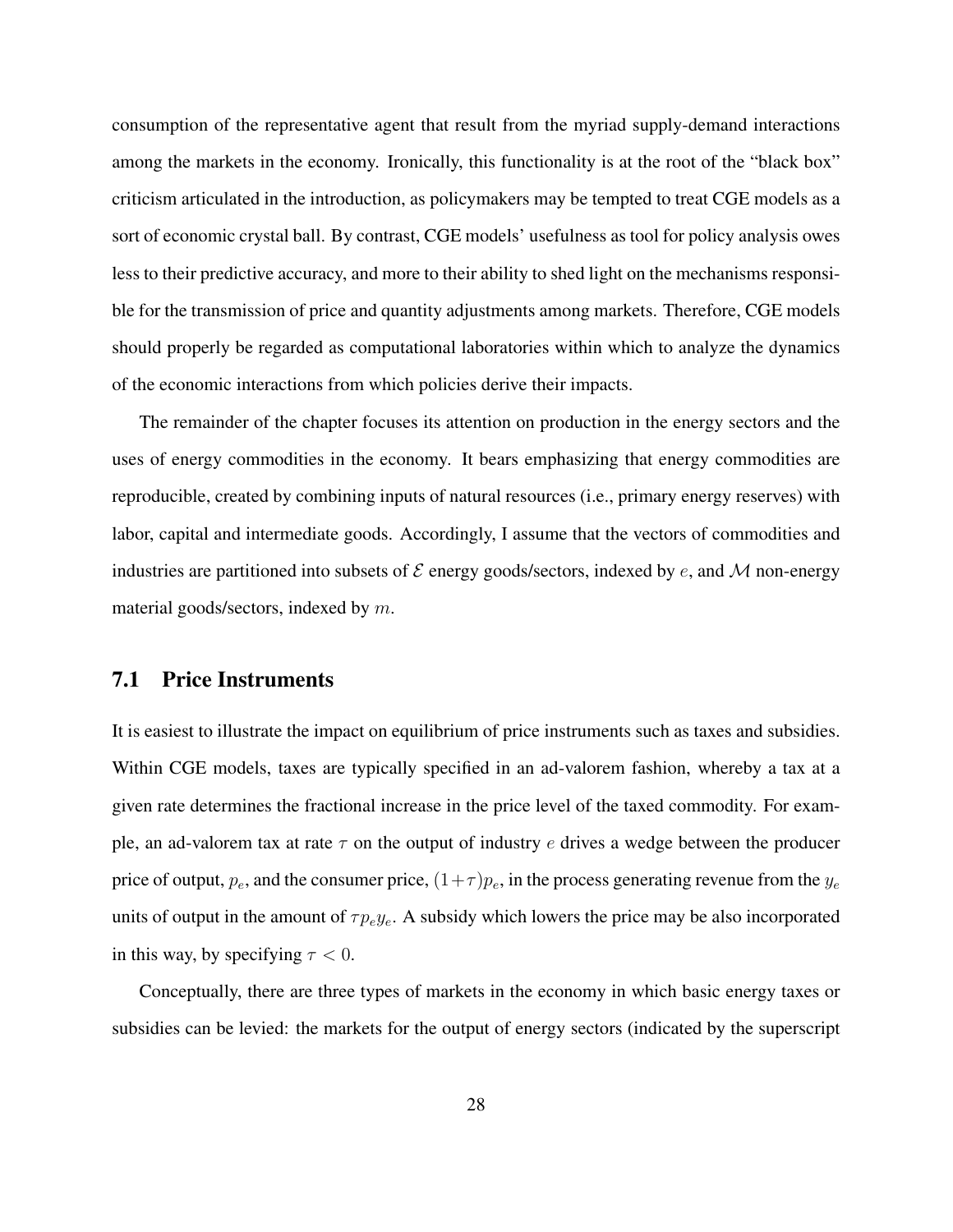Y), the market for consumption of energy (indicated by the superscript  $C$ ), and the markets for energy inputs to production in each industry (indicated by the superscript  $X$ ). Let the tax or subsidy rates that correspond to each of these markets be denoted by  $\tau_e^Y$ ,  $\tau_e^C$  and  $\tau_{e,j}^X$ , respectively. These ad-valorem rates are easily integrated into our CES economy by treating them as exogenous policy parameters. The representative agent's problem becomes

<span id="page-28-0"></span>
$$
\min_{\hat{g}_{i,C}} \theta = \sum_{e=1}^{\mathcal{E}} (1 + \tau_e^C)(1 + \tau_e^Y) p_e \hat{g}_{e,C} + \sum_{m=1}^{\mathcal{M}} p_m \hat{g}_{m,C} \quad \text{s.t.} \quad 1 = \left(\sum_{i=1}^{\mathcal{N}} \alpha_i \hat{g}_{i,C}^{(\omega-1)/\omega}\right)^{\omega/(\omega-1)}, \tag{6''}
$$

while the producer's problem becomes

$$
\min_{\hat{x}_{i,j}, \hat{v}_{f,j}} p_j = \sum_{e=1}^{\mathcal{E}} (1 + \tau_{e,j}^X)(1 + \tau_e^Y) p_e \hat{x}_{e,j} + \sum_{m=1}^{\mathcal{M}} p_m \hat{x}_{m,j} + \sum_{f=1}^{\mathcal{F}} w_f \hat{v}_{f,j}
$$
\n
$$
\text{s.t.} \quad 1 = \left( \sum_{i=1}^{\mathcal{N}} \beta_{i,j} \hat{x}_{i,j}^{(\sigma_j - 1)/\sigma_j} + \sum_{f=1}^{\mathcal{F}} \gamma_{f,j} \hat{v}_{f,j}^{(\sigma_j - 1)/\sigma_j} \right)^{\sigma_j/(\sigma_j - 1)}, \quad (8'')
$$

giving rise to new final and intermediate demands for energy commodities:

$$
g_{e,C} = \alpha_e^{\omega} \theta^{\omega} \left( (1 + \tau_e^C)(1 + \tau_e^Y) p_e \right)^{-\omega} u,
$$
\n(22)

<span id="page-28-1"></span>
$$
x_{e,j} = \beta_{e,j}^{\sigma_j} p_j^{\sigma_j} \left( (1 + \tau_{e,j}^X)(1 + \tau_e^Y) p_e \right)^{-\sigma_j} y_j.
$$
 (23)

Every tax (subsidy) generates a positive (negative) revenue stream that increments (decrements) the income of some consumer while negatively (positively) affecting the production and absorption of the commodity in question. In representative-agent models, the simplest way to represent this phenomenon is to treat the government as a passive entity that collects tax revenue and immediately recycles it to the single household as a lump-sum supplement to the income from factor returns. This approach circumvents the need to represent the government as an explicit sector within the model; taxes and subsidies may be specified simply as transfers of purchasing power from to and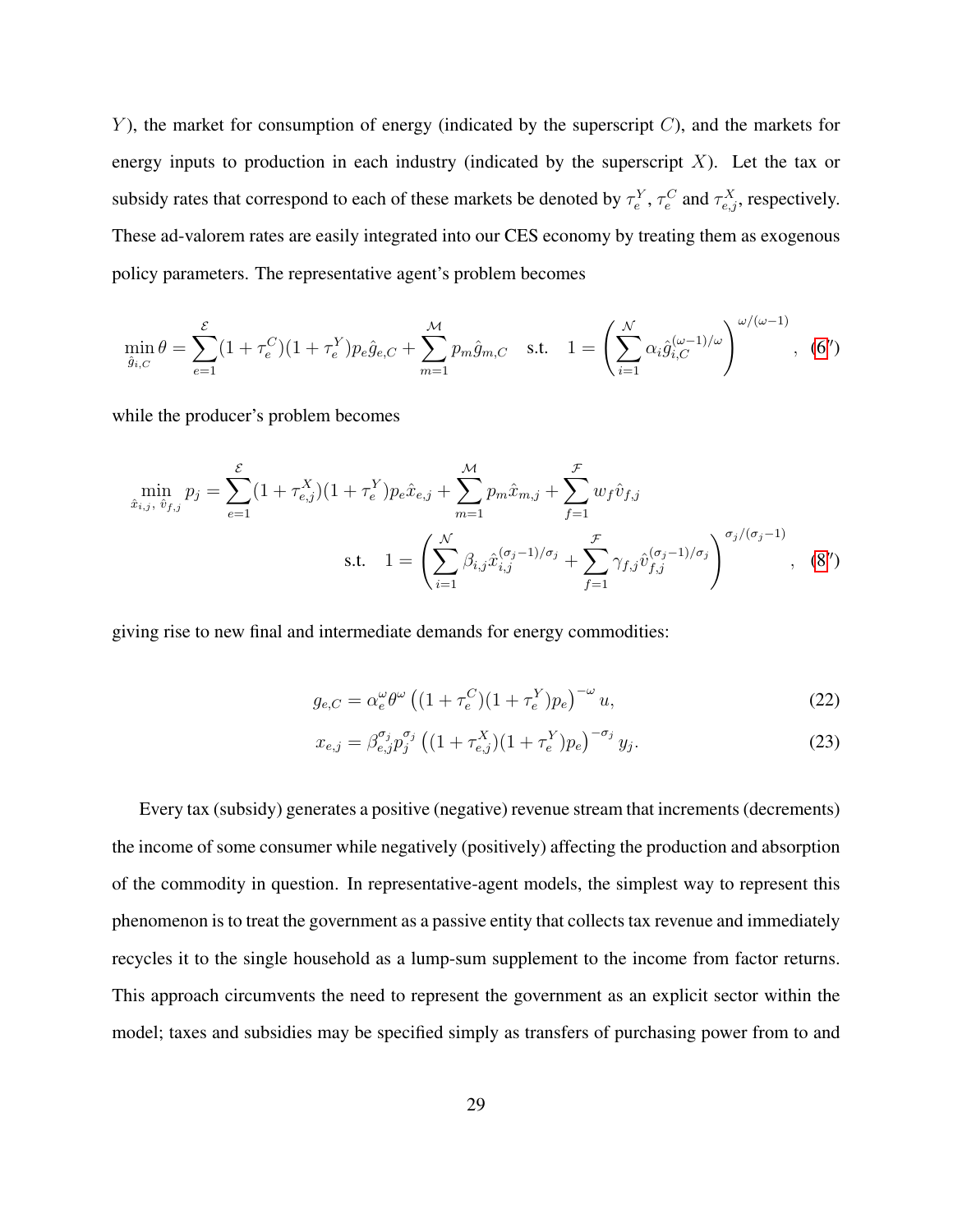from the representative agent. In this situation, the demand functions [\(22\)](#page-28-0) and [\(23\)](#page-28-1), as well as the necessary adjustments to income lead to the transformation of [\(16\)](#page-15-0) into the new pseudo-excess demand correspondence [\(24\)](#page-29-0):

<span id="page-29-0"></span>
$$
p_j \leq \left(\sum_{e=1}^{\mathcal{E}} \beta_{e,j}^{\sigma_j} \left( (1 + \tau_{e,j}^X)(1 + \tau_e^Y) p_e \right)^{1 - \sigma_j} + \sum_{m=1}^{\mathcal{M}} \beta_{m,j}^{\sigma_j} p_m^{1 - \sigma_j} + \sum_{f=1}^{\mathcal{F}} \gamma_{f,j}^{\sigma_j} w_f^{1 - \sigma_j} \right)^{1/(1 - \sigma_j)} \perp y_j \tag{24a}
$$

$$
\theta \le \left( \sum_{e=1}^{\mathcal{E}} \alpha_e^{\omega} \left( (1 + \tau_e^C)(1 + \tau_e^Y) p_e \right)^{1 - \omega} + \sum_{m=1}^{\mathcal{M}} \alpha_m^{\omega} p_m^{1 - \omega} \right)^{1/(1 - \omega)} \qquad \perp u \qquad (24b)
$$
  

$$
y_e \ge \sum_{j=1}^{\mathcal{N}} \beta_{e,j}^{\sigma_j} p_j^{\sigma_j} \left( (1 + \tau_{e,j}^X)(1 + \tau_e^Y) p_e \right)^{-\sigma_j} y_j
$$

<span id="page-29-3"></span><span id="page-29-2"></span>
$$
+ \alpha_e^{\omega} \theta^{\omega} \left( (1 + \tau_e^C)(1 + \tau_e^Y) p_e \right)^{-\omega} u + g_{e,O} \qquad \qquad \perp p_e
$$

$$
y_m \ge \sum_{j=1}^{\mathcal{N}} \beta_{m,j}^{\sigma_j} p_j^{\sigma_j} p_m^{-\sigma_j} y_j + \alpha_m^{\omega} \theta^{\omega} p_m^{-\omega} u + g_{m,O} \qquad \qquad \perp p_m \qquad (24c)
$$

$$
V_f \ge \sum_{j=1}^N \gamma_{f,j}^{\sigma_j} p_j^{\sigma_j} w_f^{-\sigma_j} y_j \qquad \qquad \perp w_f \qquad (24d)
$$

$$
u \ge \mu/\theta,\qquad \qquad \perp \theta\qquad (24e)
$$

<span id="page-29-1"></span>
$$
\mu = \sum_{f=1}^{\mathcal{F}} w_f V_f - \sum_{i=1}^{N} p_i g_{i,O} + \sum_{e=1}^{\mathcal{E}} \tau_e^Y p_e y_e \n+ \sum_{e=1}^{\mathcal{E}} \tau_e^C (1 + \tau_e^C)^{-\omega} ((1 + \tau_e^Y) p_e)^{1-\omega} \alpha_e^{\omega} \theta^{\omega} u \n+ \sum_{e=1}^{\mathcal{E}} \sum_{j=1}^{N} \tau_{e,j}^X (1 + \tau_{e,j}^X)^{-\sigma_j} ((1 + \tau_e^Y) p_e)^{1-\sigma_j} \beta_{e,j}^{\sigma_j} p_j^{\sigma_j} y_j \qquad \perp \mu \qquad (24f)
$$

The foregoing system of equations may be solved for a new, tariff-ridden equilibrium, whose price and quantity allocation may be compared with that of the original benchmark equilibrium without taxes.<sup>14</sup> The measure of the taxes' aggregate impact on economic well-being is equivalent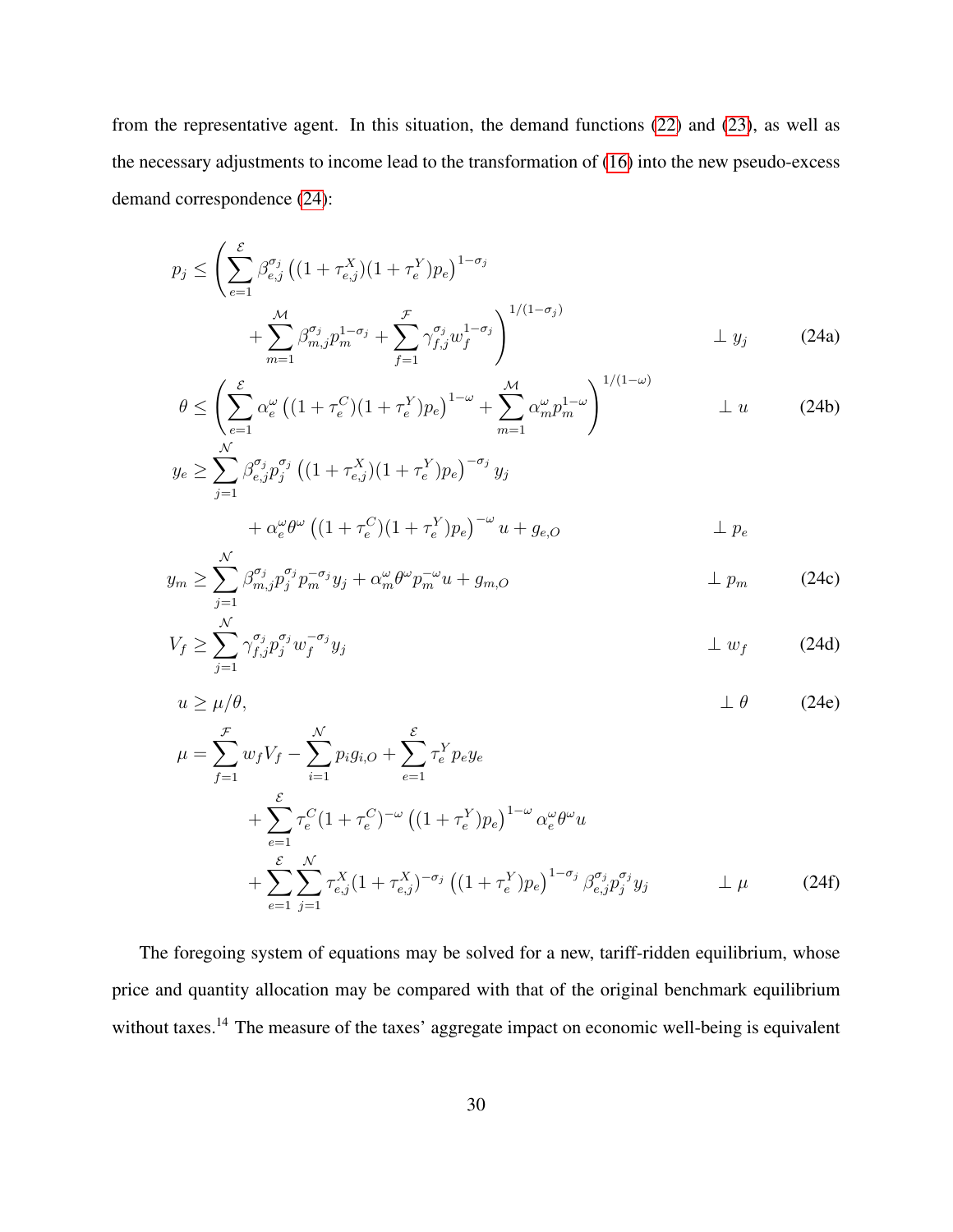variation. This is approximated by the change in the representative agent's consumption  $(u)$  with respect to the initial equilibrium, which is the loss of household's real purchasing power induced by the distortion in relative prices. It is noteworthy that the most significant adjustments to the original pseudo-excess demand correspondence are the additional terms in the income definition equation [\(24f\)](#page-29-1). The implication is that the welfare effect of a single tax or subsidy depends on the interactions among a myriad of factors: the level of the tax and the distribution of other taxes and subsidies across all markets in the economy, the characteristics of the particular market in which the tax is levied, the linkages between this market and the others in the economy, and the values of the vectors of calibrated parameters  $\alpha$ ,  $\beta$  and  $\gamma$ .

The ability to rigorously account for the income consequences of inter-market price and quantity adjustments is what sets the current approach apart from partial equilibrium analysis. But it also highlights a kernel of truth to the black box criticism. The non-linearity and dimensionality of the pseudo-excess demand correspondence make it difficult to intuit the net impact of adding or removing a single distortion, even in models with only a modest number of sectors and/or households. Moreover, to sort through and understand the web of interactions that give rise to the post-tax equilibrium often requires the analyst to undertake a significant amount ex post analysis and testing.

#### 7.2 Quantity Instruments

In comparison with taxes, quantity instruments vary widely in their characteristics and methods of application. It is useful to draw a distinction between the instrument itself, which is represented by one or more exogenous quantity parameters, and its effect on supply or demand in a particular market or set of markets, which must be expressed using one or more auxiliary equations. Although quantity instruments may be simple to parameterize, capturing the subtle characteristics of their economic effects through proper formulation of the auxiliary equations can sometimes be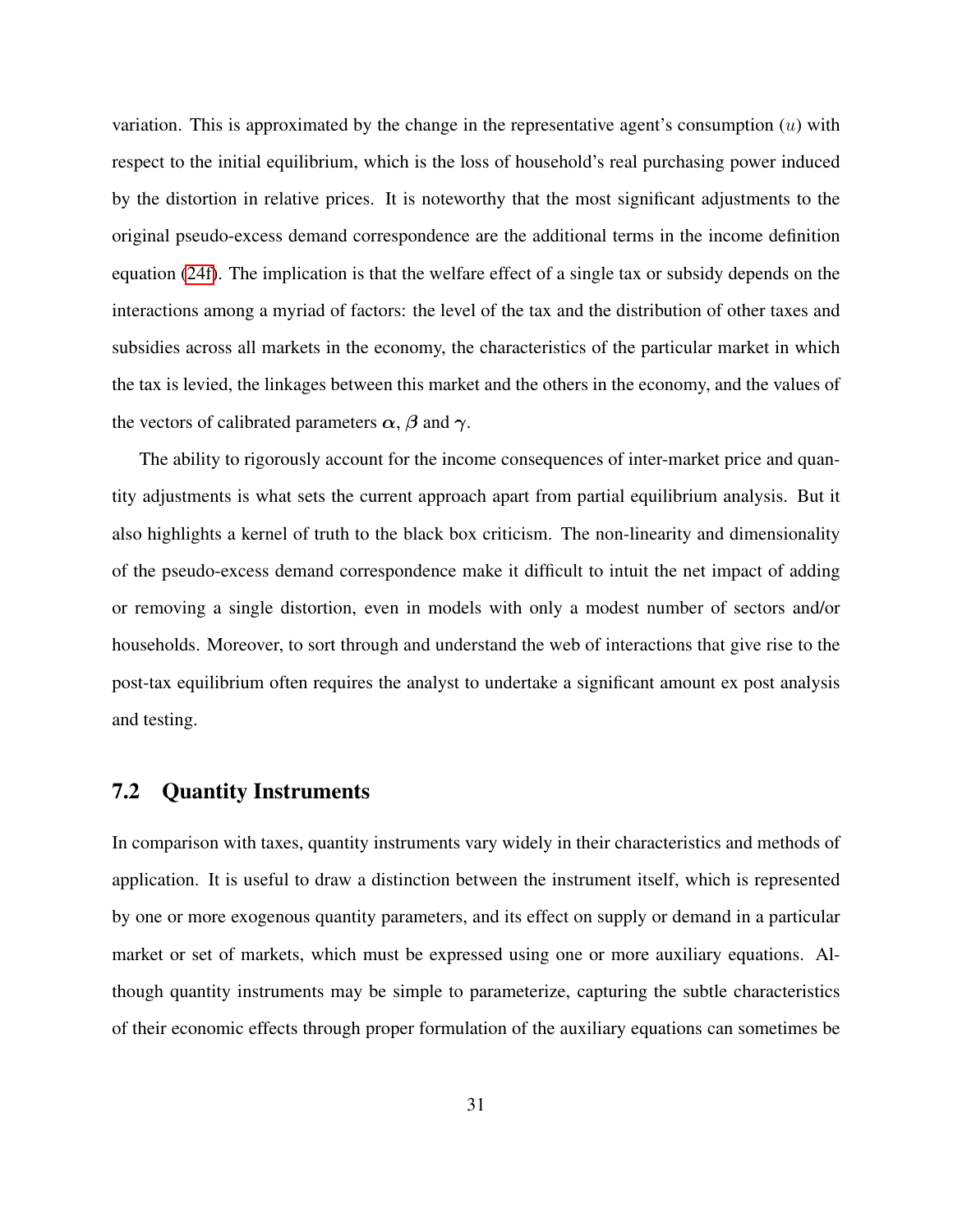|               | <b>Relative</b>                                             | <b>Absolute</b>         |  |  |  |
|---------------|-------------------------------------------------------------|-------------------------|--|--|--|
| <b>Direct</b> | Renewable Portfolio Standard   Rationing/Supply Curtailment |                         |  |  |  |
| Indirect      | GHG Intensity Cap                                           | <b>GHG</b> Emission Cap |  |  |  |

<span id="page-31-0"></span>Figure 5: Quantity Instruments: Taxonomy and Examples

a challenge. Modeling quantity constraints within the complementarity framework necessitates the introduction of an additional (dual) variable with which the (primal) auxiliary equation can be paired. Intuitively, the quantity distortion defined by this equation generates a complementary price distortion which has the same effect as a tax or a subsidy. Thus, while in the previous section the price distortion was an exogenous parameter, here it is a shadow price—an endogenous variable that exhibits complementary slackness with respect to the quantity instrument. Furthermore, as with taxes, quantity distortions generate a stream of rents that must be allocated somewhere in the economy.

The auxiliary equation is often specified as a rationing constraint in which the quantity instrument sets an upper or lower bound on the supply and/or use of one or more energy commodities. Such constraints may be direct, where the energy good in question itself is the subject of restriction, or indirect, where some attribute of the good (e.g., its  $CO_2$  content) is being limited. They may also be expressed in absolute or relative terms, with the former corresponding to an exogenous limit on energy or its attributes, and the latter tying these quantities to other variables in the economy.

Figure [5](#page-31-0) summarizes these considerations and provides examples. Production and/or consumption of an energy commodity may be rationed directly, a situation which corresponds to a curtailment of energy supply, or the sorts of direct government intervention in markets seen in times of crisis. As well, policies such as the renewable portfolio standard (RPS), which has emerged as a popular means to promote alternative sources of electricity supply, act as a relative rationing constraint by imposing a lower bound on the production of renewable energy that is indexed to the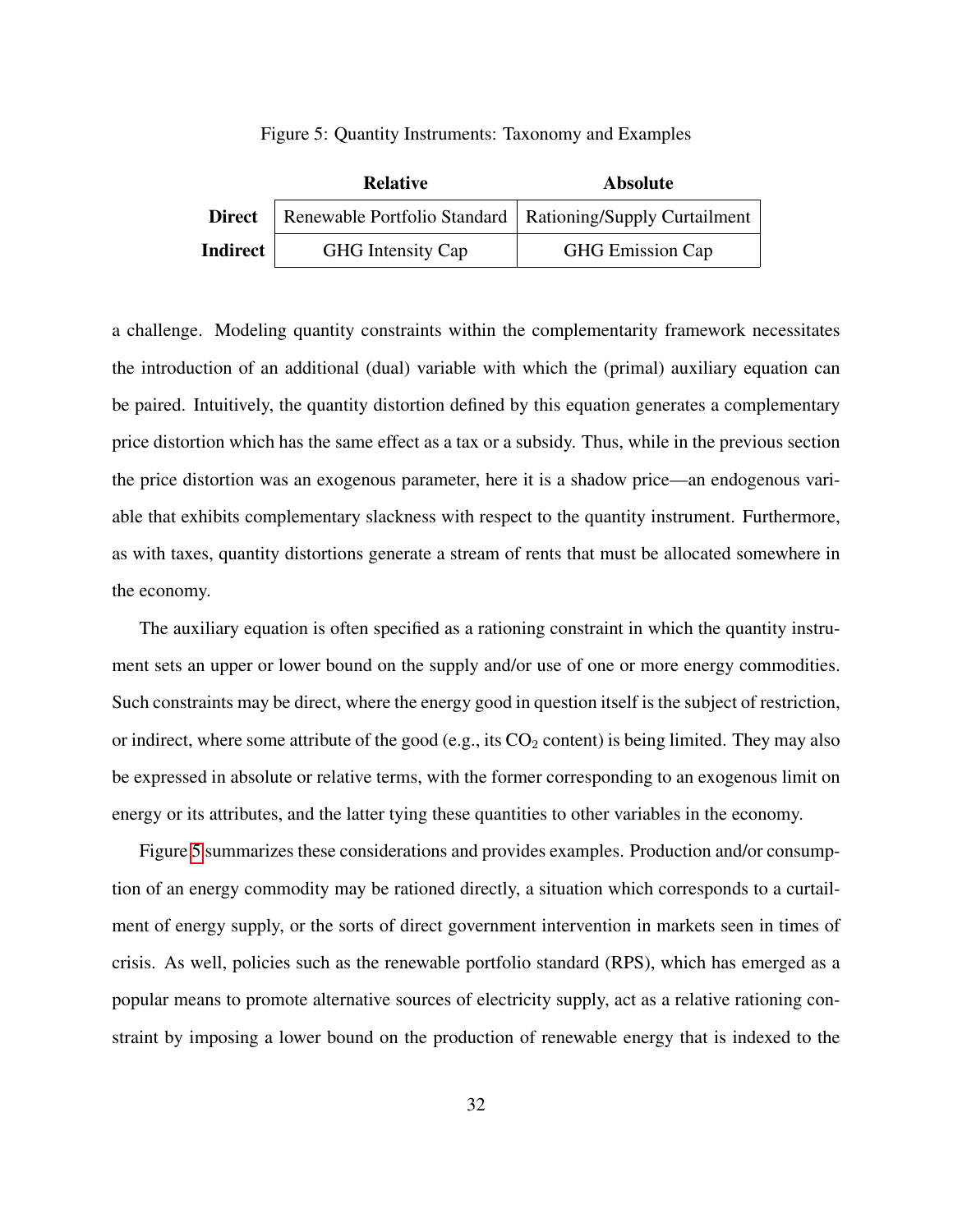sales of conventional energy. In contrast to such direct measures, policies such as climate change mitigation limit the emissions from a portfolio of fossil fuels, which ends up indirectly and endogenously curtailing demand for the most  $CO<sub>2</sub>$ -intensive fuels. Finally, emission caps may be posed in a relative form such as the intensity target discussed by [Ellerman and Sue Wing](#page-54-5) [\(2003\)](#page-54-5). By judiciously choosing the level of such a target, the ex-ante impact on GHG emissions and the supply and demand for energy can be the same as its absolute counterpart under certainty. However, the introduction of ex-post uncertainty (e.g., by simulating the CGE model with different elasticity parameters) will lead to the targets denominated in absolute and intensity terms having different economic effects.<sup>15</sup>

The case of pure rationing is straightforward. Returning to the no-tariff world of eq. [\(16\)](#page-15-0), assume there is a particular energy commodity (say,  $e'$ ) whose supply faces a binding quantity limit  $q_{e'}$ . The endogenous ad-valorem equivalent tax for the rationing instrument is the output tariff  $\tau_{e'}^Y$ , which is complementary to the following additional equation:

<span id="page-32-0"></span>
$$
y_{e'} \le q_{e'} \qquad \qquad \perp \tau_{e'}^Y,\tag{25g}
$$

and the income definition equation [\(16f\)](#page-16-1) becomes:

$$
\mu = \sum_{f=1}^{\mathcal{F}} w_f V_f - \sum_{i=1}^{N} p_i g_{i,O} + \tau_{e'}^Y q_{e'} \qquad \qquad \perp \mu,
$$
 (25f)

while the other equations in the pseudo-excess demand correspondence remain unchanged. The last term on the right-hand side is the pure rent from constraining supply, which are assumed to redound to the representative agent. It is possible to make alternative assumptions about where to allocate this stream of revenue. For example, we could model the rents as accruing to a particular industry (say, j'), by defining an endogenous ad-valorem subsidy to that sector's output ( $\tau_{j'}^Y < 0$ ) in which the value of the subsidy revenue was constrained to equal the value of the rent:  $\tau_{e'}^Y q_{e'} =$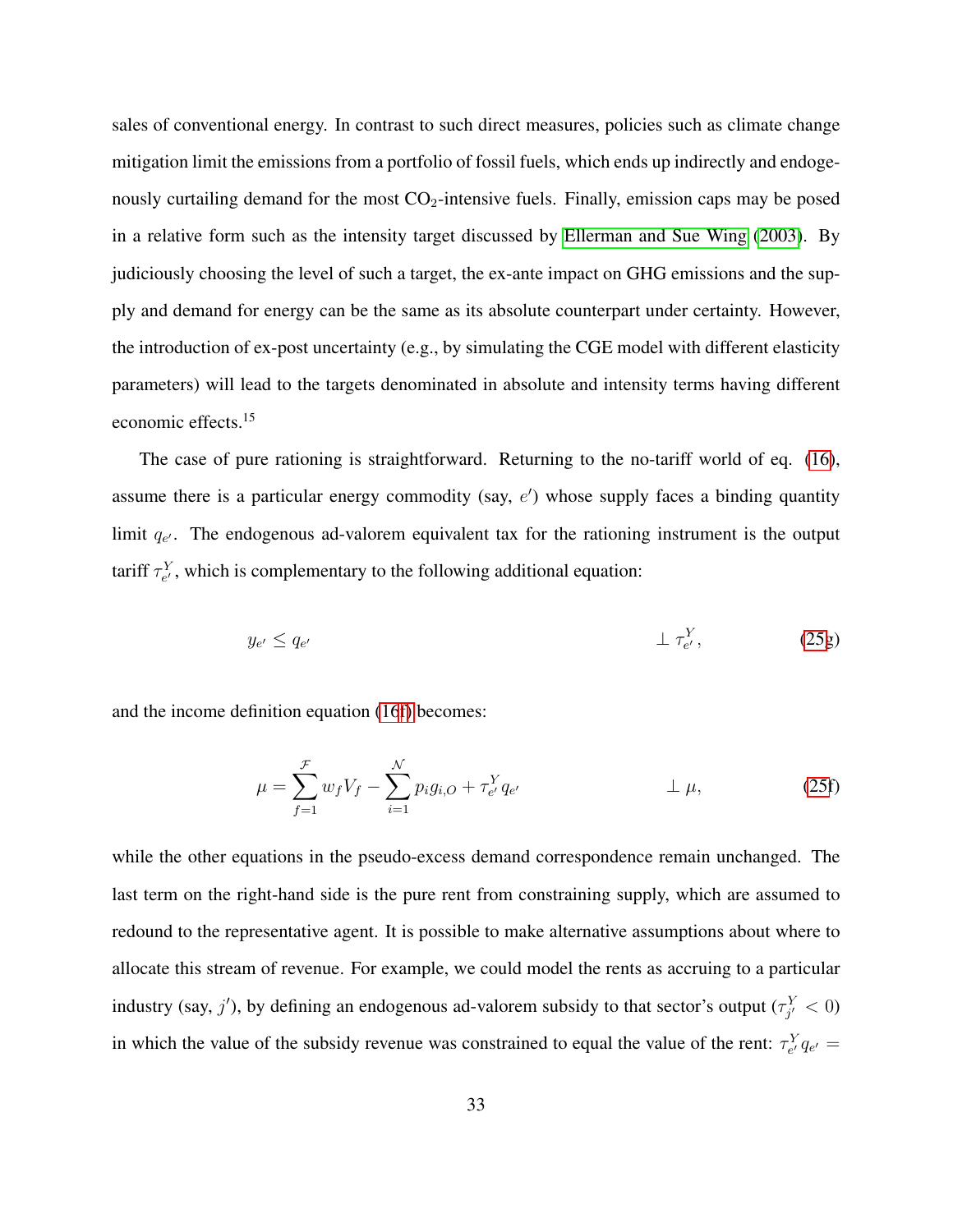$\tau_{j'}^Y p_{j'} y_{j'}$ . This constraint would constitute an additional auxiliary equation, to which  $\tau_{j'}^Y$  would be the complementary variable. Moreover, it would be necessary to re-specify the zero profit and market clearance conditions in a manner similar to [\(24a\)](#page-29-2) and [\(24c\)](#page-29-3) to account for the distortionary effects of the subsidy on relative prices.

The second example is an RPS policy in which the government mandates that a proportion of the aggregate energy supply ( $\rho \in (0, 1)$ ) must come from renewable sources. Let the set of energy industries be partitioned into conventional and renewable sources, indicated by  $\mathcal{E}^C$  and  $\mathcal{E}^R$ , respectively, and suppose that each unit of activity in these sectors,  $y_e$ , generates  $\varepsilon_e$  physical units of energy. Then the RPS can be expressed by the rationing constraint  $\sum_{e \in \mathcal{E}^R} \varepsilon_e y_e \ge \rho \sum_{e=1}^{\mathcal{E}} \varepsilon_e y_e$ . To comply with the standard, energy suppliers must collectively tax themselves to finance the production of  $\rho$  units of renewable energy for every unit of energy produced systemwide. The marginal financing charge per unit of aggregate energy supplied can be thought of as an endogenous tax,  $\tau^{RPS}$ , whose proceeds are recycled to renewable energy producers. Every energy firms therefore pays an additional cost  $\rho\tau^{RPS}$  per unit of energy produced, while renewable suppliers as a group receive the full  $\tau^{RPS}$  per unit of energy they produce.<sup>16</sup>

An intuitive way of understanding this result is to think of the RPS as a tradable renewable energy credit scheme (see, e.g., [Baron and Serret, 2002\)](#page-53-4). A unit of energy supplied by a renewable producer generates one credit which may be sold, whereas a unit of energy produced—regardless of its origin—requires the purchase of  $\rho$  credits as a renewable financing charge. An important implication is that, in contrast to the rationing example, the RPS does not create pure rents—it merely redistributes revenue from conventional to renewable energy producers, with indirect impact on aggregate income which operates through the prices of energy commodities.<sup>17</sup> Accordingly, all the action occurs in the zero profit condition for industries:

<span id="page-33-0"></span>
$$
p_j \leq \left(\sum_{i=1}^{\mathcal{N}} \beta_{i,j}^{\sigma_j} p_m^{1-\sigma_j} + \sum_{f=1}^{\mathcal{F}} \gamma_{f,j}^{\sigma_j} w_f^{1-\sigma_j}\right)^{1/(1-\sigma_j)} \perp y_j \quad j \in \mathcal{M}
$$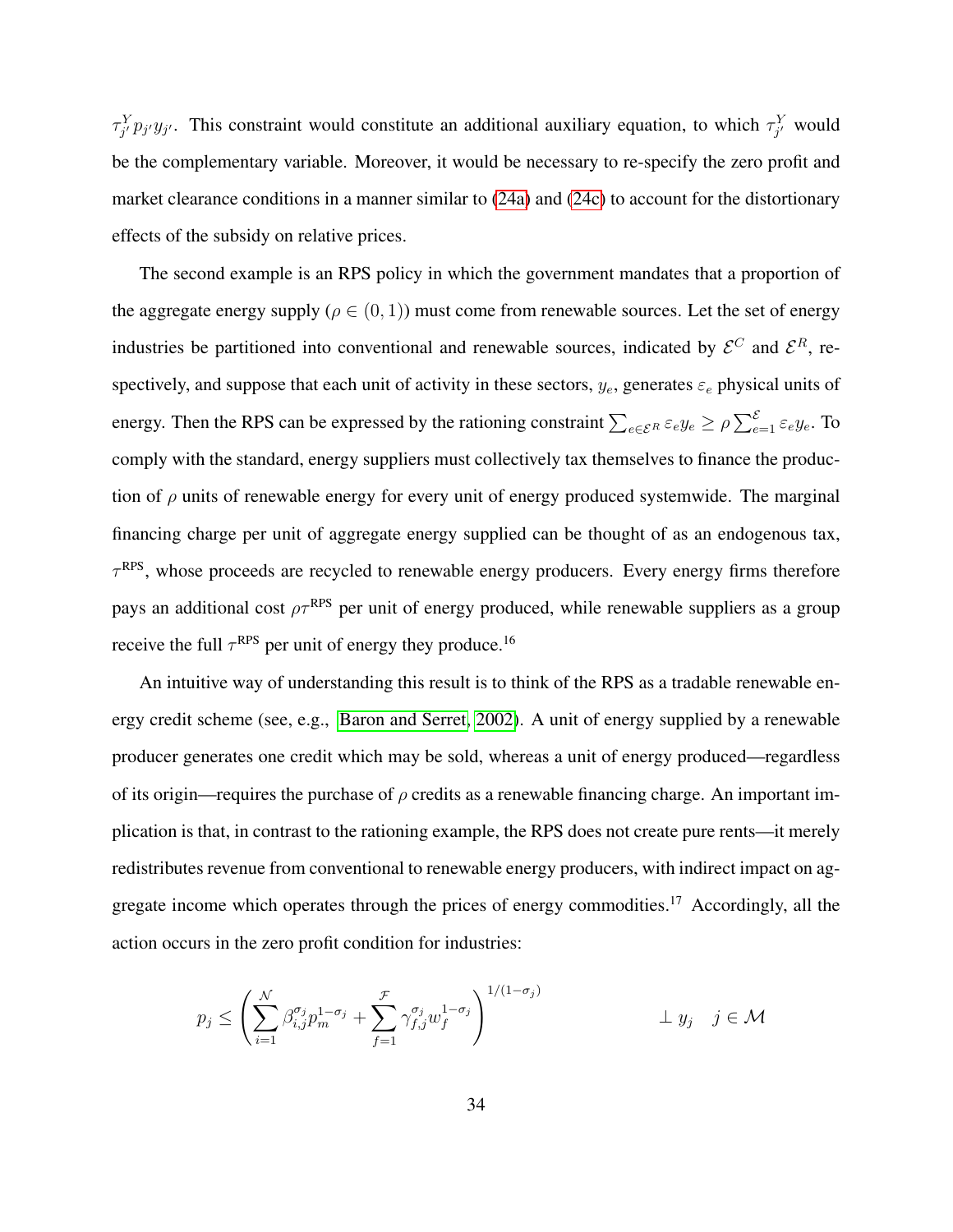$$
p_j \leq \left(\sum_{i=1}^N \beta_{i,j}^{\sigma_j} p_m^{1-\sigma_j} + \sum_{f=1}^{\mathcal{F}} \gamma_{f,j}^{\sigma_j} w_f^{1-\sigma_j}\right)^{1/(1-\sigma_j)} + \rho \tau^{\text{RPS}} \qquad \perp y_j \quad j \in \mathcal{E}^C
$$

$$
p_j + \tau^{\text{RPS}} \leq \left(\sum_{i=1}^N \beta_{i,j}^{\sigma_j} p_m^{1-\sigma_j} + \sum_{f=1}^{\mathcal{F}} \gamma_{f,j}^{\sigma_j} w_f^{1-\sigma_j}\right)^{1/(1-\sigma_j)} + \rho \tau^{\text{RPS}} \qquad \perp y_j \quad j \in \mathcal{E}^R, \tag{26a}
$$

while the rationing constraint merely determines the value of the auxiliary financing charge:

$$
\sum_{e \in \mathcal{E}^R} \varepsilon_e y_e \ge \rho \sum_{e=1}^{\mathcal{E}} \varepsilon_e y_e \qquad \qquad \perp \tau^{\text{RPS}}.
$$
 (26g)

and the income definition [\(16f\)](#page-16-1) and other equations remain unchanged.

The final policy I examine is a cap on aggregate emissions of  $CO<sub>2</sub>$ . It is necessary to establish the relationship between the levels of production and demand activities and the quantity of emissions. The simplest way to proceed is to assume a fixed stoichiometric relationship between the quantity of emissions in the benchmark year and the value of aggregate demand for the fossil fuel commodities which generate them, expressed as a set of commodity-specific emission coefficients  $(\phi_e)$ . An tax on emissions ( $\tau^{CO_2}$ ) therefore creates a set of commodity taxes that are differentiated according to the carbon contents of energy goods, adding a markup to the price of each fossil fuel in the amount of  $\tau^{\text{CO}_2}\phi_e$ .

Let  $Q^{CO_2}$  denote a quantitative  $CO_2$  target which sets an upper bound on the emissions from aggregate fossil fuel use. The shadow price on this constraint is the tax  $\tau^{CO_2}$ , which can be thought of as the endogenous market-clearing price of emission allowances in an economy-wide cap-and-trade scheme. Interestingly, in the present setting the two main methods for allocating allowances—auctioning and grandfathering to firms—are modeled in the same way and generate identical welfare impacts. Grandfathering allowances is equivalent to defining a new factor of production that increases the profitability of firms but at the same time is also owned by the households, so that the returns to permits accrue as income to the representative agent. Likewise,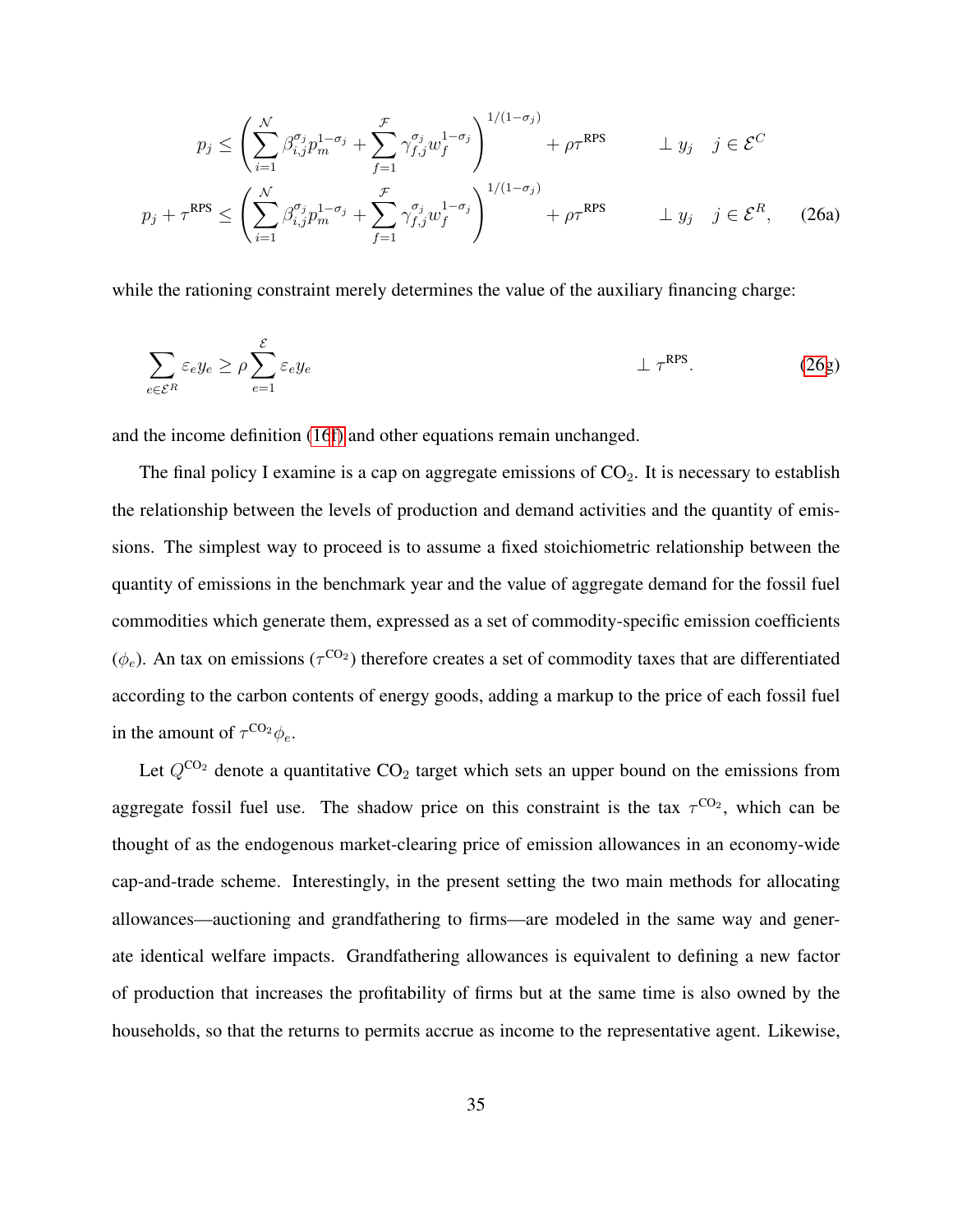auctioning allowances generates additional government revenue which is then immediately recycled to the representative agent in a lump sum.

As in [\(24\)](#page-29-0), the price distortion simultaneously affects the zero profit and market clearance and income balance conditions:

<span id="page-35-0"></span>
$$
p_j \leq \left(\sum_{e=1}^{\mathcal{E}} \beta_{e,j}^{\sigma_j} \left(p_e + \tau^{\text{CO}_2} \phi_e\right)^{1-\sigma_j} + \sum_{m=1}^{\mathcal{M}} \beta_{m,j}^{\sigma_j} p_m^{1-\sigma_j} + \sum_{f=1}^{\mathcal{F}} \gamma_{f,j}^{\sigma_j} w_f^{1-\sigma_j}\right)^{1/(1-\sigma_j)} \perp y_j \quad (27a)
$$

$$
\theta \le \left(\sum_{e=1}^{\mathcal{E}} \alpha_e^{\omega} \left(p_e + \tau^{\mathbf{CO}_2} \phi_e\right)^{1-\omega} + \sum_{m=1}^{\mathcal{M}} \alpha_m^{\omega} p_m^{1-\omega}\right)^{1/(1-\omega)} \perp u \quad (27b)
$$
  

$$
y_e \ge \sum_{e=1}^{\mathcal{N}} \beta_{e,j}^{\sigma_j} p_j^{\sigma_j} \left(p_e + \tau^{\mathbf{CO}_2} \phi_e\right)^{-\sigma_j} y_j
$$

$$
y_e \ge \sum_{j=1} \beta_{e,j}^{\sigma_j} p_j^{\sigma_j} (p_e + \tau^{CO_2} \phi_e)^{-\sigma_j} y_j
$$

<span id="page-35-2"></span>
$$
+ \alpha_e^{\omega} \theta^{\omega} \left( p_e + \tau^{\mathbf{CO}_2} \phi_e \right)^{-\omega} u + g_{e,O} \qquad \qquad \perp p_e
$$

$$
y_m \ge \sum_{j=1}^{\mathcal{N}} \beta_{m,j}^{\sigma_j} p_j^{\sigma_j} p_m^{-\sigma_j} y_j + \alpha_m^{\omega} \theta^{\omega} p_m^{-\omega} u + g_{m,O} \qquad \qquad \perp p_m \qquad (27c)
$$

$$
\mu = \sum_{f=1}^{\mathcal{F}} w_f V_f - \left( \sum_{e=1}^{\mathcal{E}} (p_e + \tau^{CO_2} \phi_e) g_{e,O} + \sum_{m=1}^{\mathcal{M}} p_m g_{m,O} \right) + \tau^{CO_2} Q^{CO_2} \qquad \perp \mu \quad (27f)
$$

while the rationing constraint is denominated in terms of intermediate and final demands for fossil energy:

<span id="page-35-1"></span>
$$
Q^{\mathbf{CO}_2} \ge \sum_{e=1}^{\mathcal{E}} \phi_e \left( \sum_{j=1}^{\mathcal{N}} \beta_{e,j}^{\sigma_j} p_j^{\sigma_j} \left( p_e + \tau^{\mathbf{CO}_2} \phi_e \right)^{-\sigma_j} y_j + \alpha_e^{\omega} \theta^{\omega} \left( p_e + \tau^{\mathbf{CO}_2} \phi_e \right)^{-\omega} u + g_{e,O} \right) \qquad \qquad \perp \tau^{\mathbf{CO}_2}, \tag{27g}
$$

and the market clearance conditions for factors and utility are the same as in [\(24\)](#page-29-0). Note that in the present closed-economy model the rationing constraint [\(27g\)](#page-35-1) could have been expressed simply as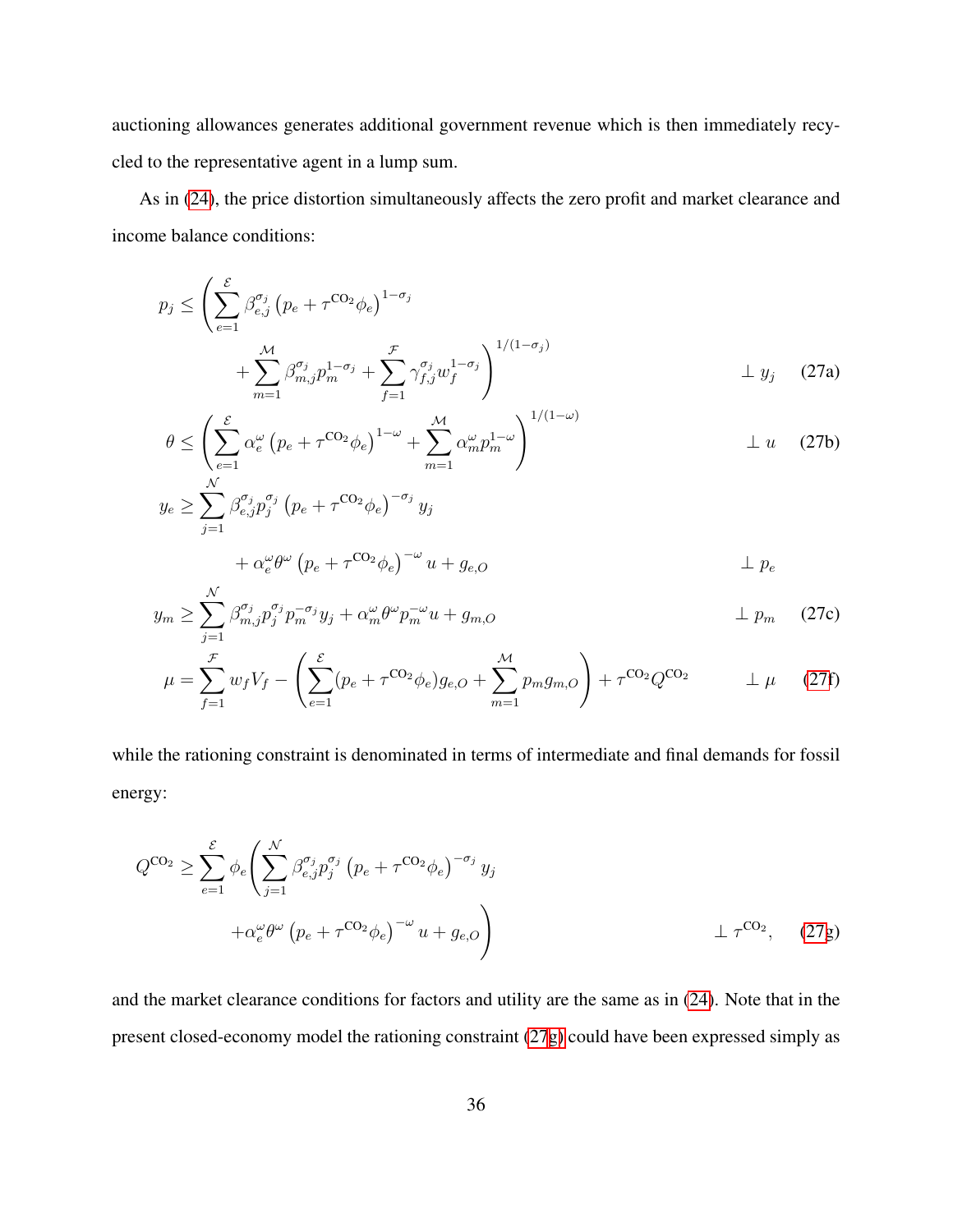$Q^{CO_2} \ge \sum_{e=1}^{\mathcal{E}} \phi_e y_e$ . However, in an open-economy model where trade in energy goods creates a divergence between the production and consumption of fossil fuels, the real source of emissions is consumption, as specified in eq. [\(27g\).](#page-35-1)

One final point deserves mention. With either a price or a quantity instrument, the direct effect of a policy on the welfare of the representative agent operates through two channels: the substitution effect in consumption induced by changes commodity prices, and the income effect of changes in factor remuneration induced by shifts in factor prices. The latter is indicated by the change in the magnitude of the first term on the right-hand side of the income definition equation, and can be thought of as a summary measure of the policy's primary economic burden in terms of its factor incidence. But it bears emphasizing that neither this quantity, nor GDP, nor even the "Harberger triangle" welfare approximation (which in the case of output taxes  $\tau_j^Y$  that induce changes in production  $\Delta y_j$  is given by  $\frac{1}{2} \sum_j \tau_j^Y \Delta y_j$ —see [Hines, 1999\)](#page-56-4) is sufficient to capture the full range of general equilibrium impacts on consumers' utility. The theoretically correct summary welfare measure is the quantity of aggregate consumption indicated by the activity level  $u$ . The implication is that the choice of numeraire influences the measurement of policies' welfare effects (e.g., [Hosoe, 2000\)](#page-56-5): designating  $\theta$  as the numeraire price equates utility with the expression for disposable income.

## <span id="page-36-0"></span>8 A Realistic Worked Example: The Impacts of Abating Fossil-Fuel  $CO<sub>2</sub>$  Emissions in the U.S.

This section undertakes a simple yet realistic application of the CES economy developed above. The goal is to shed light on the macroeconomic costs of reducing emissions of  $CO<sub>2</sub>$  from the combustion of fossil-fuels in the U.S.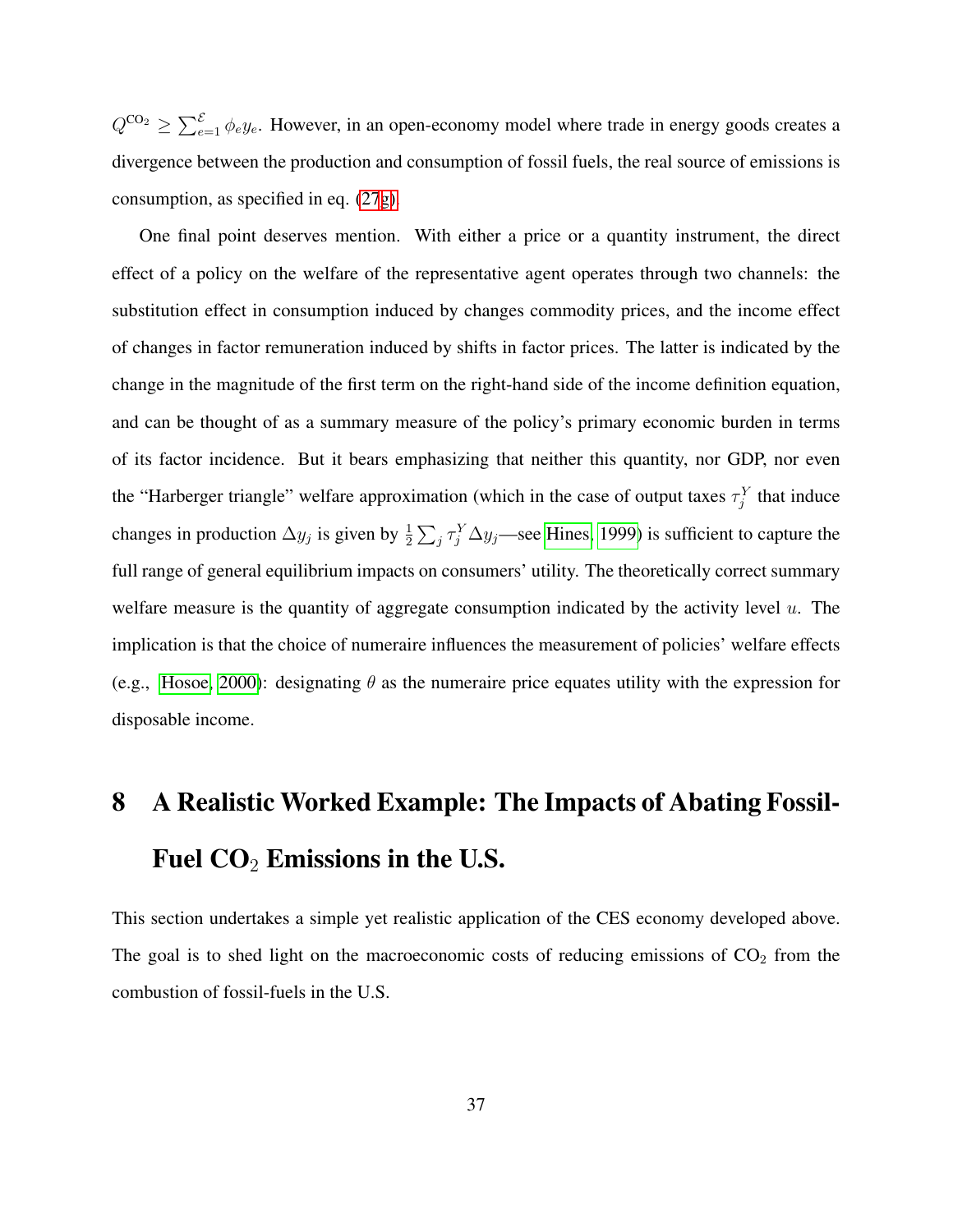#### 8.1 Model Structure

The simulation is an extension of the CES economy developed in the previous sections. The structure of the economy is summarized in Figure [6\(](#page-41-0)a). Firms are classified into eight broad sectoral groupings: coal mining, crude oil and gas mining, natural gas distribution, refined petroleum, electric power, energy-intensive manufacturing (an amalgam of the chemical, ferrous and non-ferrous metal, pulp and paper, and stone, clay and glass industries), purchased transportation, and a composite of the remaining manufacturing, service, and primary extractive industries in the economy. Households are modeled as a representative agent, who is endowed with fixed quantities of three primary factors: labor, capital, and primary energy resources. While the first two of these can be re-allocated among industries in response to inter-sectoral shifts in factor demand, energy resources play the role of sector-specific fixed factors, of which there is one type in coal mining, another in crude oil and gas and a third in electricity.

An important feature of the model is the presence of pre-existing distortions. Real-world GHG mitigation policies will generate interactions between the distortionary effects of quantitative limits or Pigovian fees on emissions and the pre-existing tax system, particularly taxes on labor, capital and fossil fuels. The simplest way of accounting for these impacts is to introduce pre-existing ad-valorem taxes on production and imports  $(\overline{\tau}_j^Y)$ , which are assumed to be levied on the output of each industry. As before (cf. eq. [\(27f\)\)](#page-35-2), I assume that the revenue raised by both these taxes and the auctioning or grandfathering of emission allowances is recycled to the representative agent in a lump sum. However, a key result from the large literature on the impacts of environmental policies in the presence of prior tax distortions (see, e.g., [Goulder, 2002\)](#page-55-2) is that the alternative use of permit revenues to finance a revenue-neutral reduction in  $\overline{\tau}_j^Y$  has the potential to significantly lower the welfare cost of the emission constraint.

Industries' outputs are produced by combining inputs of intermediate energy and non-energy goods with primary factors. A signal characteristic of climate change mitigation policies is that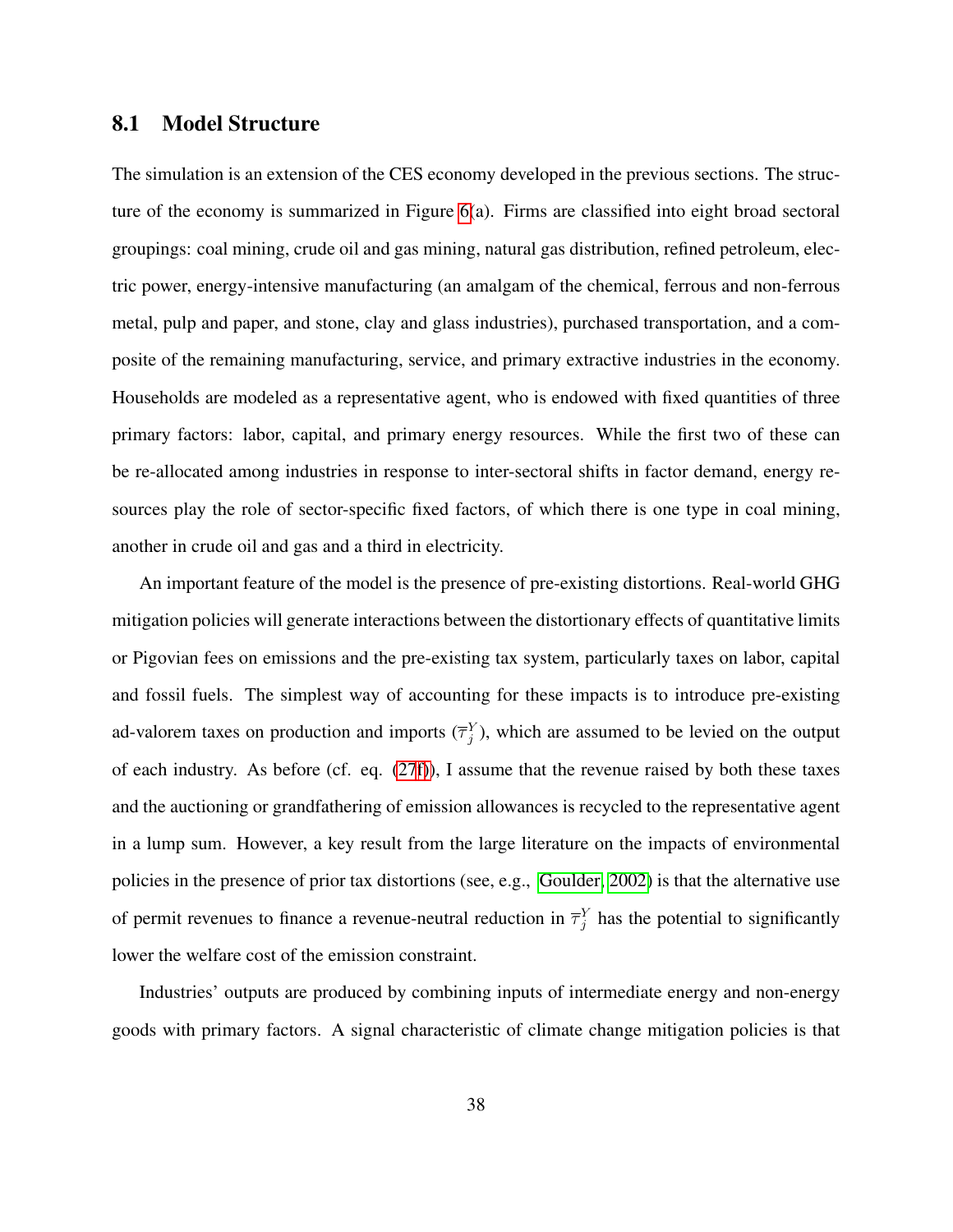higher fossil-fuel prices induce an expansion of carbon-free sources of energy supply, the bulk of which occur in the electric power sector. Accordingly, I apply the single-level CES function of the previous sections to every sector except electric power (sector 5), where a bi-level nested CES function is used to model the substitution between fossil fuel electric generation  $(5(a))$  and carbonfree primary electricity (5(b)—a composite of nuclear, hydro and renewables), each of which is represented by the CES functions used in other industries. To distinguish between these subsectors I assume that all conventional intermediate energy inputs to electric power are used by 5(a), while 5(b) is entirely responsible for the sector's demand for primary energy resources.

However, even this simple structure significantly complicates the specification of the excessdemand correspondence. It is necessary to introduce new activity variables for the fossil and renewable subsectors  $y_{5(a)}$  and  $y_{5(b)}$ , as well as complementary dual variables  $p_{5(a)}$  and  $p_{5(b)}$  to track the marginal costs of these activities. Then, incorporating the electricity subsectors into the set of activities as  $j = \{1, \ldots, 5(a), 5(b), \ldots, 8\}$  while keeping electricity as a homogeneous commodity with  $i = \{1, \ldots, 5, \ldots, 8\}$ , the resulting model is:

<span id="page-38-0"></span>
$$
p_j \leq \left(\sum_e \beta_{e,j}^{\sigma_j} \left((1 + \overline{\tau}_e^Y)p_e + \tau^{CO_2}\phi_e\right)^{1 - \sigma_j} + \sum_m \beta_{m,j}^{\sigma_j} \left((1 + \overline{\tau}_m^Y)p_m\right)^{1 - \sigma_j} + \sum_{f=L,K} \gamma_{f,j}^{\sigma_j} w_f^{1 - \sigma_j} + \gamma_{R,j}^{\sigma_j} w_{R,j}^{1 - \sigma_j}\right)^{1/(1 - \sigma_j)} \perp y_j
$$

$$
p_5 \le \left(\eta_{5(a),5}^{\vartheta} \ p_{5(a)}^{1-\vartheta} + \eta_{5(b),5}^{\vartheta} \ p_{5(b)}^{1-\vartheta}\right)^{1/(1-\vartheta)} \qquad \qquad \perp y_5 \qquad (28a)
$$

$$
\theta \le \left( \sum_{e} \alpha_e^{\omega} \left( (1 + \overline{\tau}_e^Y) p_e + \tau^{CO_2} \phi_e \right)^{1 - \omega} + \sum_{m} \alpha_m^{\omega} \left( (1 + \overline{\tau}_m^Y) p_m \right)^{1 - \omega} \right)^{1/(1 - \omega)} \perp u \qquad (28b)
$$
  

$$
y_e \ge \sum_{j} \beta_{e,j}^{\sigma_j} p_j^{\sigma_j} \left( (1 + \overline{\tau}_e^Y) p_e + \tau^{CO_2} \phi_e \right)^{-\sigma_j} y_j
$$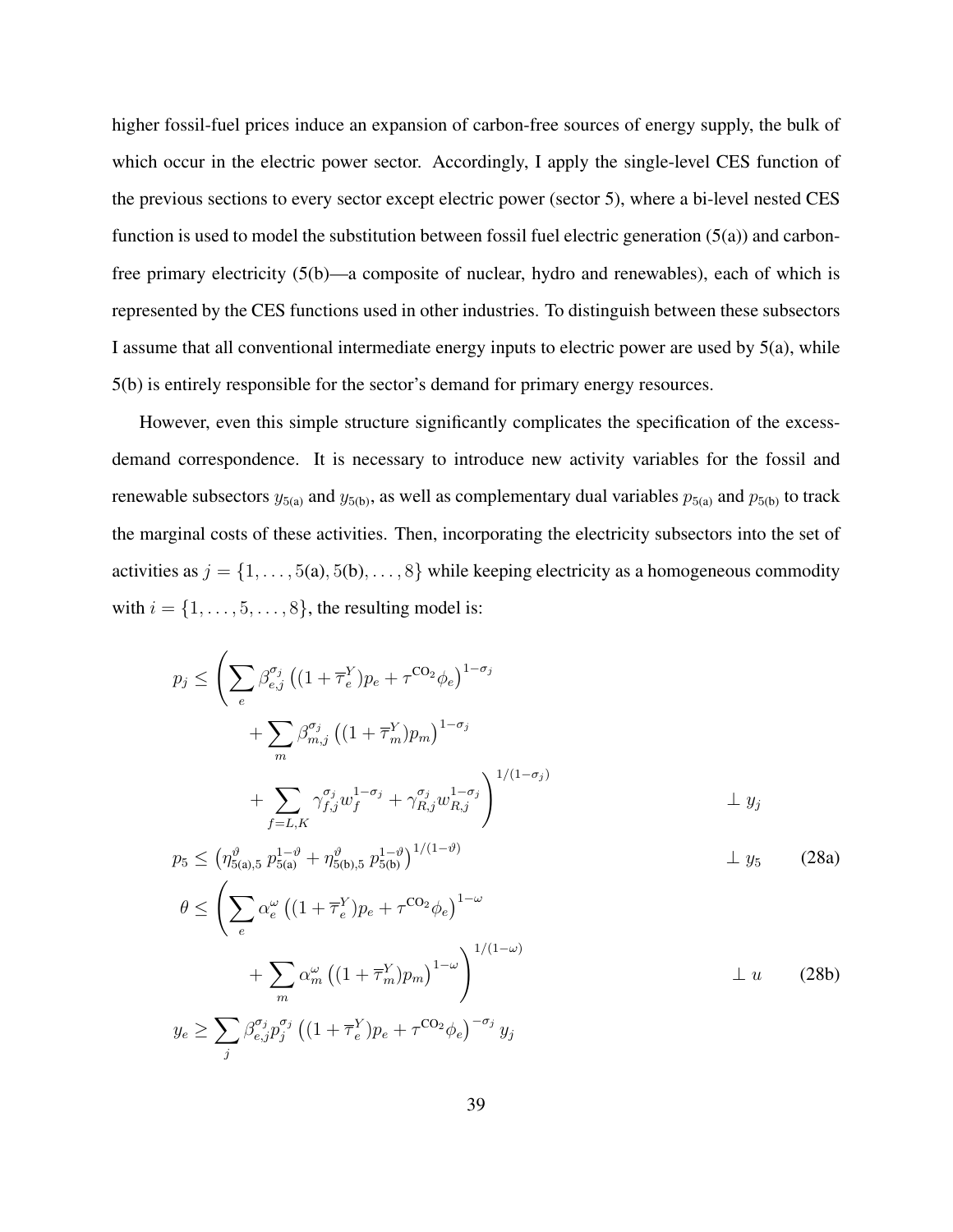+ 
$$
\alpha_e^{\omega} \theta^{\omega} \left( (1 + \overline{\tau}_e^Y) p_e + \tau^{CO_2} \phi_e \right)^{-\omega} u + g_{e,O}
$$
  $\perp p_e$   
\n
$$
y_m \ge \sum_j \beta_{m,j}^{\sigma_j} p_j^{\sigma_j} \left( (1 + \overline{\tau}_m^Y) p_m \right)^{-\sigma_j} y_j
$$
\n+  $\alpha_m^{\omega} \theta^{\omega} \left( (1 + \overline{\tau}_m^Y) p_m \right)^{-\omega} u + g_{m,O}$   $\perp p_m$ 

$$
y_i \ge \eta_{i,5}^{\vartheta} p_5^{\vartheta} p_i^{-\vartheta} y_5 \qquad \qquad \perp p_i, \ i = 5(a), 5(b) \qquad (28c)
$$

$$
V_f \ge \sum_j \gamma_{f,j}^{\sigma_j} p_j^{\sigma_j} w_f^{-\sigma_j} y_j \qquad \qquad \perp w_f, \ f = K, L
$$

$$
V_{R,j} \ge \gamma_{R,j}^{\sigma_j} p_j^{\sigma_j} w_{R,j}^{-\sigma_j} y_j \qquad \qquad \perp w_{R,j} \qquad (28d)
$$

<span id="page-39-0"></span>
$$
u \ge \mu/\theta,\qquad \qquad \perp \theta = 1 \qquad (28e)
$$

$$
\mu = \sum_{f=K,L} w_f V_f + \sum_j w_{R,j} V_{R,j}
$$
  
\n
$$
- \sum_e ((1 + \overline{\tau}_e^Y) p_e + \tau^{CO_2} \phi_e) g_{e,O}
$$
  
\n
$$
- \sum_m ((1 + \overline{\tau}_m^Y) p_m) g_{m,O}
$$
  
\n
$$
+ \tau^{CO_2} Q^{CO_2} + \sum_i \overline{\tau}_i^Y p_i y_i \qquad \perp \mu \qquad (28f)
$$
  
\n
$$
Q^{CO_2} \ge \sum_e \phi_e \left( \sum_j \beta_{e,j}^{\sigma_j} p_j^{\sigma_j} ((1 + \overline{\tau}_e^Y) p_e + \tau^{CO_2} \phi_e)^{-\sigma_j} y_j + \alpha_e^{\omega} \theta^{\omega} ((1 + \overline{\tau}_e^Y) p_e + \tau^{CO_2} \phi_e)^{-\omega} u + g_{e,O} \right)
$$
  
\n
$$
\mu \qquad (28g)
$$

The final term on the right-hand side of [\(28f\)](#page-39-0) represents the revenue from pre-existing taxes recycled to the representative agent. Interactions between  $Q^{CO_2}$  and  $\overline{\tau}_j^Y$  occur through the effect of the former on industries' output prices and activity levels. We shall see that, apart from its direct impact on factor remuneration, the indirect effect of an emission limit is to provide additional income from recycled CO<sub>2</sub> permit-cum-tax revenues while at the same time attenuating the revenue from pre-existing taxes through its distortionary impact on commodity prices. With  $\theta$  selected as the numeraire, the sum of these three effects determines the policy's aggregate welfare impact.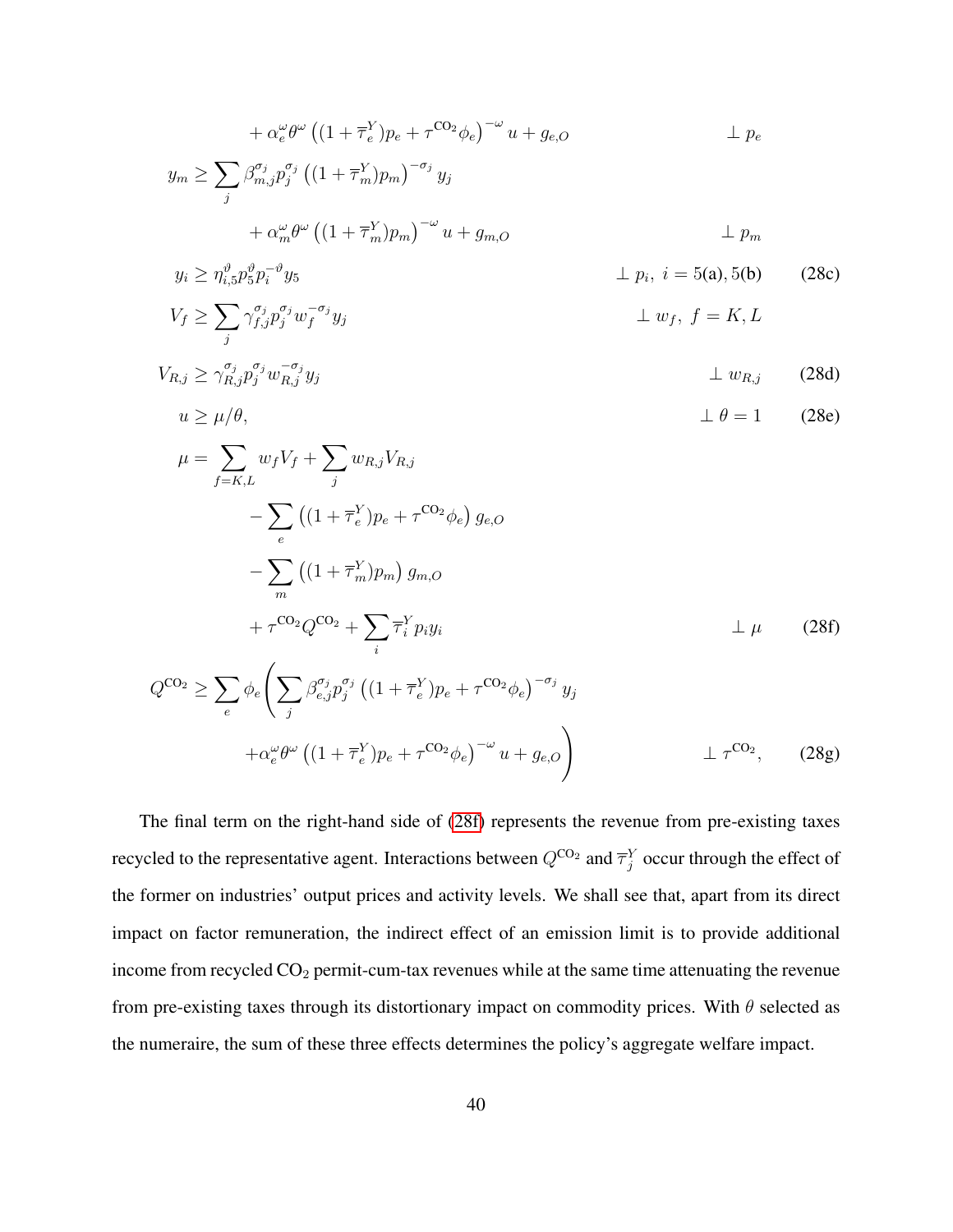#### 8.2 Data and Calibration

The SAM used to calibrate the model in [\(28\)](#page-38-0) is constructed from the Bureau of Labor Statistics' 200-sector nominal make and use tables for the year 2004, using the industry technology assumption.<sup>18</sup> The components of value added are disaggregated using data on industries' shares of labor, capital, taxes and subsidies in GDP from the Bureau of Economic Analysis GDP by Industry accounts. The resulting benchmark flow table is aggregated to eight sectoral groupings outlined above, and scaled to approximate the U.S. economy in the year 2005 using the growth rate of real GDP. Adjustments were made to the intermediate transactions matrix to match Energy Information Administration (EIA) statistics on fossil fuel use, especially in the electric power sector, and to the factor supply matrix to disaggregate natural resource inputs from the returns to capital, following [Sue Wing](#page-59-4) [\(2001\)](#page-59-4). Finally, since 28.4% of the electricity generated in 2005 was supplied by carbon-free primary energy (nuclear, hydro and renewables), the electric power sector was split to disaggregate these sources of supply from fossil fuels.<sup>19</sup>

The final SAM is shown in Figure [6\(](#page-41-0)b). While its structure is similar to Figure [2,](#page-8-1) it disaggregates the fossil fuel and carbon-free electricity subsectors, and includes an additional vector of benchmark payments of net taxes on production and imports in each industry  $(\overline{\Psi})$ . These distortions affect the benchmark equilibrium, and therefore need to be taken into account in calibrating the model. As these flows are assumed to represent payments of taxes on industries' outputs, it is a simple matter to find the ad-valorem net tax rates implied by the SAM ( $\overline{\tau}_j^Y$  =  $\psi_j/\overline{y}_j$ ) and employ the result to compute the technical coefficients along the lines of eq. [\(17\)](#page-17-1):  $\alpha_{i,C} = (\overline{g}_{i,C}/\overline{G}_C)^{1/\omega} (1 + \overline{\tau}_i^Y)$ , and for the non-electric sectors,  $\beta_{i,j} = (\overline{x}_{i,j}/\overline{y}_j)^{1/\sigma_j} (1 + \overline{\tau}_j^Y)$  and  $\gamma_{f,j} = \left(\overline{v}_{f,j}/\overline{y}_j\right)^{1/\sigma_j} (1 + \overline{\tau}_j^Y).$ 

To calibrate the electric power cost function we need to deal with the fact that the tax payments recorded in the SAM are not apportioned between the subsector activities. Indexing the subsectors by  $k = 5(a)$ , 5(b), a simple solution is to define the gross-of tax level of activity of the aggregate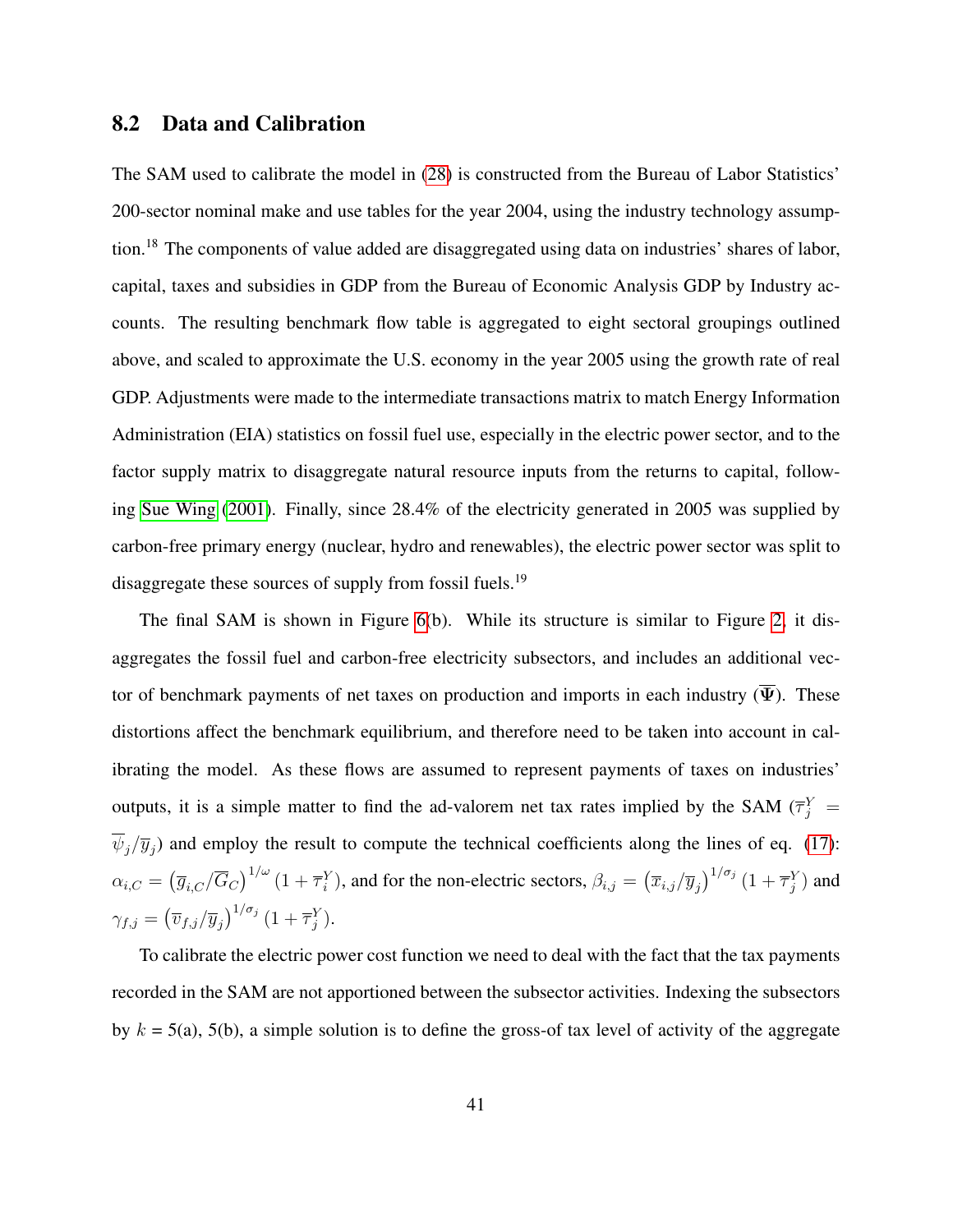| Energy $(e)$                  | Non-energy $(m)$               | <b>Final Demands</b>        |  |  |  |
|-------------------------------|--------------------------------|-----------------------------|--|--|--|
| 1. Coal mining                | 6. Energy-intensive industries | $C$ Private consumption     |  |  |  |
| 2. Crude oil and gas          | 7. Transportation              | $O$ Other (Investment)      |  |  |  |
| 3. Gas works and distribution | 8. Other industries            | + Government + Net Exports) |  |  |  |
| 4. Refined petroleum          | <b>Primary factors</b> $(f)$   |                             |  |  |  |
| 5. Electric power             | L Labor                        |                             |  |  |  |
| (a) Fossil fuel generation    | K Capital                      |                             |  |  |  |
| (b) Carbon-free generation    | R Primary energy resources     |                             |  |  |  |

#### <span id="page-41-0"></span>Figure 6: Model Sectoral Structure and Database

#### (a) Sectoral structure

|                   | $\mathbf{1}$ | 2      | 3      | 4      | 5(a)  | 5(b)   | 6      | $\tau$ | 8        | $\,C$   | O         | Total    |
|-------------------|--------------|--------|--------|--------|-------|--------|--------|--------|----------|---------|-----------|----------|
| 1                 | 0.207        | 0.000  | 0.000  | 0.001  | 2.748 | 0.000  | 0.216  | 0.002  | 0.277    | 0.008   | 0.514     | 3.973    |
| 2                 | 0.006        | 2.181  | 5.501  | 19.417 | 0.000 | 0.000  | 0.591  | 0.533  | 1.491    | 0.000   | $-15.072$ | 14.648   |
| 3                 | 0.000        | 0.018  | 0.105  | 0.294  | 3.343 | 0.000  | 0.408  | 0.059  | 1.956    | 4.287   | 0.023     | 10.494   |
| $\overline{4}$    | 0.093        | 0.153  | 0.104  | 4.369  | 0.513 | 0.000  | 2.375  | 4.858  | 15.241   | 8.871   | $-2.084$  | 34.492   |
| 5                 | 0.034        | 0.133  | 0.013  | 0.220  | 0.021 | 0.000  | 1.195  | 0.288  | 13.740   | 14.392  | $-0.035$  | 30.002   |
| 6                 | 0.063        | 0.312  | 0.023  | 0.692  | 0.179 | 0.071  | 16.679 | 0.348  | 48.898   | 21.713  | $-6.456$  | 82.521   |
| $\tau$            | 0.141        | 0.150  | 0.808  | 1.069  | 0.966 | 0.383  | 3.071  | 6.477  | 27.023   | 15.565  | 7.770     | 63.422   |
| 8                 | 0.646        | 4.098  | 0.525  | 3.989  | 2.613 | 1.037  | 25.696 | 19.972 | 684.784  | 755.850 | 405.703   | 1904.913 |
|                   |              |        |        |        |       |        |        |        |          |         |           |          |
| L                 | 1.009        | 1.078  | 0.823  | 0.968  | 2.908 | 1.154  | 15.897 | 20.179 | 667.040  |         |           | 711.058  |
| K                 | 0.972        | 3.168  | 2.160  | 3.320  | 7.248 | 2.875  | 15.484 | 9.081  | 365.512  |         |           | 409.819  |
| $_{R}$            | 0.648        | 2.592  | 0.000  | 0.000  | 0.000 | 0.533  | 0.000  | 0.000  | 0.000    |         |           | 3.773    |
|                   |              |        |        |        |       |        |        |        |          |         |           |          |
| $\overline{\psi}$ | 0.154        | 0.765  | 0.430  | 0.151  |       | 3.413  |        | 1.626  | 78.952   |         |           | 86.399   |
|                   |              |        |        |        |       |        |        |        |          |         |           |          |
| Total             | 3.973        | 14.648 | 10.494 | 34.492 |       | 30.002 | 82.521 | 63.422 | 1904.913 | 820.685 | 390.363   | 3355.512 |
|                   |              |        |        |        |       |        |        |        |          |         |           |          |
| $q^{\rm CO_2}$    | 2,094        |        | 1,170  | 2,487  |       |        |        |        |          |         |           | 5,751    |
| $\phi_e$          | 0.053        |        | 0.011  | 0.007  |       |        |        |        |          |         |           |          |

Monetary flows:  $10^{10}$  2004 dollars, CO<sub>2</sub> emissions ( $\bar{q}^{\text{CO}_2}$ ):  $10^6$  tons, Emission coefficients ( $\phi$ ): tons CO<sub>2</sub> per dollar.  $\psi$  Payments of state and federal taxes on production and imports net of subsidies. GDP: \$12.1 Trillion, Gross output: \$33.6 Trillion.

(b) Benchmark social accounts for the year 2005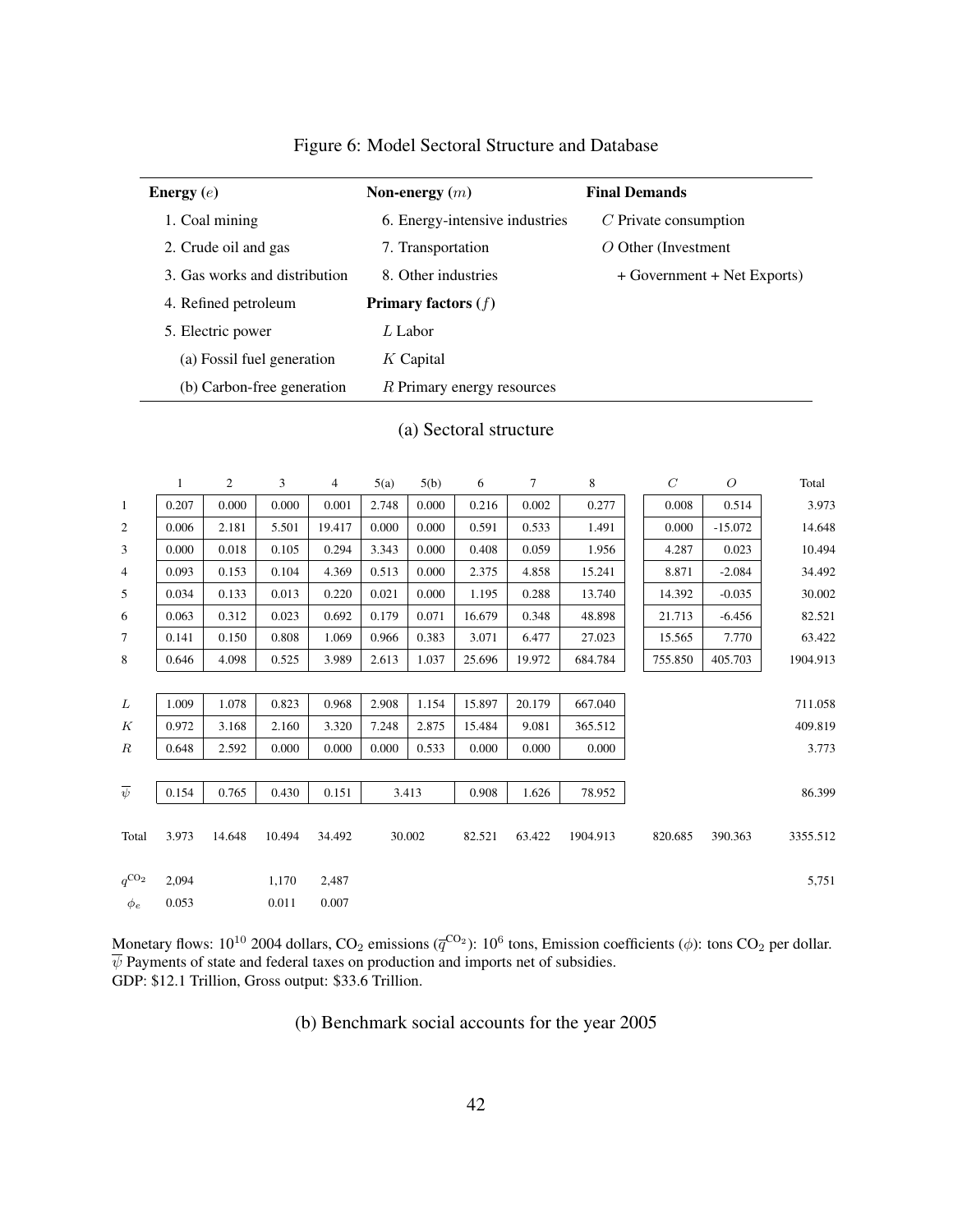electric power sector as  $\overline{y}_5 = \sum_k \overline{y}_k + \overline{\psi}_5$ , where  $\overline{y}_k = \sum_i \overline{x}_{i,k} + \sum_f \overline{v}_{f,k}$  denotes the net-of-tax levels of activity of the subsectors. The technical coefficients may then be computed on a grossof-tax basis as  $\eta_k = (\overline{y}_k/\overline{y}_5)^{1/\vartheta} (1+\overline{\tau}_5^Y)$  at the upper level of the production hierarchy, and on a net-of-tax basis as  $\beta_{i,k} = (\overline{x}_{i,k}/\overline{y}_k)^{1/\sigma_k}$  and  $\gamma_{f,k} = (\overline{v}_{f,k}/\overline{y}_k)^{1/\sigma_k}$  at the lower level.

The final parameters necessary to calibrate the model are the substitution elasticities. In the absence of specific elasticity estimates I employ values in the range commonly found in the literature (cf. [McKibbin and Wilcoxen, 1998\)](#page-58-3). For simplicity I assume that substitution in the consumption of commodities is inelastic, and set  $\omega = 0.5$ . Substitution among inputs to production are also assumed to be uniformly inelastic, and to keep things simple I assume that the corresponding elasticities values are identical in all sectors:  $\sigma_j = 0.8 \forall j$ . The top-level elasticity in the electric power sector is different, however, because of the fossil fuel and carbon-free generation subsectors are near-perfect substitutes for one another in the production electricity. To reflect this fact, I set  $\vartheta = 10$ . If we plug these parameter values and the relevant flows from the SAM into the foregoing calibration equations, simulation of the resulting model replicates the initial distorted equilibrium in Figure [6\(](#page-41-0)b).

#### 8.3 Policy Analysis

The policy I consider is a limit on aggregate  $CO<sub>2</sub>$  emissions in the year 2012, which may be analyzed using a three-step procedure. The first step is to establish the link between emissions and the demands for the various fossil fuels solved for by the model in monetary terms. For this purpose I employ [U.S. EPA](#page-60-2) [\(2007\)](#page-60-2) data on the  $CO<sub>2</sub>$  emissions associated with the aggregate use of each fuel in 2005, indicated by  $\overline{q}_e^{\text{CO}_2}$  in Figure [6\(](#page-41-0)b). The emission coefficients are computed by dividing this quantity by the aggregate demand for each fossil fuel in the SAM ( $\phi_e = \overline{q}_e^{\text{CO}_2}/\overline{y}_e$ ), which enables the calibration run of the model to replicate aggregate  $CO<sub>2</sub>$  emissions.

The second step is to project the future baseline emission level in 2010, by simulating the future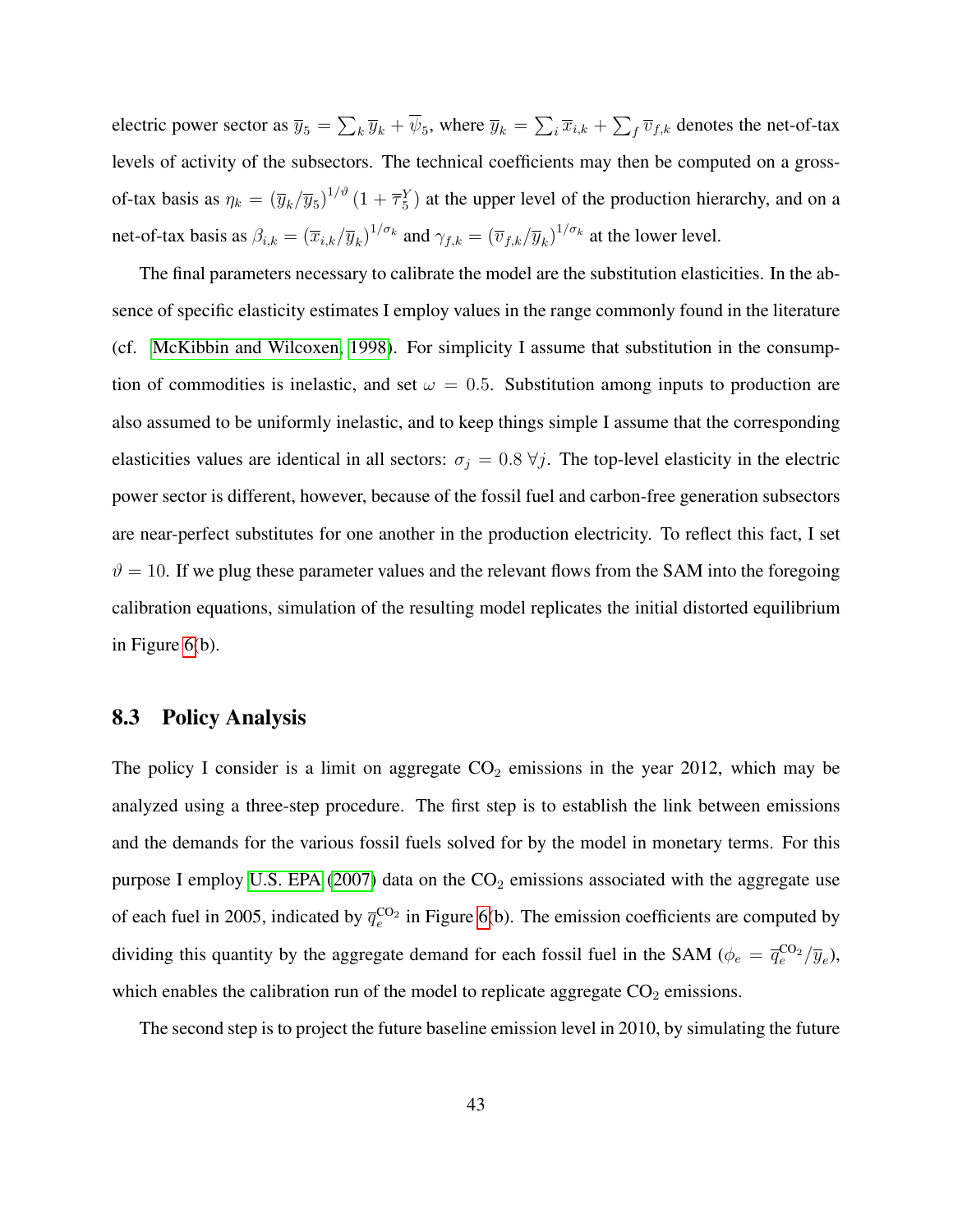expansion of the economy and the decline in its  $CO<sub>2</sub>$  intensity. Economic growth is modeled by scaling the benchmark endowments of primary factors upward at the average annual growth rate of GDP observed over the period 1999-2006 in the national income and product accounts (2.6%). This results in simulated GDP growth of approximately 15% from 2005 to 2012. To model the decline in aggregate emission intensity I scale the coefficients on energy in the model's cost and expenditure functions ( $\alpha_e$  and  $\beta_{e,j}$ ) downward at the average annual rate of decline in the CO<sub>2</sub>-GDP ratio over the period 1999-2005 tabulated by EIA (-1.7%). This is essentially the same as introducing an index of autonomous energy efficiency improvement (AEEI) into the model. The AEEI is a popular device for simply representing the non-price induced secular decline in the aggregate energy- or emissions intensity commonly observed in developed economies.<sup>20</sup> Here, its effect is to reduce the simulated aggregate  $CO<sub>2</sub>$  intensity by just under 8% from 2005 to 2012.

Table [2\(](#page-44-0)a) summarizes the characteristics of the no-policy "business-as-usual" (BAU) economy in 2012. Projected emissions from fossil fuels are 6183 million tons (MT) of  $CO_2$ , some 7% above 2005 levels, which represents a slightly faster growth of emissions than has been observed since 1999. The bulk of  $CO<sub>2</sub>$  emanates from the fossil electric subsector where the majority of the nation's coal is burned. The other significant contributions to aggregate emissions are made by the "rest-of-economy" sector, which is responsible for the bulk of petroleum demand, and household consumption, which uses substantial amounts of both petroleum and natural gas.

The third step is to solve the model with a quantity restriction on  $CO<sub>2</sub>$  emission as a counterfactual policy scenario. The emission target is loosely based on the proposed Climate Stewardship and Innovation Act of 2007 (S.280/H.R. 620), which seeks to limit annual emissions of a basket of six GHGs to 6130 MT over the period 2012-2019. As non- $CO<sub>2</sub>$  GHGs are not accounted for within the model, an assumption needs to be made regarding the policy's impact on  $CO<sub>2</sub>$ . For simplicity I assume that  $CO_2$  emitted from fossil-fuel combustion is limited in the same proportion that fossil  $CO_2$  contributes to aggregate GHG emissions in 2005: 79% of the 7,260 MT of total GHG emissions on a carbon-equivalent basis [\(U.S. EPA, 2007\)](#page-60-2). The result is a  $CO<sub>2</sub>$  target of 4856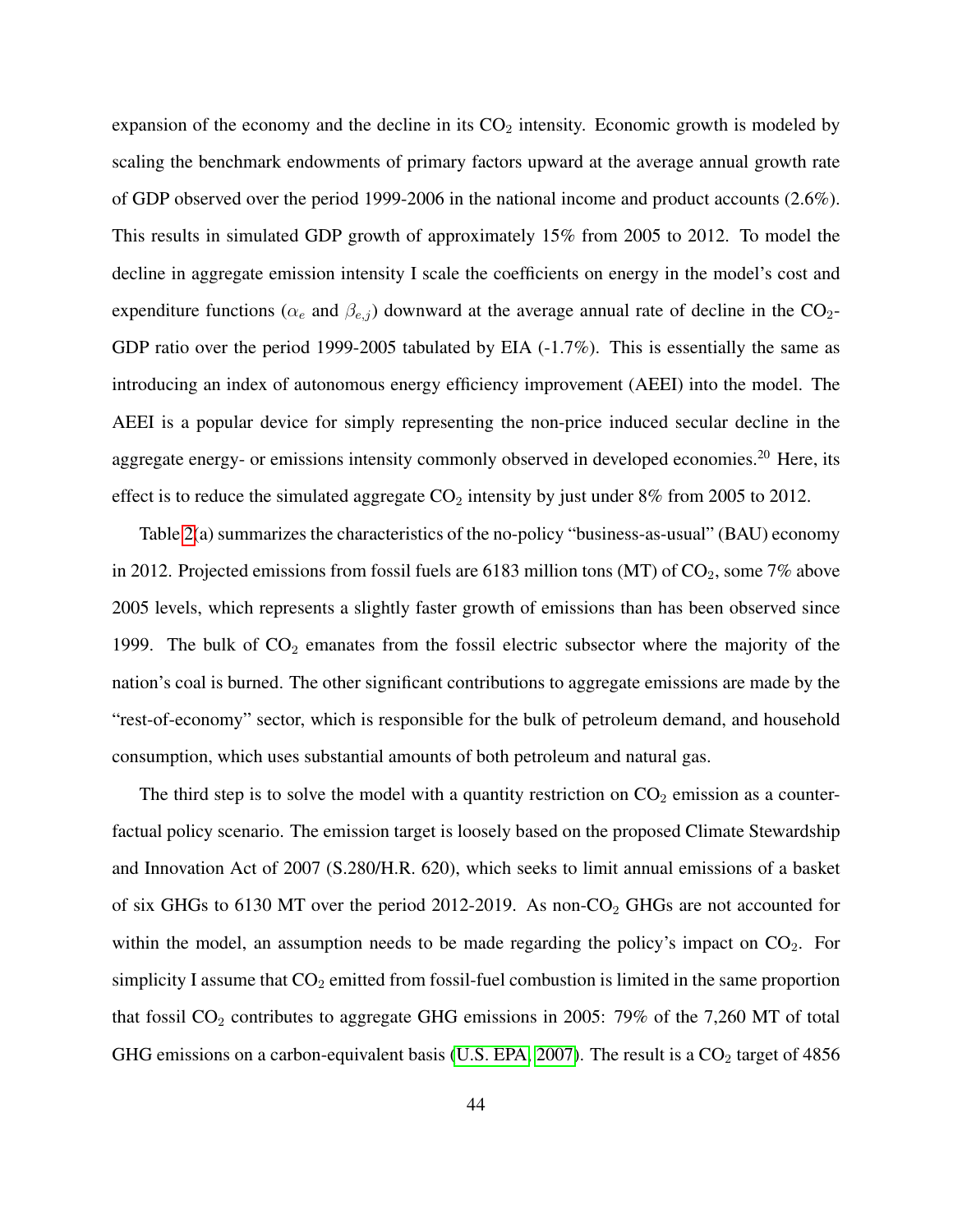|                                           | $\mathbf{1}$                                            | $\overline{c}$ | 3        | $\overline{4}$ | 5         | 5(a)                                                                                      | 5(b)                     | 6        | $\tau$   | 8         | Hhold.                   | Total         |
|-------------------------------------------|---------------------------------------------------------|----------------|----------|----------------|-----------|-------------------------------------------------------------------------------------------|--------------------------|----------|----------|-----------|--------------------------|---------------|
|                                           | (a) The no-policy "business-as-usual" scenario for 2012 |                |          |                |           |                                                                                           |                          |          |          |           |                          |               |
| $\text{Prices}^a$                         | 0.96                                                    | 0.95           | 0.97     | 0.95           | 0.96      | 0.95                                                                                      | 0.98                     | 1.00     | 0.99     | 1.01      |                          |               |
| Activity levels <sup><math>b</math></sup> | 4.18                                                    | 15.14          | 11.25    | 37.89          | 33.03     | 23.61                                                                                     | 5.67                     | 100.18   | 76.54    | 2293.14   | 992.61                   | $1386.00^{e}$ |
| Consumption $b$                           | 0.01                                                    | 0.00           | 4.68     | 9.78           | 15.78     |                                                                                           | $\overline{\phantom{0}}$ | 26.35    | 18.93    | 913.36    |                          |               |
| Energy demand <sup><math>b</math></sup>   |                                                         |                |          |                |           |                                                                                           |                          |          |          |           |                          |               |
| Coal                                      | 0.20                                                    | 0.00           | 0.00     | 0.00           | 2.88      | 2.88                                                                                      |                          | 0.24     | 0.00     | 0.31      | 0.01                     | 4.18          |
| Petroleum                                 | 0.09                                                    | 0.14           | 0.10     | 4.32           | 0.54      | 0.54                                                                                      | $\overline{\phantom{0}}$ | 2.67     | 5.42     | 17.04     | 9.78                     | 37.89         |
| Natural gas                               | 0.00                                                    | 0.02           | 0.10     | 0.29           | 3.48      | 3.48                                                                                      | $\overline{\phantom{0}}$ | 0.45     | 0.07     | 2.15      | 4.68                     | 11.25         |
| Electricity                               | 0.03                                                    | 0.12           | 0.01     | 0.22           | 0.02      | 0.02                                                                                      | $\overline{\phantom{0}}$ | 1.33     | 0.32     | 15.23     | 15.78                    | 33.03         |
| Tax revenue <sup>b</sup>                  | 0.16                                                    | 0.75           | 0.45     | 0.16           | 3.62      | $\overline{\phantom{0}}$                                                                  | $\overline{\phantom{0}}$ | 1.10     | 1.95     | 95.57     | $\overline{\phantom{0}}$ | 103.75        |
| Pre-existing                              | 0.16                                                    | 0.75           | 0.45     | 0.16           | 3.62      |                                                                                           |                          | 1.10     | 1.95     | 95.57     |                          | 103.75        |
| $CO2$ permits                             | $\qquad \qquad -$                                       |                |          |                |           |                                                                                           |                          |          |          |           |                          |               |
| Emissions <sup>c</sup>                    | 109.39                                                  | 12.13          | 18.47    | 343.88         | 1945.44   | 1945.44                                                                                   | $\overline{\phantom{0}}$ | 369.68   | 399.47   | 1630.64   | 1231.74                  | 6183.82       |
|                                           |                                                         |                |          |                |           | (b) Policy impacts: changes from business-as-usual values (%, unless indicated otherwise) |                          |          |          |           |                          |               |
| Prices                                    | 87.66                                                   | $-5.78$        | 16.85    | 11.11          | 9.19      | 10.84                                                                                     | 4.26                     | 0.25     | 0.34     | $-0.35$   | $\overline{\phantom{0}}$ |               |
| Activity levels                           | $-40.77$                                                | $-15.92$       | $-13.83$ | $-9.65$        | $-6.06$   | $-19.18$                                                                                  | 49.16                    | $-0.75$  | $-0.91$  | $-0.10$   | $-0.16$                  | $-0.14^e$     |
| Consumption                               | $-27.12$                                                | 0.00           | $-7.64$  | $-5.29$        | $-4.46$   |                                                                                           |                          | $-0.29$  | $-0.33$  | 0.01      | $\overline{\phantom{0}}$ |               |
| Energy demand                             |                                                         |                |          |                |           |                                                                                           |                          |          |          |           |                          |               |
| Coal                                      | $-66.51$                                                | $-51.55$       | $-49.24$ | $-46.31$       | $-46.96$  | $-46.96$                                                                                  |                          | $-39.89$ | $-39.95$ | $-39.80$  | $-27.12$                 | $-40.77$      |
| Oil                                       | $-49.06$                                                | $-26.31$       | $-22.80$ | $-18.35$       | $-19.34$  | $-19.34$                                                                                  |                          | $-8.59$  | $-8.67$  | $-8.44$   | $-5.29$                  | $-9.65$       |
| Gas                                       | $-51.07$                                                | $-29.22$       | $-25.85$ | $-21.58$       | $-22.52$  | $-22.52$                                                                                  | $\overline{\phantom{0}}$ | $-12.20$ | $-12.28$ | $-12.06$  | $-7.64$                  | $-13.83$      |
| Electricity                               | $-48.35$                                                | $-25.28$       | $-21.71$ | $-17.20$       | $-18.20$  | $-18.20$                                                                                  | $\overline{\phantom{0}}$ | $-7.30$  | $-7.39$  | $-7.15$   | $-4.46$                  | $-6.06$       |
| Tax revenue                               | $-3.15$                                                 | $-18.73$       | $-11.13$ | 297.52         | 57.43     | 57.43                                                                                     | $\overline{\phantom{0}}$ | 46.56    | 32.06    | 2.16      | 2.01                     | 7.50          |
| Pre-existing                              | $-45.50$                                                | $-20.78$       | $-16.54$ | $-11.55$       | 2.57      |                                                                                           | $\overline{\phantom{0}}$ | $-0.50$  | $-0.57$  | $-0.46$   | $\overline{\phantom{0}}$ | $-0.66$       |
| $CO2$ permits <sup>d</sup>                | 42.34                                                   | 2.05           | 5.42     | 309.07         | 54.86     | 54.86                                                                                     | $\overline{\phantom{0}}$ | 47.06    | 32.63    | 2.62      | $2.01^{f}$               | 8.16          |
| Emissions                                 | $-65.49$                                                | $-27.06$       | $-24.65$ | $-18.70$       | $-41.54$  | $-41.54$                                                                                  |                          | $-19.84$ | $-8.82$  | $-12.08$  | $-6.37$                  | $-21.60$      |
| Abatement <sup><math>c</math></sup>       | $-71.64$                                                | $-3.28$        | $-4.55$  | $-64.30$       | $-808.13$ | $-808.13$                                                                                 | $\overline{\phantom{0}}$ | $-73.34$ | $-35.24$ | $-197.00$ | $-78.44$                 | $-1335.92$    |

<span id="page-44-0"></span>Table 2: The Economic Impacts of a  $\mathrm{CO}_2$  Emission Target

<sup>*a*</sup> Index: year 2005 = 1.00, <sup>*b*</sup> 10<sup>10</sup> 2004 dollars, <sup>*c*</sup> Million tons CO<sub>2</sub>, <sup>*d* Calculated as a percentage of revenues raised by</sup> pre-existing taxes,  $e$  Aggregate activity level proxied for by GDP,  $f$  Value of allowance purchases by the representative agent in  $10^{10}$  2004 dollars (there is no revenue from pre-existing taxes from which a percentage may be calculated).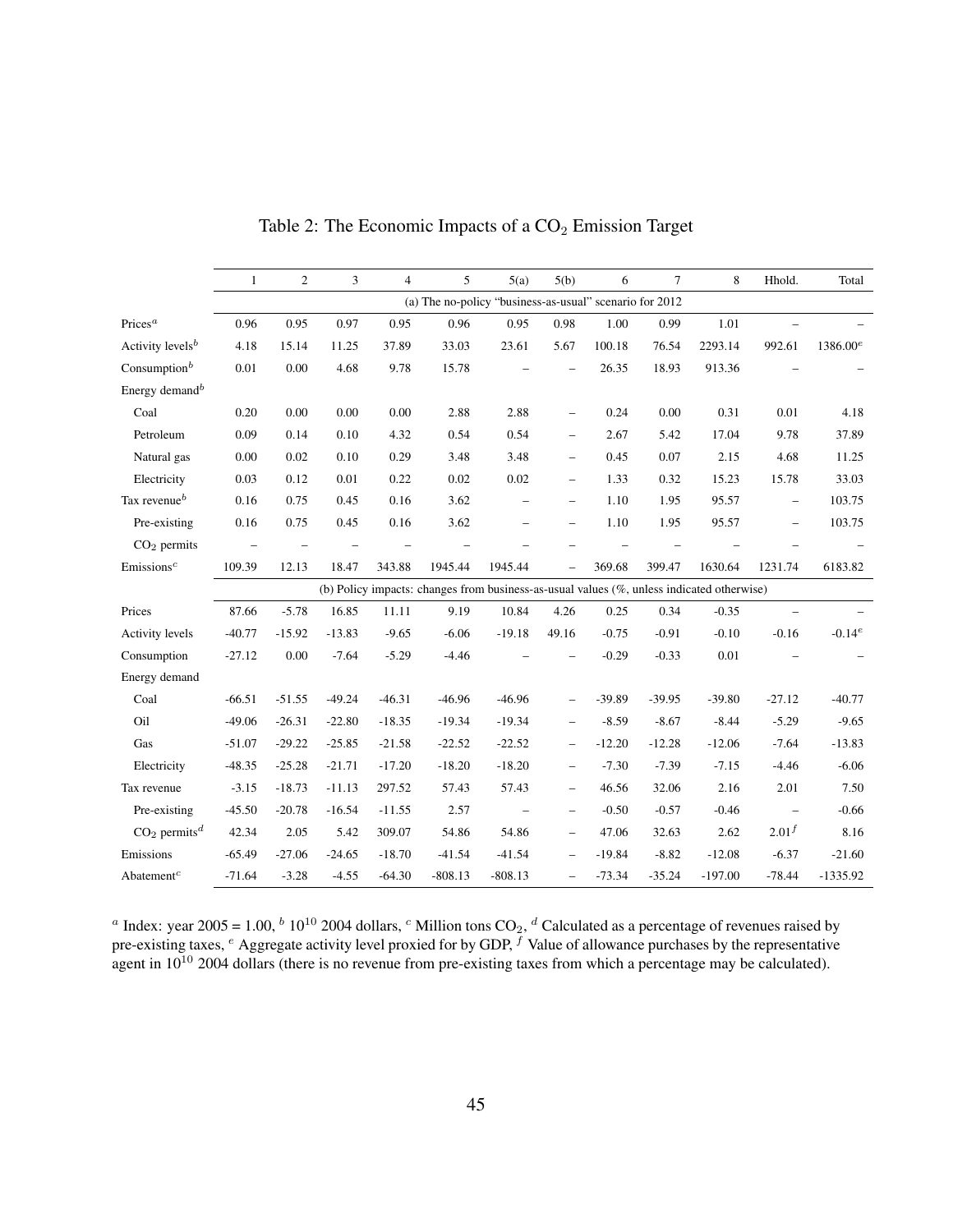MT, approximately 16% below the 2005 emission level and 22% below the BAU scenario.

The impacts of the policy are shown in Table [2\(](#page-44-0)b). Constraining emissions induces significant increases in fossil fuel prices, particularly the price of coal, which almost doubles. The price of electricity rises as well, but only by 9%, reflecting both power generators' ability to substitute non-energy intermediate goods and labor and capital for fossil fuels, and the ability of carbon-free electric generators to expand supply. Thus, on a percentage basis the electricity price increase is smaller than the rise in the marginal cost of fossil generation, but is twice as large as the rise in the marginal cost of carbon-free power. Prices of non-energy commodities exhibit a negligible response, while the price of crude oil and gas mining falls with the demand for that sector's output.<sup>21</sup>

Overall, the output of the energy sectors is sharply curtailed. At one extreme, coal production declines by 41%, with double-digit declines in the demand for this fuel in every sector. At the other extreme, the generation of electric power declines by a mere six percent, with reductions in demand of a similar magnitude in non-energy sectors and three to eight times that in the energy sectors. However, this aggregate picture belies the fact that the fossil fuel subsector declines by 19%, while the carbon-free subsector experiences a massive expansion in its output, which increases nearly 50%. As before, the impact on production in non-energy sectors is very slight, with slight declines in output of less than one percent.

The most vigorous  $CO<sub>2</sub>$  abatement occurs in coal mining and fossil-fuel electricity generation, while the largest quantities of emissions are reduced by the fossil power and rest-of-economy sectors, with household consumption, transportation, coal mining and petroleum accounting for most of the remaining cuts. For the most part, these reductions have a negative impact on the revenue raised by pre-existing taxes, especially in energy industries. The signal exception is electric power, whose output is buoyed and prices are moderated by the expansion of carbon-free generation, but the overall effect of the emission target on revenue from benchmark taxes is less than 1%. This outcome is in contrast to the recycled revenues from  $CO<sub>2</sub>$  allowances, which account for an  $8\%$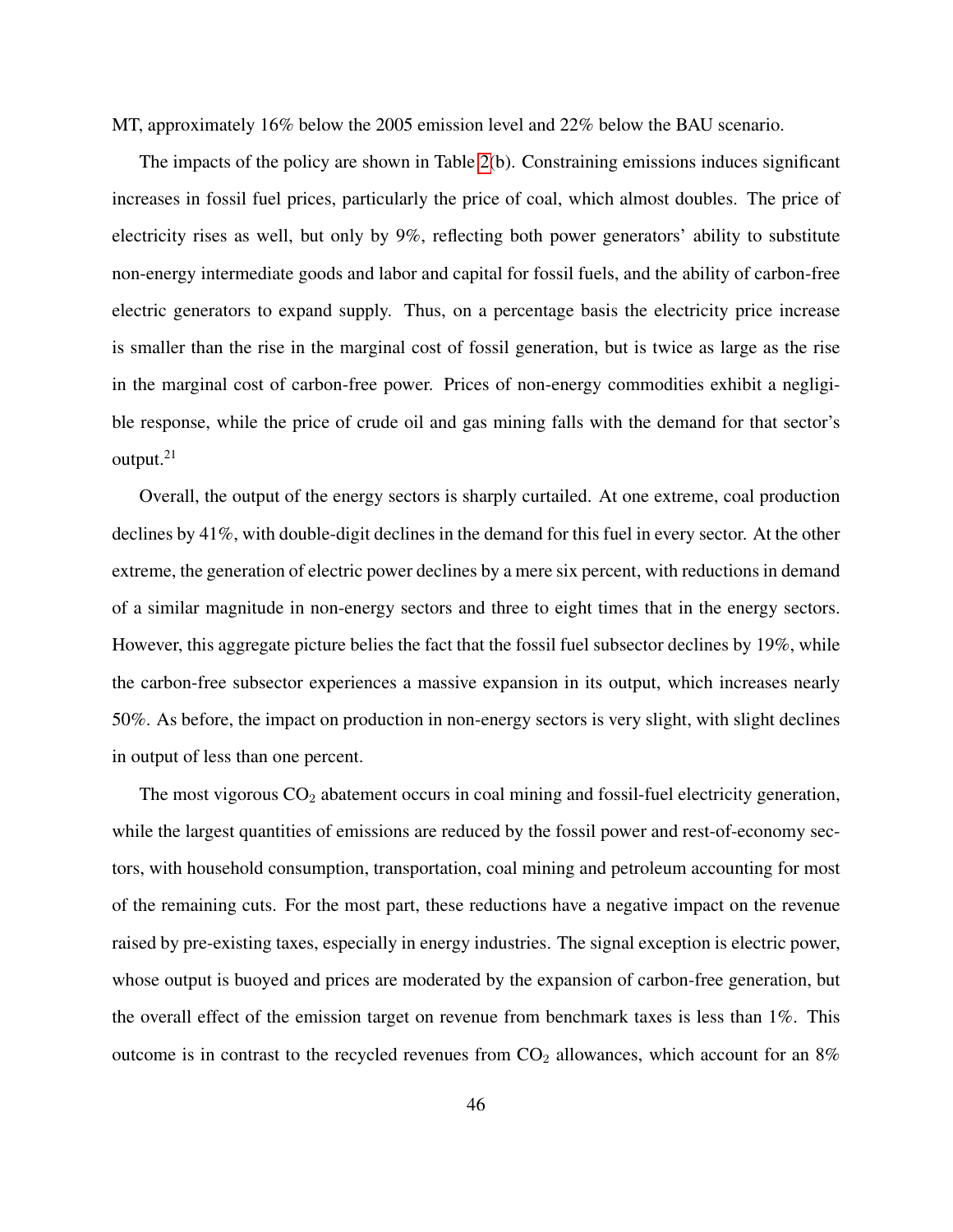increase in tax revenue over the BAU scenario, and mostly emanate from the electric power, restof-economy and final consumption sectors.

Finally, looking at the impact on the economy as a whole, the shadow price on the emission target is modest: \$17.50 per ton, GDP falls by 0.14% relative to its BAU level, while the decline in aggregate consumption is slightly larger: 0.16%, all of which suggest that the macroeconomic costs of the emission target are modest. However, both the price of  $CO<sub>2</sub>$  and the attendant welfare losses are much smaller than those computed by [Paltsev et al.](#page-58-4) [\(2007\)](#page-58-4) using the MIT-EPPA model, a largescale multi-regional simulation that resolves emissions of non- $CO<sub>2</sub>$  GHGs and their abatement possibilities in addition to representing the frictions associated with the "putty-clay" character of capital adjustments [\(Paltsev et al., 2005\)](#page-58-5). Exploring these and other sources of divergence helps to shed light on the limitations of the modeling approach pursued thus far, as well as initiate discussion of methods for addressing them which fall under the rubric of advanced topics that space constraints prevent me from dealing with here.

#### 8.4 Caveats, and Potential Remedies

Returning to the black-box critique, it is useful to note that underlying the results in Table [2](#page-44-0) are several driving forces whose precise effects on the macroeconomic costs of the policy shock have not been explicitly quantified. One one hand, decomposition analysis is a structured method for undertaking this kind of investigation which is gaining popularity because of its ability to accommodate simulations with large numbers of sectors, regions and exogenous parameters (see, e.g., [Harrison et al., 2000;](#page-56-6) [Paltsev, 2001;](#page-58-6) [Böhringer and Rutherford, 2002\)](#page-53-5). On the other hand, constructing highly stylized maquette models with a simplified structure and few sectors can also go a long way toward making the constituent economic interactions transparent. But this also implies that the present results should be taken with a grain of salt: simplified models such as the CES economy inevitably gloss over important real-world features of the economy that have potentially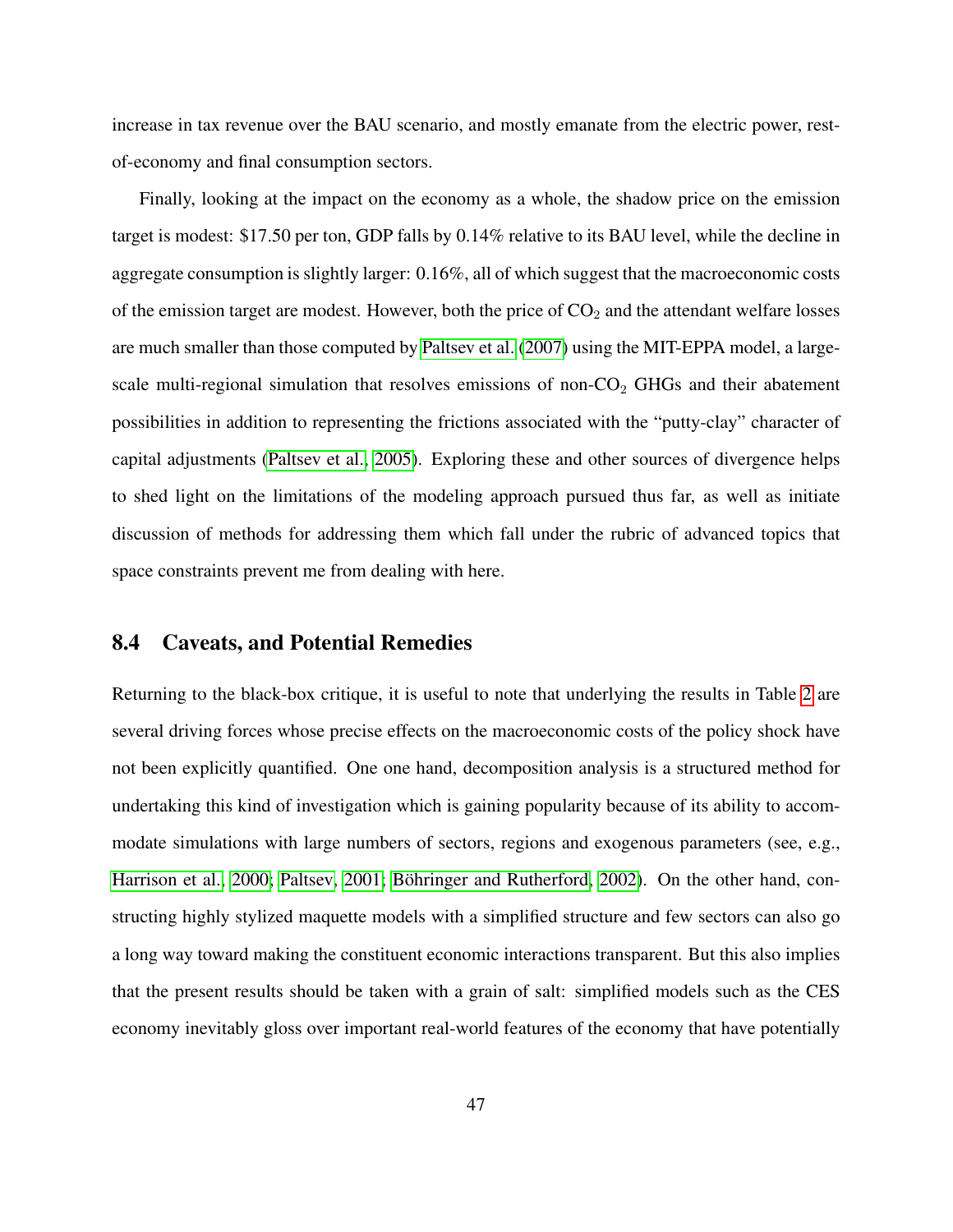important implications for the effects of the policy under consideration. I go on to discuss come of these caveats below.

The first limitation is that consumption is the only price-responsive category of final uses. The constant "other final demand" vector implies that the economy's net export position and level of investment are both invariant to the emission limit, which is highly unrealistic. Addressing this shortcoming requires the modeler to disaggregate both gross trade flows and investment and model them as endogenous variables, with imports and exports specified as functions of the joint effects of changes in aggregate income and the level of gross-of-carbon-tax domestic prices in relation to world prices, and investment responding to the forward-looking behavior of households and the adjustment of saving and investment behavior to the policy shock. The model can then be re-cast in the format of a small open economy (e.g., [Harrison et al., 1997\)](#page-55-3), with imports and exports linked by a balance-of-payments constraint, and commodity inputs to production and final uses represented as [Armington](#page-53-6) [\(1969\)](#page-53-6) composites of imported and domestically-produced varieties.

Specifying and calibrating a fully forward-looking CGE model in the complementarity format of equilibrium is too complex an undertaking discuss here, and in any case [Lau et al.](#page-57-4) [\(2002\)](#page-57-4) provide an excellent introduction to the fundamentals. Recursive dynamic CGE models, which solve for a sequence of static equilibria chained together by intertemporal equations that update the economy's primary factor endowments and adjust the values of key time-varying parameters, have proven far more popular due to their comparative simplicity. The core of these models' dynamic process is an investment equation that uses the values of current-period variables to approximate the theoretically correct intertemporal demand for new capital formation. The realism of the present model could be markedly improved by enabling aggregate investment to adjust endogenously through the incorporation of a similar investment demand scheme.

A second limitation is the model's neglect of the important influences of capital malleability (the ability to adjust the factor proportions of production processes which employ extant capital) and intersectoral capital mobility on the short-run costs of emission constraints [\(Jacoby and Sue](#page-56-7)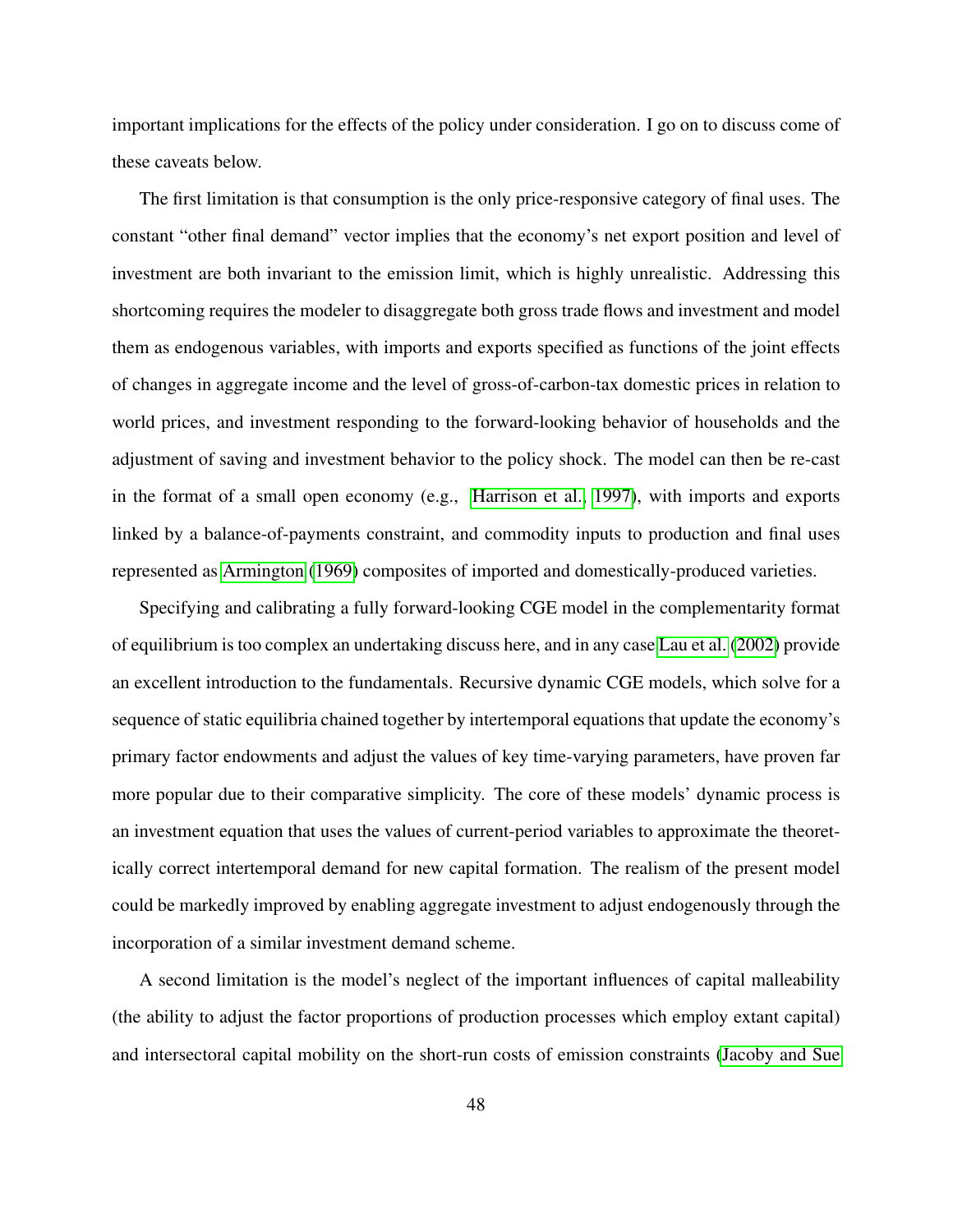[Wing, 1999\)](#page-56-7). At issue is the treatment of capital as homogeneous and capable of being frictionlessly reallocated as relative prices change, which casues to production exhibit complete reversibility. But in reality, changes in production activity of the magnitude seen in Table [2](#page-44-0) would likely necessitate the scrappage and retrofit of energy-using capital on a massive scale, incurring substantial costs of adjustment. Such frictions may be captured by designating a portion of each sector's capital input as extant capital which is responsible for the production of output using a fixed input proportions technology. The likely consequence will be a substantial reduction in the mobility of—and returns to—capital, especially in declining sectors, with concomitantly larger abatement costs and reductions in welfare.

A third limitation is that, like capital, labor is modeled as being in inelastic supply. This, combined with the full employment assumption typical of many CGE models, implies that the reduction in the labor demanded by declining fossil fuel and energy-using sectors cannot result in unemployment. Instead, the wage falls, allowing the labor market to clear and surplus labor to move to other sectors, where it is re-absorbed. But in reality labor is likely to be far less mobile, implying that these types of price and quantity adjustments will occur more slowly, with the appearance of frictional unemployment in the interim. This phenomenon is easily simulated by introducing a labor supply curve into the model, through which the fall in the wage reduces the representative agent's endowment of labor.<sup>22</sup> Depending on the value of the labor supply elasticity the distorted equilibrium may exhibit significant unemployment, but general equilibrium interactions make it difficult to predict whether the welfare loss from an emission limit will be larger or smaller than in the inelastic labor supply case.

Lastly, perhaps the biggest deficiency of the current model is the CES assumption itself. Realworld policy analysis models routinely represent consumers' and producers' substitution possibilities using nested CES functions whose substitution elasticities that vary simultaneously among levels of the nesting structure and across sectors. The present model therefore underestimates the degree of inter-sectoral heterogeneity in substitution possibilities, implying that the results in Ta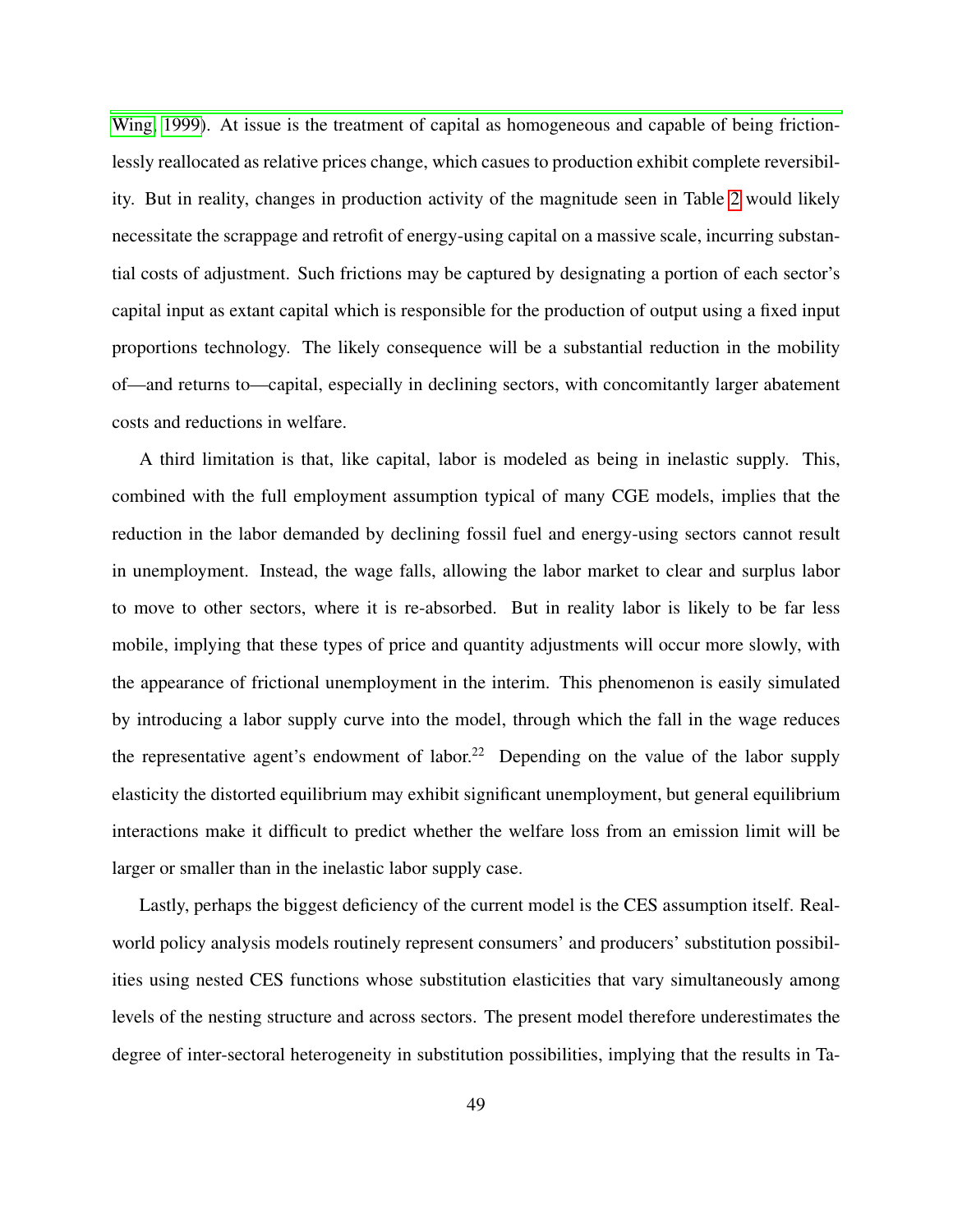ble [2](#page-44-0) are subject to a range of biases in different directions. When faced with these sorts of issues, analysts typically undertake a sensitivity analysis to compare the results of simulations with different combinations of values for the various parameters in their models. However, the application of structured uncertainty analysis techniques that employ empirically-derived probability distributions over input parameters (e.g., [Webster and Cho, 2006\)](#page-60-3) has the potential to dramatically enhance our understanding of the scope and consequences of uncertainties in CGE models' structure and assumptions, and thereby generate robust insights into policies' economic impacts.

## <span id="page-49-0"></span>9 Summary

This paper has provided a lucid, rigorous and practically-oriented introduction to the fundamentals of computable general equilibrium modeling. The objective has been to de-mystify CGE models and their use in analyzing energy and climate policies by developing a simple, transparent and comprehensive framework within which to conceptualize their structural underpinnings, numerical parameterization, mechanisms of solution and techniques of application. Beginning with the circular flow of the economy, the logic and rules of social accounting matrices were developed, and it was demonstrated how imposing the axioms of producer and consumer maximization on this conceptual edifice facilitation the construction of a synthetic economy that could then be calibrated on these data. There followed a description of the techniques of numerical calibration and solution techniques, and a discussion of their implications for the uniqueness and stability of the simulated equilibria. The focus then shifted to techniques of application, introducing the kinds of structural modifications that allow CGE models to analyze the economy-wide impacts of various price and quantity distortions that arise in energy and environmental policy, which culminated in a practical demonstration using realistic numerical example.

Despite the broad swath of territory covered by this survey, space constraints have precluded discussion of many of the methodological tricks of the trade that are standard in CGE analyses of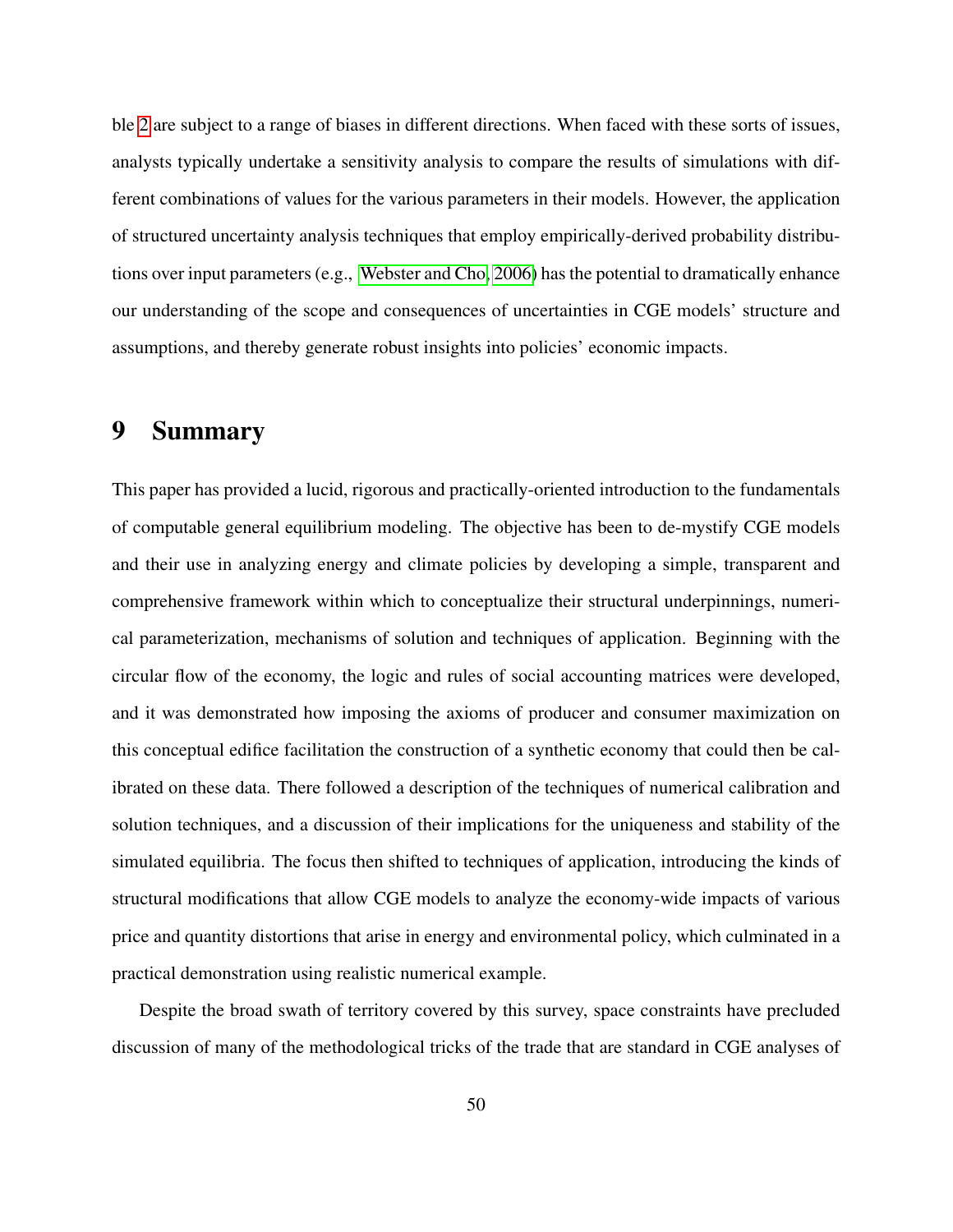energy and climate policy. In particular, this chapter's closed-economy focus has paid scant attention to important issues of trade closure rules, model calibration in the presence of pre-existing import tariffs and/or export levies, or the specification and calibration of multi-region models which combine SAMs for individual economies with data on interregional trade flows. My hope is that the base of practical and theoretical knowledge developed here lays the groundwork for the study of these and other advanced topics in applied general equilibrium analysis.

### **Notes**

<sup>1</sup>e.g., [Panagariya and Duttagupta](#page-59-5) [\(2001\)](#page-59-5): "Unearthing the features of CGE models that drive [their results] is often a time-consuming exercise. This is because their sheer size, facilitated by recent advances in computer technology, makes it difficult to pinpoint the precise source of a particular result. They often remain a black box. Indeed, frequently, authors are themselves unable to explain their results intuitively and, when pressed, resort to uninformative answers..."

<sup>2</sup>Of the numerous articles that use CGE simulations, the vast majority document only those attributes of their models that are relevant to the application at hand, or merely write down the model's equations with a minimum of explanation. On the other hand, expository books and manuals are often exhaustively detailed (e.g., [Shoven and Whalley, 1992;](#page-59-6) [Ginsburgh and Keyzer,](#page-55-4) [1997;](#page-55-4) [Lofgren et al., 2002\)](#page-57-5), and those in articles focused on applied numerical optimization (e.g., Rutherford 1995; Ferris and Pang 1997) often involve a high level of mathematical abstraction, neither of which make it easy for the uninitiated to quickly grasp the basics. Finally, although pedagogic articles (e.g., Devarajan et al 1997; Rutherford 1999; Rutherford and Paltsev 1999; Paltsev 2004) often provide a lucid introduction to the fundamentals, they tend to emphasize either models' structural descriptions or the details of the mathematical software packages used to build them, and have given short shrift to CGE models' theoretical basis or procedures for calibration.

<sup>3</sup>Together, these conditions imply that with unfettered competition firms will continue to enter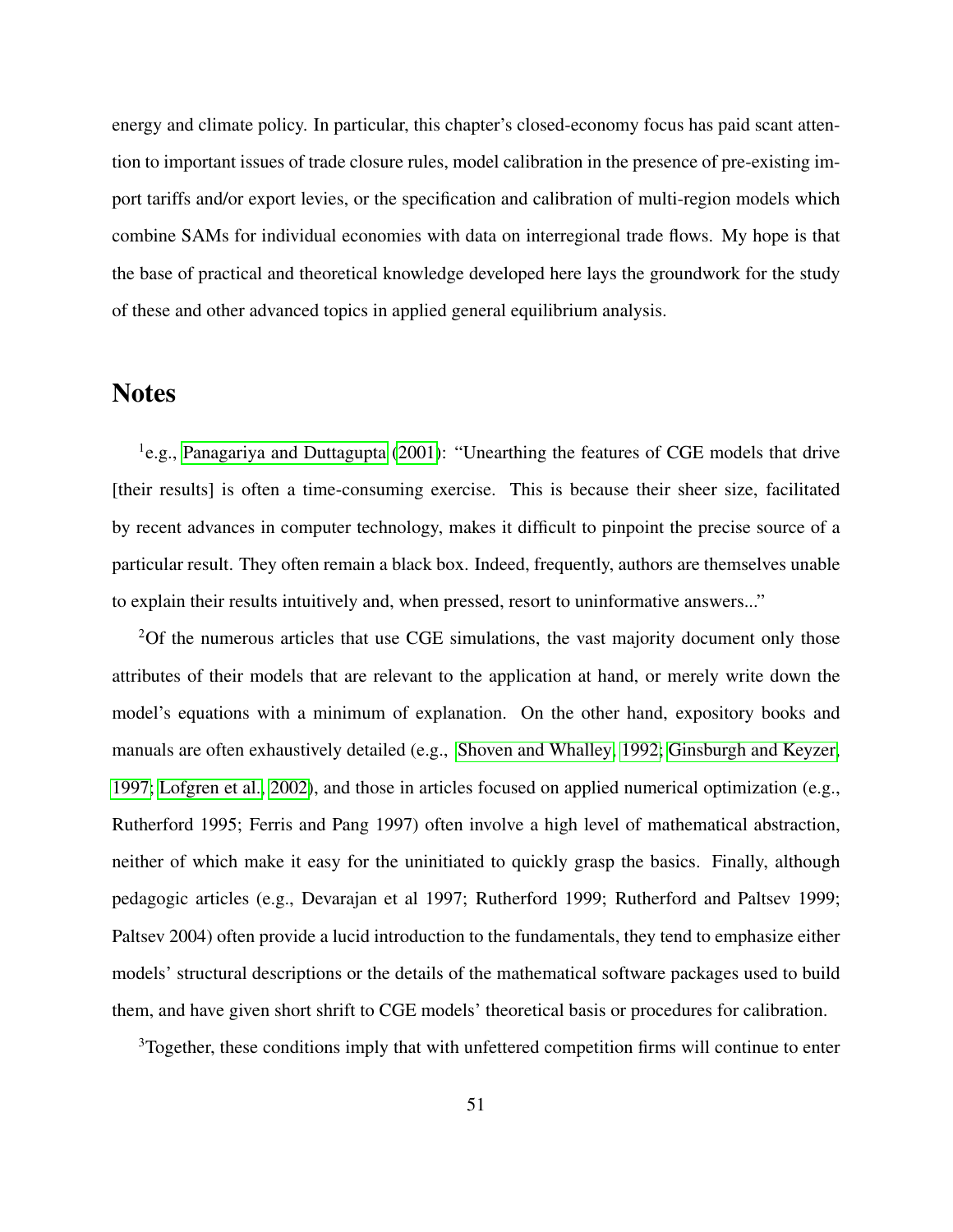the economy's markets for goods until profits are competed away to zero.

<sup>4</sup>See also the simple example by [Paltsev](#page-58-7) [\(2004\)](#page-58-7).

<sup>5</sup>This simply a mathematical statement of Walras' Law (see e.g., [Varian](#page-60-0)  $(1992, p. 343)$  $(1992, p. 343)$ .)

<sup>6</sup>See [Kehoe](#page-57-0) [\(1998a\)](#page-57-0) for description of an alternative procedure when price data are available.

<sup>7</sup>Cf. [Arndt et al.](#page-53-7) [\(2002\)](#page-53-7), who develop a maximum-entropy data assimilation technique for calibrating substitution elasticities based on auxiliary information on prices and subjective bounds on parameter values.

<sup>8</sup>Econometric CGE models have been developed by [Jorgenson](#page-56-1) [\(1984\)](#page-56-1), [McKibbin and Wilcoxen](#page-58-3) [\(1998\)](#page-58-3), [McKitrick](#page-58-2) [\(1998\)](#page-58-2) and [Fisher-Vanden and Ho](#page-55-5) [\(2007\)](#page-55-5).

<sup>9</sup>See, e.g., [Wilcoxen](#page-60-4) [\(1988\)](#page-60-4) p. 127, especially footnote 2.

<sup>10</sup>See [Dirkse and Ferris](#page-54-6) [\(1995\)](#page-54-6); [Ferris et al.](#page-55-6) [\(2000\)](#page-55-6); [Ferris and Kanzow](#page-54-7) [\(2002\)](#page-54-7) for details of the algorithms and discussions of their convergence properties. The seminal theoretical work on this topic is [Garcia and Zangwill](#page-55-7) [\(1981\)](#page-55-7).

 $11$ [Kehoe](#page-56-3) [\(1985\)](#page-56-3) indicates that early findings along these lines by [Foster and Sonnenschein](#page-55-8) [\(1970\)](#page-55-8) and [Hatta](#page-56-8) [\(1977\)](#page-56-8) require at least one commodity to be an inferior good, a phenomenon which practically never arises in applied work on energy policy.

 $12$ I am grateful to Tim Kehoe for this insight.

<sup>13</sup>[Kehoe and Whalley](#page-57-6) [\(1985\)](#page-57-6) find no evidence of multiplicity in the [Fullerton et al.](#page-55-9) [\(1981\)](#page-55-9) and [Kehoe and Serra-Puche](#page-57-7) [\(1983\)](#page-57-7) tax models, while reports of multiple equilibria are restricted to models with increasing returns [\(Mercenier, 1995;](#page-58-8) [Denny et al., 1997\)](#page-54-8).

 $14$ Note that, for positive tax rates the tax revenue terms in these expressions are will be nonnegative, satisfying the condition for uniqueness discussed in section [6.2.](#page-23-1)

<sup>15</sup>Section [5'](#page-17-0)s discussion of the invariance of models' benchmark replication to the values of their substitution parameters figures prominently here. Imagine two static models, each with different substitution elasticities, calibrated so as to reproduce the same benchmark SAM in the absence of policy-induced distortions. An absolute emission limit can be imposed on the first model, and the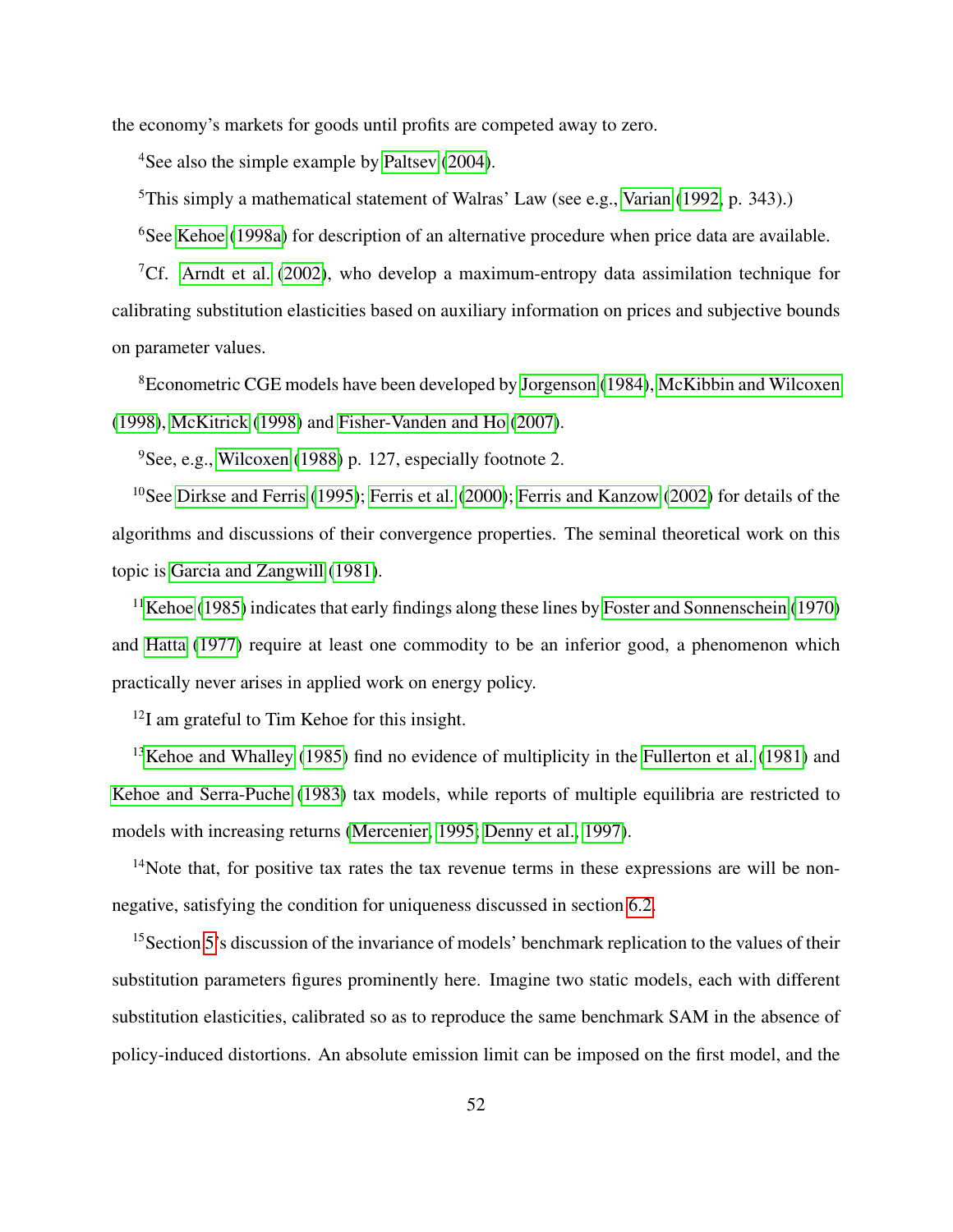value of GDP in the resulting distorted equilibrium used to compute an ex-ante equivalent intensity target. Imposing this target on the first model will yield the same distorted equilibrium, but constraining the second model with this target will have different impacts as a result the alternative parameterization's effect on GDP.

<sup>16</sup>Observe that the revenue raised from all producers is  $\sum_{e=1}^{\mathcal{E}} \rho \tau^{RPS} \varepsilon_e y_e$ , while that received by renewable producers is  $\sum_{e \in \mathcal{E}^R} \tau^{RPS} \varepsilon_e y_e$ . Equating these expressions and canceling  $\tau^{RPS}$  on both sides of the resulting expression yields the rationing constraint in the text. The implication is that the marginal financing charge exhibits complementary slackness with respect to the RPS constraint: the latter is either binding and  $\tau^{RPS} > 0$ , or it is non-binding and  $\tau^{RPS} = 0$ .

 $17$ I am grateful to Tom Rutherford for pointing this out to me.

<sup>18</sup>For details see, e.g., [Reinert and Roland-Holst](#page-59-7) [\(1992\)](#page-59-7). Gabriel Medeiros of the Bureau of Economic Analysis provided sterling assistance with the procedure.

<sup>19</sup>The column disaggregation of the sector was performed very simply: 28.4% of labor, capital and non-energy intermediate inputs, as well as all of the primary energy resource inputs, were allocated to carbon-free electricity generation, while the remaining inputs of intermediate goods and primary factors were allocated to fossil-fuel electricity generation. [Sue Wing](#page-59-8) [\(2008\)](#page-59-8) develops a more sophisticated method of disaggregating individual technologies from an aggregate economic sector.

<sup>20</sup>[Sue Wing and Eckaus](#page-60-5) [\(2007\)](#page-60-5) provide an in-depth discussion of the AEEI's conceptual shortcomings, empirical basis and use in CGE models.

<sup>21</sup>Note that the price increases shown in the table correspond to the *gross*-of- $CO<sub>2</sub>$  markup prices of fossil fuels. *Net*-of-markup fossil fuel prices decline sharply as a consequence of shrinking demand.

 $^{22}$ [Balistreri](#page-53-8) [\(2002\)](#page-53-8) develops a sophisticated external economies approach in which a slump in aggregate labor demand induces greater unemployment.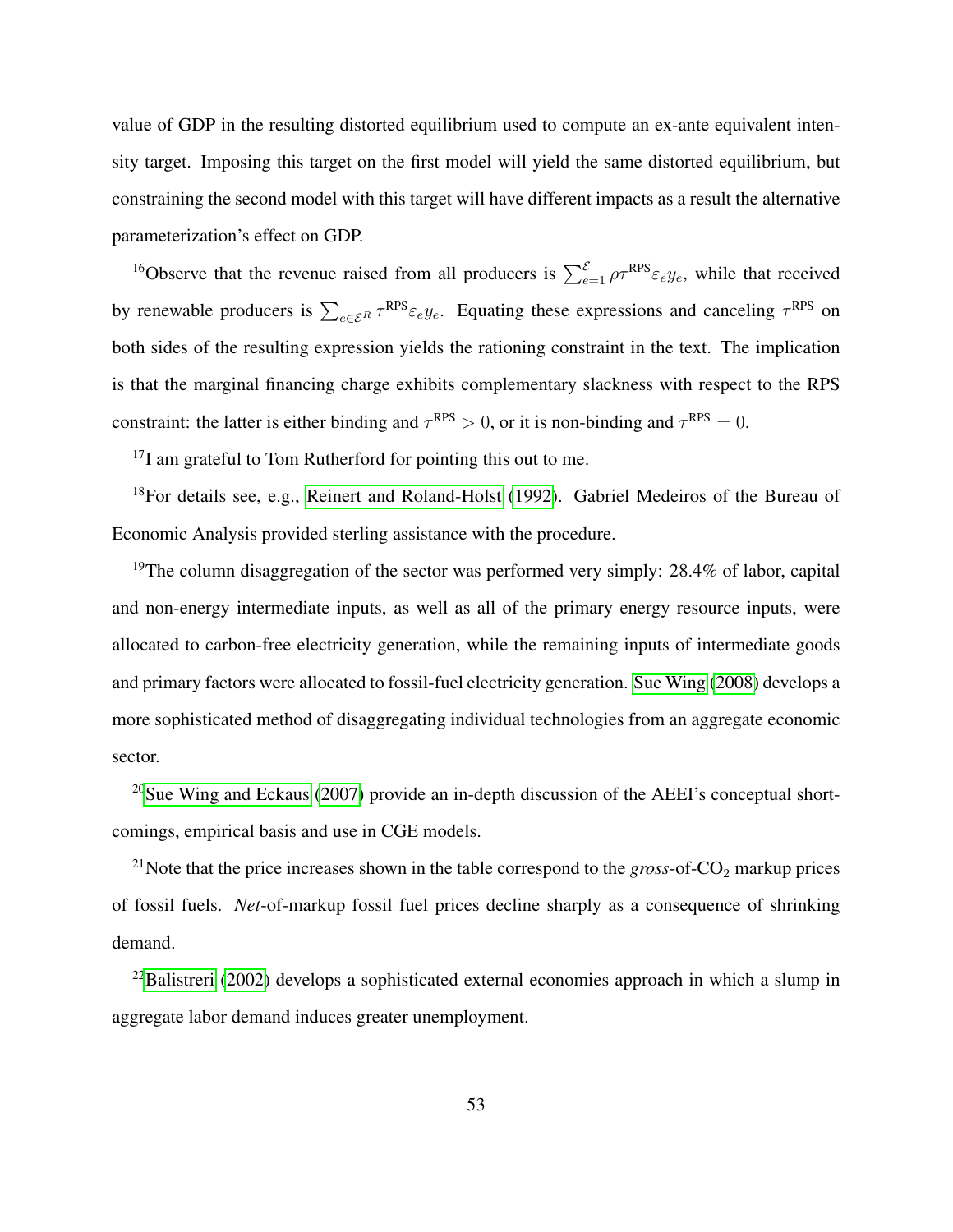## References

- <span id="page-53-6"></span>Armington, P. S. (1969). A theory of demand for products distinguished by place of production. *IMF Staff Papers 16*(1), 170–201.
- <span id="page-53-7"></span>Arndt, C., S. Robinson, and F. Tarp (2002). Parameter estimation for a computable general equilibrium model: a maximum entropy approach. *Economic Modelling 19*(3), 375–398.
- <span id="page-53-8"></span>Balistreri, E. J. (2002). Operationalizing equilibrium unemployment: A general equilibrium external economies approach. *Journal of Economic Dynamics and Control 26*, 347–374.
- <span id="page-53-4"></span>Baron, R. and Y. Serret (2002). Renewable energy certificates: Trading instruments for the promotion of renewable energy. In *Implementing domestic tradeable permits: Recent developments and future challenges*, pp. 105–140. Paris: OECD.
- <span id="page-53-2"></span>Bergman, L. (2005). CGE modeling of environmental policy and resource management. In K.-G. Maler and J. R. Vincent (Eds.), *Handbook of Environmental Economics Vol. 3*, pp. 1273–1306. Elsevier.
- <span id="page-53-0"></span>Bhattacharyya, S. C. (1996). Applied general equilibrium models for energy studies: a survey. *Energy Economics 18*, 145–164.
- <span id="page-53-5"></span>Böhringer, C. and T. F. Rutherford (2002). Carbon abatement and international spillovers. *Environmental and Resource Economics 22*(3), 391–417.
- <span id="page-53-3"></span>Böhringer, C., T. F. Rutherford, and W. Wiegard (2003). Computable general equilibrium analysis: Opening a black box. Discussion Paper No. 03-56, ZEW, Mannheim, Germany.
- <span id="page-53-1"></span>Conrad, K. (1999). Computable general equilibrium models for environmental economics and policy analysis. In J. van den Bergh (Ed.), *Handbook of Environmental and Resource Economics*, pp. 1061–1087. Cheltenham: Edward Elgar.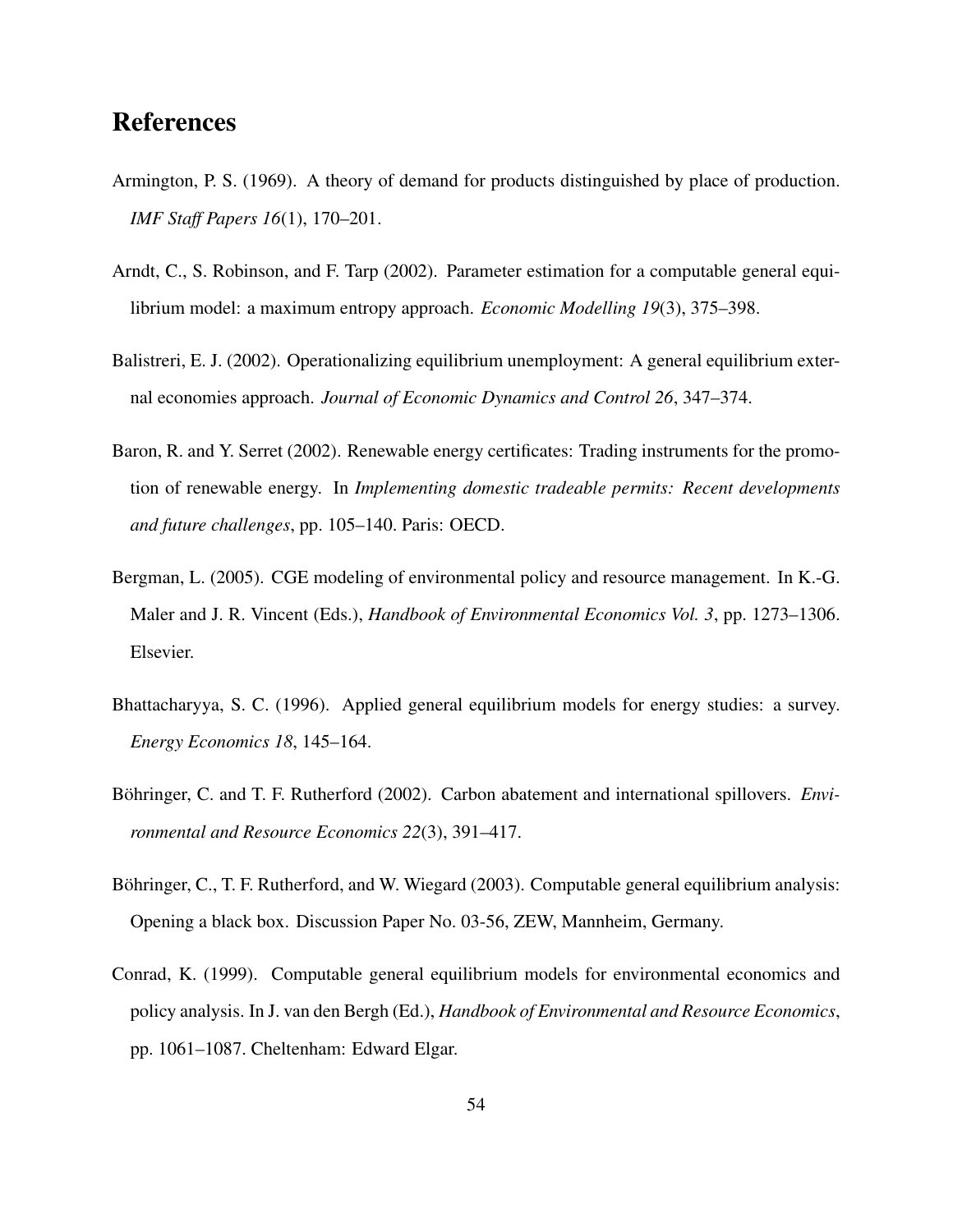- <span id="page-54-0"></span>Conrad, K. (2001). Computable general equilibrium models in environmental and resource economics. In T. Tietenberg and H. Folmer (Eds.), *The International Yearbook of Environmental and Resource Economics 2002/2003*, pp. 66–114. Edward Elgar.
- <span id="page-54-2"></span>Cottle, R. W., J.-S. Pang, and R. E. Stone (1992). *The Linear Complementarity Problem*. Boston, MA: Academic Press.
- <span id="page-54-4"></span>Dakhlia, S. (1999). Testing for a unique equilibrium in applied general equilibrium models. *Journal of Economic Dynamics and Control 23*, 1281–1297.
- <span id="page-54-1"></span>Dawkins, C., T. Srinivasan, and J. Whalley (2001). Calibration. In J. Heckman and E. Leamer (Eds.), *Handbook of Econometrics Vol. 5*, pp. 3653–3703. Amsterdam: Elsevier Science.
- <span id="page-54-8"></span>Denny, K., A. Hannan, and K. O'Rourke (1997). Fiscal increasing returns, unemployment and multiple equilibria: "evidence" from a computable general equilibrium model. mimeo, University College Dublin, Ireland.
- <span id="page-54-6"></span>Dirkse, S. P. and M. C. Ferris (1995). The PATH solver: A non-monotone stabilization scheme for mixed complementarity problems. *Optimization Methods and Software 5*, 123–156.
- <span id="page-54-3"></span>Eaves, B. C. and K. Schmedders (1999). General equilibrium models and homotopy methods. *Journal of Economic Dynamics and Control 23*, 1249–1279.
- <span id="page-54-5"></span>Ellerman, A. D. and I. Sue Wing (2003). Absolute vs. intensity-based emission caps. *Climate Policy 3*(Supplement 2), S7–S20.
- <span id="page-54-7"></span>Ferris, M. C. and C. Kanzow (2002). Complementarity and related problems. In P. Pardalos and M. Resende (Eds.), *Handbook of Applied Optimization*, pp. 514–530. New York: Oxford University Press.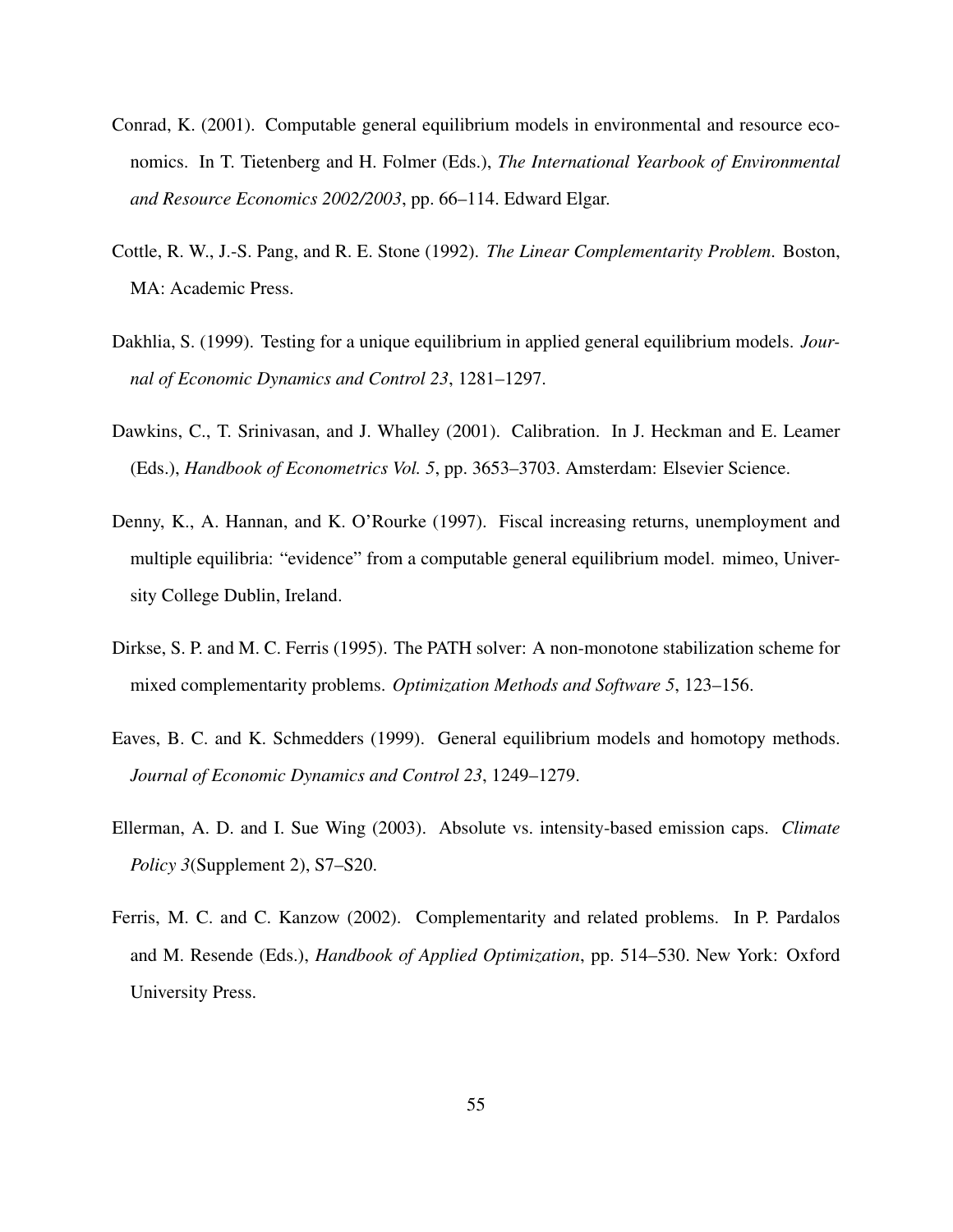- <span id="page-55-6"></span>Ferris, M. C., T. S. Munson, and D. Ralph (2000). A homotopy method for mixed complementarity problems based on the PATH solver. In D. Griffiths and G. Watson (Eds.), *Numerical Analysis 1999*, pp. 143–167. London: Chapman and Hall.
- <span id="page-55-1"></span>Ferris, M. C. and J.-S. Pang (1997). Engineering and economic applications of complementarity problems. *SIAM Review 39*(4), 669–713.
- <span id="page-55-5"></span>Fisher-Vanden, K. and M. S. Ho (2007). How do market reforms affect China's responsiveness to environmental policy? *Journal of Development Economics 82*(1), 200–233.
- <span id="page-55-8"></span>Foster, E. and H. Sonnenschein (1970). Price distortion and economic welfare. *Econometrica 38*, 281–297.
- <span id="page-55-9"></span>Fullerton, D., A. King, J. B. Shoven, and J. Whalley (1981). Corporate tax integration in the United States: a general equilibrium approach. *American Economic Review 71*, 677–691.
- <span id="page-55-7"></span>Garcia, C. and W. I. Zangwill (1981). *Pathways to Solutions, Fixed Points, and Equilibria*. Englewood Cliffs: Prentice-Hall.
- <span id="page-55-4"></span>Ginsburgh, V. and M. Keyzer (1997). *The Structure of Applied General Equilibrium Models*. Cambridge MA: MIT Press.
- <span id="page-55-0"></span>Goulder, L. H. (1995). Effects of carbon taxes in an economy with prior tax distortions: An intertemporal general equilibrium analysis. *Journal of Environmental Economics and Management 29*, 271–297.
- <span id="page-55-2"></span>Goulder, L. H. (Ed.) (2002). *Environmental Policy Making in Economies With Prior Tax Distortions*. Northampton MA: Edward Elgar.
- <span id="page-55-3"></span>Harrison, G. W., T. F. Rutherford, and D. G. Tarr (1997). Quantifying the uruguay round. *Economic Journal 107*, 1405–30.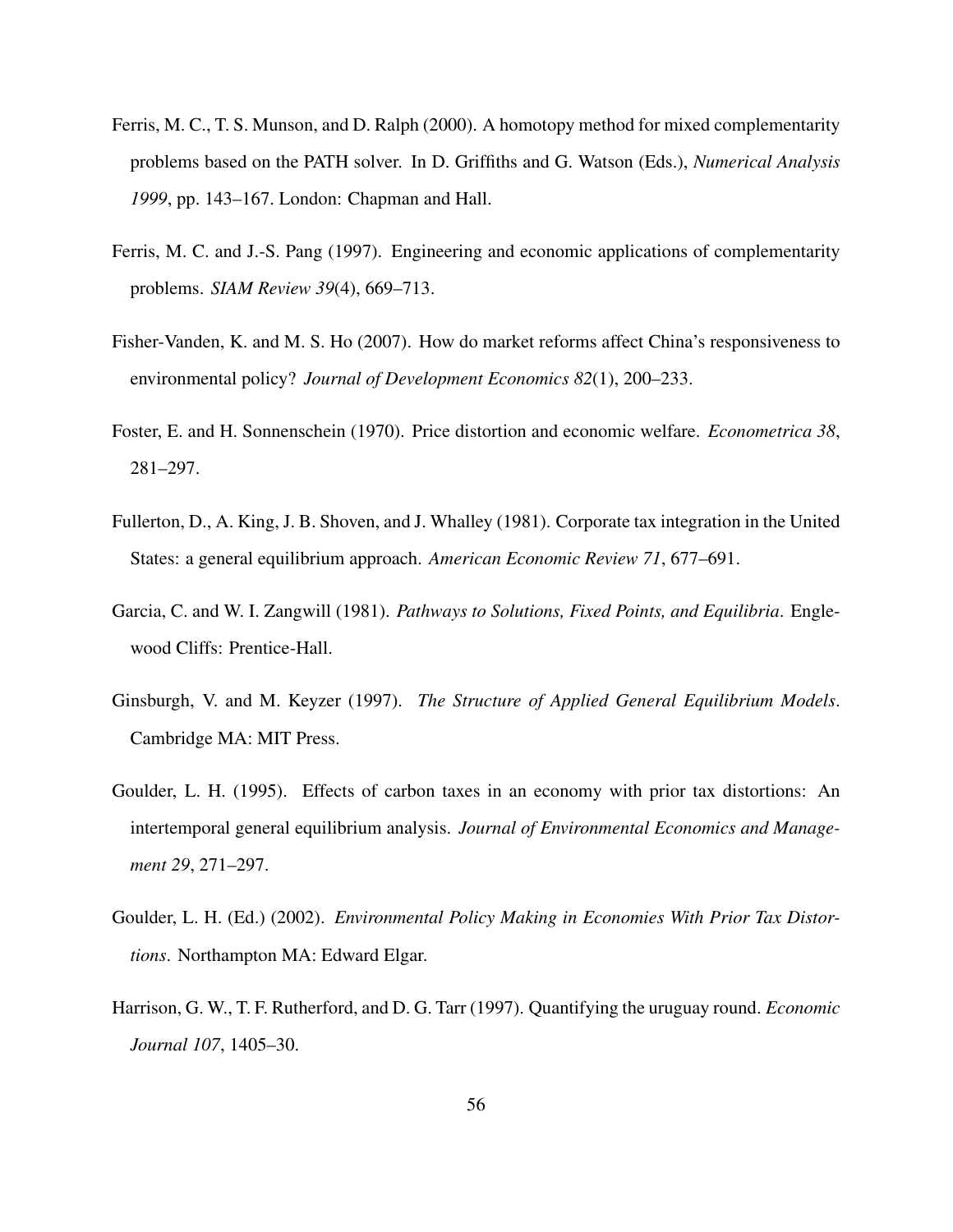- <span id="page-56-6"></span>Harrison, W. J., J. M. Horridge, and K. Pearson (2000). Decomposing simulation results with respect to exogenous shocks. *Computational Economics 15*, 227–249.
- <span id="page-56-8"></span>Hatta, T. (1977). A theory of piecemeal policy recommendations. *Review of Economic Studies 44*, 1–21.
- <span id="page-56-4"></span>Hines, J. R. (1999). Three sides of Harberger triangles. *Journal of Economic Perspectives 13*, 167–188.
- <span id="page-56-5"></span>Hosoe, N. (2000). Dependency of simulation results on the choice of numeraire. *Applied Economics Letters 7*, 475–477.
- <span id="page-56-7"></span>Jacoby, H. D. and I. Sue Wing (1999). Adjustment time, capital malleability, and policy cost. *Energy Journal Special Issue: The Costs of the Kyoto Protocol: A Multi-Model Evaluation*, 73–92.
- <span id="page-56-1"></span>Jorgenson, D. W. (1984). Econometric methods for applied general equilibrium analysis. In H. Scarf and J. B. Shoven (Eds.), *Applied General Equilibrium Analysis*, pp. 139–207. Cambridge: Cambridge University Press.
- <span id="page-56-0"></span>Kehoe, P. J. and T. J. Kehoe (1995). A primer on static applied general equilibrium models. In P. J. Kehoe and T. J. Kehoe (Eds.), *Modeling North American Economic Integration*, pp. 1–31. Boston: Kluwer Academic Publishers.
- <span id="page-56-3"></span>Kehoe, T. J. (1985). The comparative statics properties of tax models. *Canadian Journal of Economics 18*, 314–334.
- <span id="page-56-2"></span>Kehoe, T. J. (1991). Computation and multiplicity of equilibria. In W. Hildenbrand and H. Sonnenschein (Eds.), *Handbook of Mathematical Economics Vol. IV*, pp. 2049–2143. Amsterdam: North-Holland.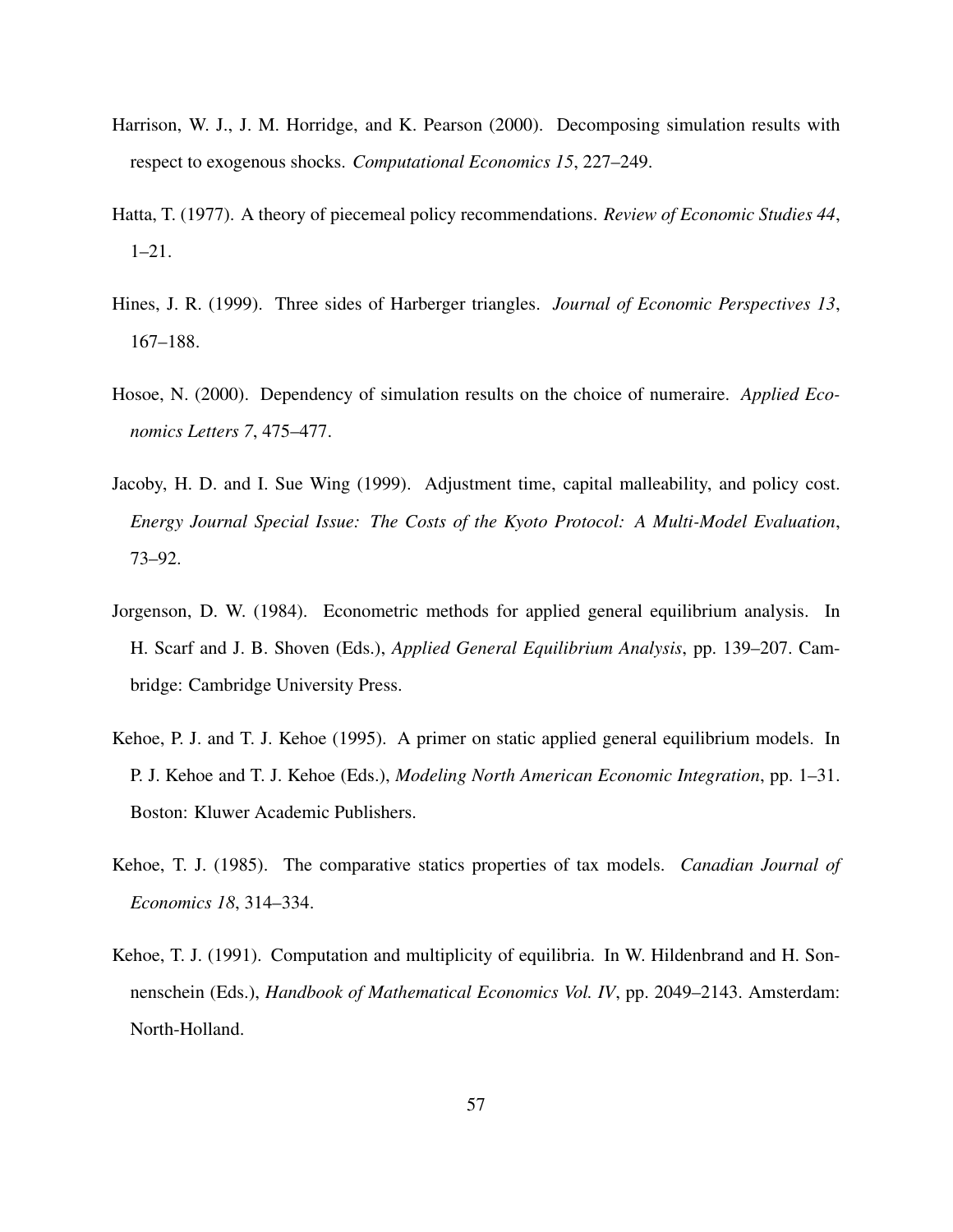- <span id="page-57-0"></span>Kehoe, T. J. (1998a). Social accounting matrices and applied general equilibrium models. In I. Begg and S. Henry (Eds.), *Applied Economics and Public Policy*, pp. 59–87. Cambridge: Cambridge University Press.
- <span id="page-57-3"></span>Kehoe, T. J. (1998b). Uniqueness and stability. In A. P. Kirman (Ed.), *Elements of General Equilibrium Analysis*, pp. 38–87. Basil Blackwell.
- <span id="page-57-7"></span>Kehoe, T. J. and J. Serra-Puche (1983). A computational general equilibrium model with endogenous unemployment: An analysis of the 1980 fiscal reform in mexico. *Journal of Public Economics 22*, 1–26.
- <span id="page-57-6"></span>Kehoe, T. J. and J. L. Whalley (1985). Uniqueness of equilibrium in large-scale numerical general equilibrium models. *Journal of Public Economics 28*, 247–254.
- <span id="page-57-4"></span>Lau, M., A. Pahlke, and T. Rutherford (2002). Approximating infinite-horizon models in a complementarity format: A primer in dynamic general equilibrium analysis. *Journal of Economic Dynamics and Control 26*, 577–609.
- <span id="page-57-5"></span>Lofgren, H., R. Harris, and S. Robinson (2002). A standard computable general equilibrium (CGE) model in GAMS. Microcomputers in Policy Research Working Paper No. 5, International Food Policy Research Institute, Washington DC.
- <span id="page-57-1"></span>Lutton, T. and M. LeBlanc (1984). A comparison of multivariate Logit and Translog models for energy and nonenergy input cost share analysis. *Energy Journal 5*(4), 45–54.
- <span id="page-57-2"></span>Mas-Colell, A. (1991). On the uniqueness of equilibrium once again. In W. A. Barnett, B. Cornet, C. D'Aspremont, J. Gabszewicz, and A. Mas-Colell (Eds.), *Equilibrium Theory and Applications: Proceedings of the Sixth International Symposium in Economic Theory and Econometrics*, pp. 275–296. New York: Cambridge University Press.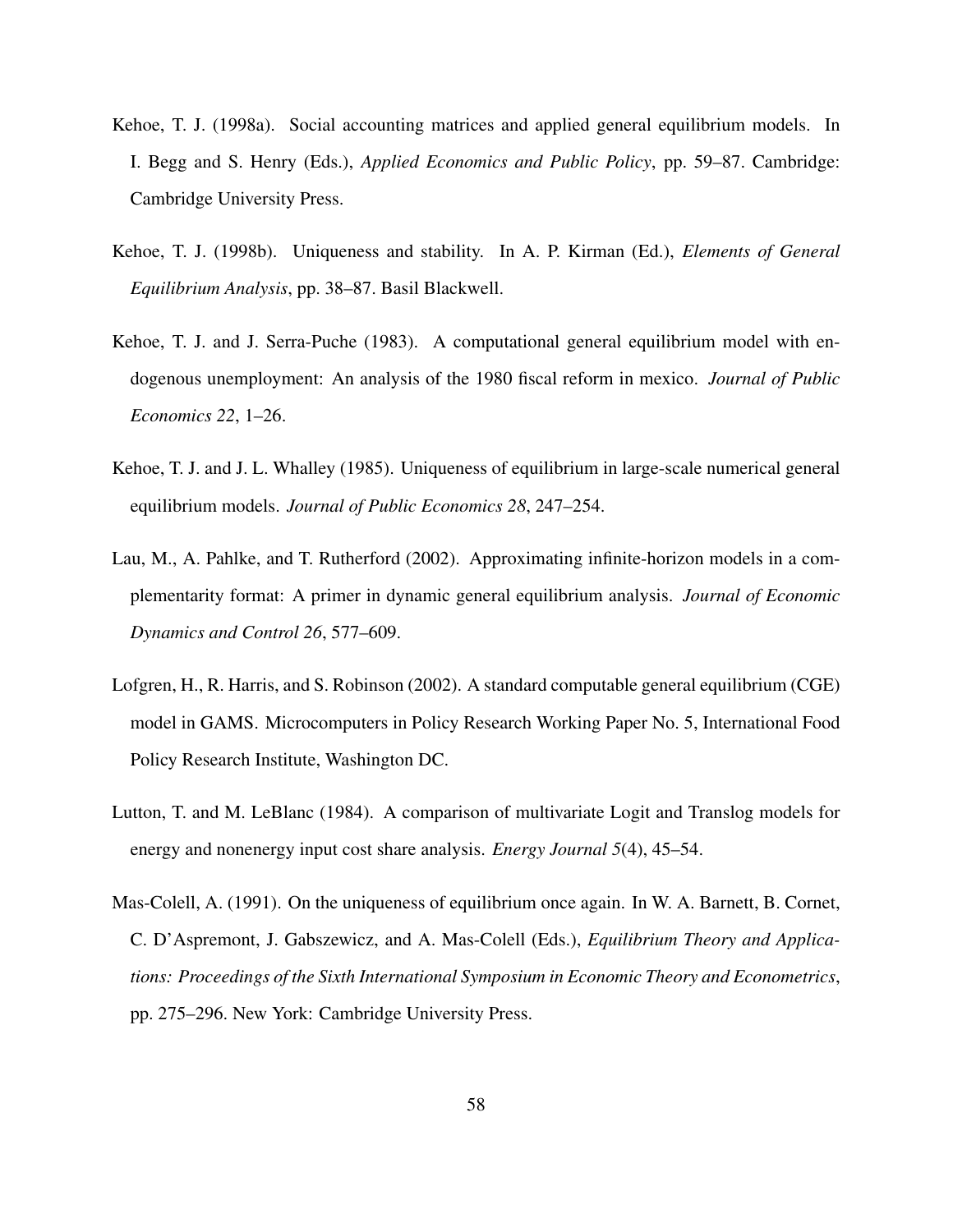- <span id="page-58-0"></span>Mathiesen, L. (1985a). Computation of economic equilibria by a sequence of linear complementarity problems. *Mathematical Programming Study 23*, 144–162.
- <span id="page-58-1"></span>Mathiesen, L. (1985b). Computational experience in solving equilibrium models by a sequence of linear complementarity problems. *Operations Research 33*, 1225–1250.
- <span id="page-58-3"></span>McKibbin, W. and P. J. Wilcoxen (1998). The theoretical and empirical structure of the G-Cubed model. *Economic Modelling 16*(1), 123–148.
- <span id="page-58-2"></span>McKitrick, R. R. (1998). The econometric critique of applied general equilibrium modelling: The role of functional forms. *Economic Modelling 15*, 543–573.
- <span id="page-58-8"></span>Mercenier, J. (1995). Nonuniqueness of solutions in applied general equilibrium models with scale economies and imperfect competition. *Economic Theory 6*, 161–177.
- <span id="page-58-6"></span>Paltsev, S. (2001). The Kyoto Protocol: Regional and sectoral contributions to the carbon leakage. *Energy Journal 22*, 53–79.
- <span id="page-58-7"></span>Paltsev, S. (2004). Moving from static to dynamic general equilibrium economic models (notes for a beginner in MPSGE). Technical Note No. 4, MIT Joint Program on the Science & Policy of Global Change.
- <span id="page-58-5"></span>Paltsev, S., J. Reilly, H. Jacoby, R. Eckaus, J. McFarland, M. Sarofim, M. Asadoorian, and M. Babiker (2005). The mit emissions prediction and policy analysis (eppa) model: Version 4. Report No. 125, MIT Joint Program for the Science and Policy of Global Change.
- <span id="page-58-4"></span>Paltsev, S., J. M. Reilly, H. D. Jacoby, A. C. Gurgel, G. E. Metcalf, A. P. Sokolov, and J. F. Holak (2007). Assessment of U.S. cap-and-trade proposals. Working Paper No. 13176, National Bureau of Economic Research.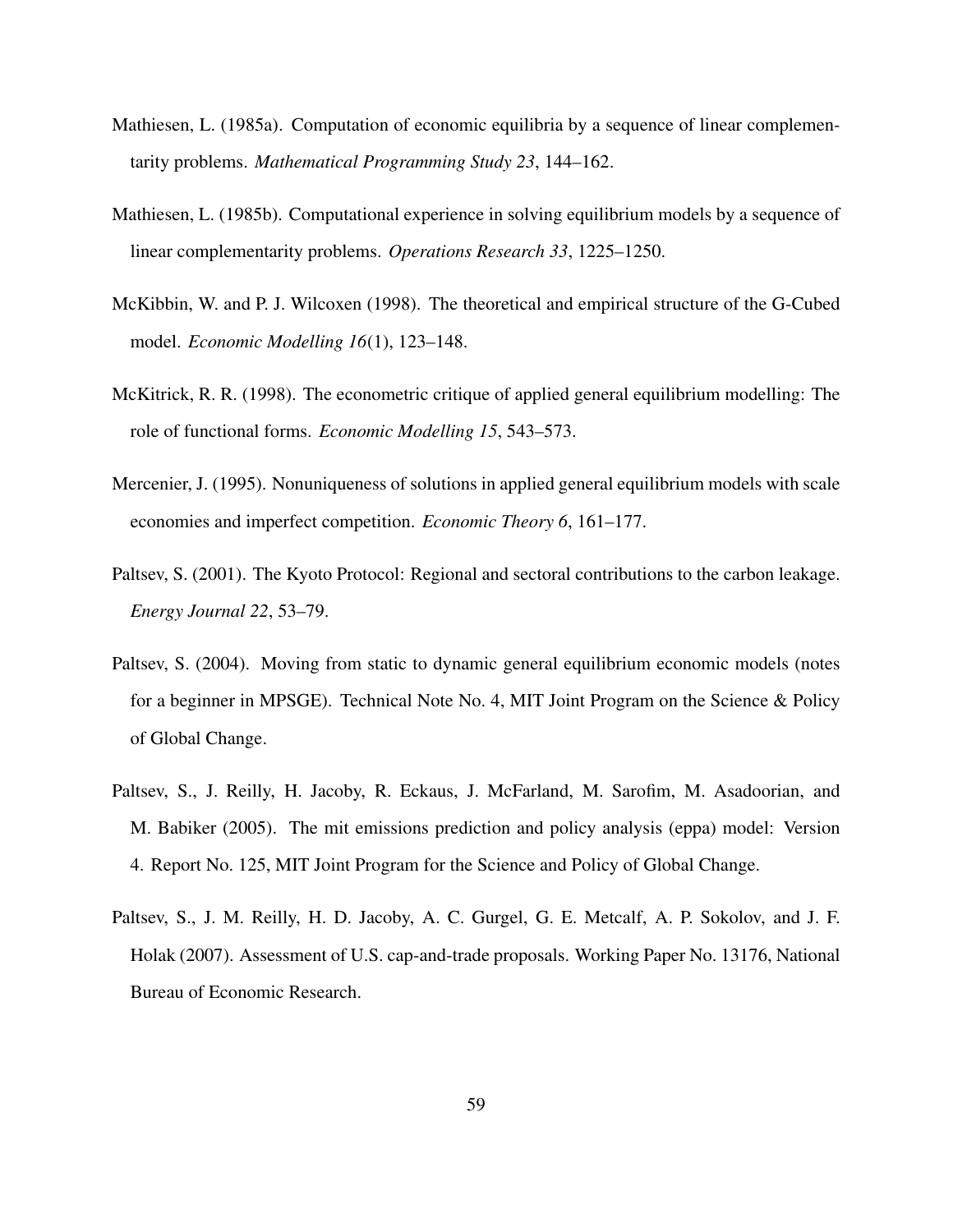- <span id="page-59-5"></span>Panagariya, A. and R. Duttagupta (2001). The 'gains' from preferential trade liberalization in the CGE models: Where do they come from? In S. Lahiri (Ed.), *Regionalism and Globalization: Theory and Practice*, pp. 39–60. London: Routledge.
- <span id="page-59-2"></span>Perroni, C. and T. F. Rutherford (1998). A comparison of the performance of flexible functional forms for use in applied general equilibrium modelling. *Computational Economics 11*(3), 245– 263.
- <span id="page-59-7"></span>Reinert, K. A. and D. W. Roland-Holst (1992). A detailed social accounting matrix for the USA, 1988. *Economic Systems Research 4*, 173–87.
- <span id="page-59-3"></span>Rutherford, T. F. (1987). Implementational issues and computational performance solving applied general equilibrium models with SLCP. Cowles Foundation Discussion Paper No. 837, Yale University.
- <span id="page-59-1"></span>Rutherford, T. F. (1995). Extensions of GAMS for complementarity problems arising in applied economic analysis. *Journal of Economic Dynamics and Control 19*, 1299–1324.
- <span id="page-59-0"></span>Shoven, J. B. and J. L. Whalley (1984). Applied general equilibrium models of taxation and international trade: An introduction and survey. *Journal of Economic Literature 22*, 1007–1051.
- <span id="page-59-6"></span>Shoven, J. B. and J. L. Whalley (1992). *Applying General Equilibrium*. Cambridge: Cambridge University Press.
- <span id="page-59-4"></span>Sue Wing, I. (2001). *Induced Technical Change in CGE Models for Climate Policy Analysis*. Ph. D. thesis, Massachusetts Institute of Technology.
- <span id="page-59-8"></span>Sue Wing, I. (2008). The synthesis of bottom-up and top-down approaches to climate policy modeling: Electric power technology detail in a social accounting framework. *Energy Economics In Press*.